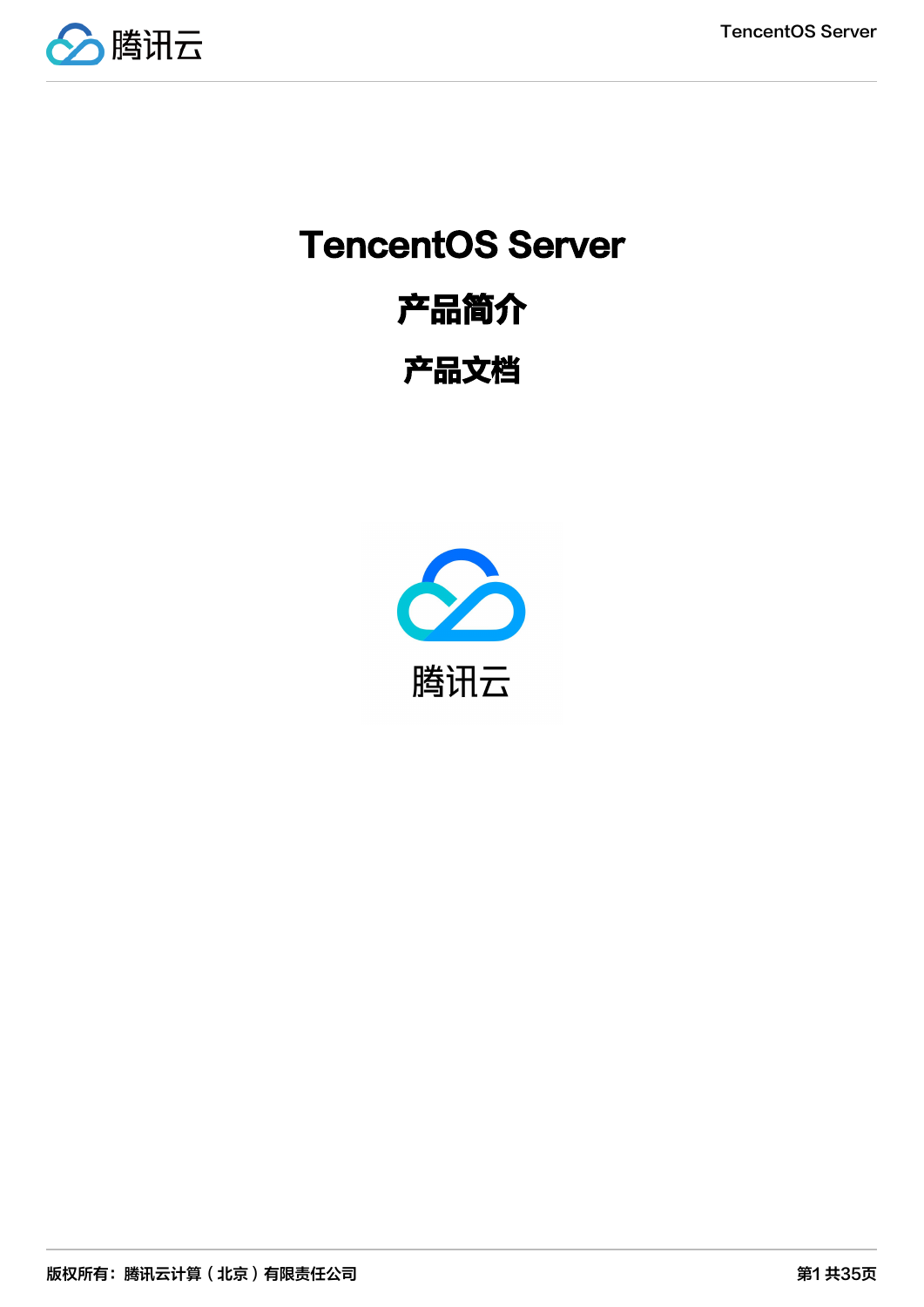

#### 【版权声明】

#### ©2013-2022 腾讯云版权所有

本文档(含所有文字、数据、图片等内容)完整的著作权归腾讯云计算(北京)有限责任公司单独所有,未经腾讯云事先明确书面许可,任何主体不得以任何形式复 制、修改、使用、抄袭、传播本文档全部或部分内容。前述行为构成对腾讯云著作权的侵犯,腾讯云将依法采取措施追究法律责任。

【商标声明】

# ◇腾讯云

及其它腾讯云服务相关的商标均为腾讯云计算(北京)有限责任公司及其关联公司所有。本文档涉及的第三方主体的商标,依法由权利人所有。未经腾讯云及有关权利 人书面许可,任何主体不得以任何方式对前述商标进行使用、复制、修改、传播、抄录等行为,否则将构成对腾讯云及有关权利人商标权的侵犯,腾讯云将依法采取措 施追究法律责任。

【服务声明】

本文档意在向您介绍腾讯云全部或部分产品、服务的当时的相关概况,部分产品、服务的内容可能不时有所调整。 您所购买的腾讯云产品、服务的种类、服务标准等应由您与腾讯云之间的商业合同约定,除非双方另有约定,否则,腾讯云对本文档内容不做任何明示或默示的承诺或 保证。

【联系我们】

我们致力于为您提供个性化的售前购买咨询服务,及相应的技术售后服务,任何问题请联系 4009100100。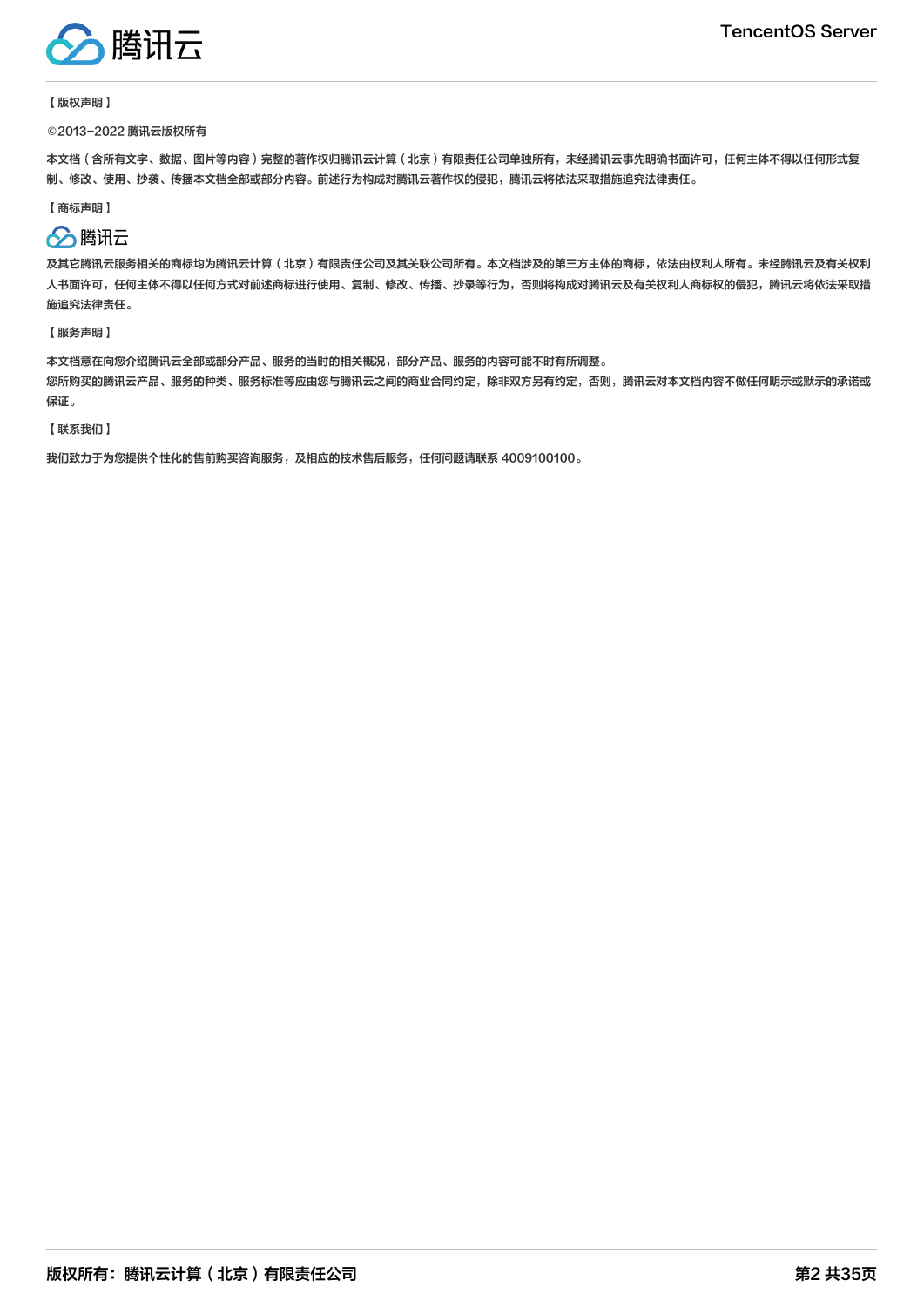

文档目录

[产品简介](#page-3-0) [产品概述](#page-3-1) [产品优势](#page-4-0) [产品特性](#page-5-0) [应用场景](#page-7-0) [兼容性说明](#page-8-0) [硬件兼容性列表](#page-8-1) [镜像更新日志](#page-32-0) [TencentOS Server 2.4 更新日志](#page-32-1) [TencentOS Server 2.4 \(TK4\) 更新日志](#page-33-0) [TencentOS Server 3.1 \(TK4\) 更新日志](#page-34-0)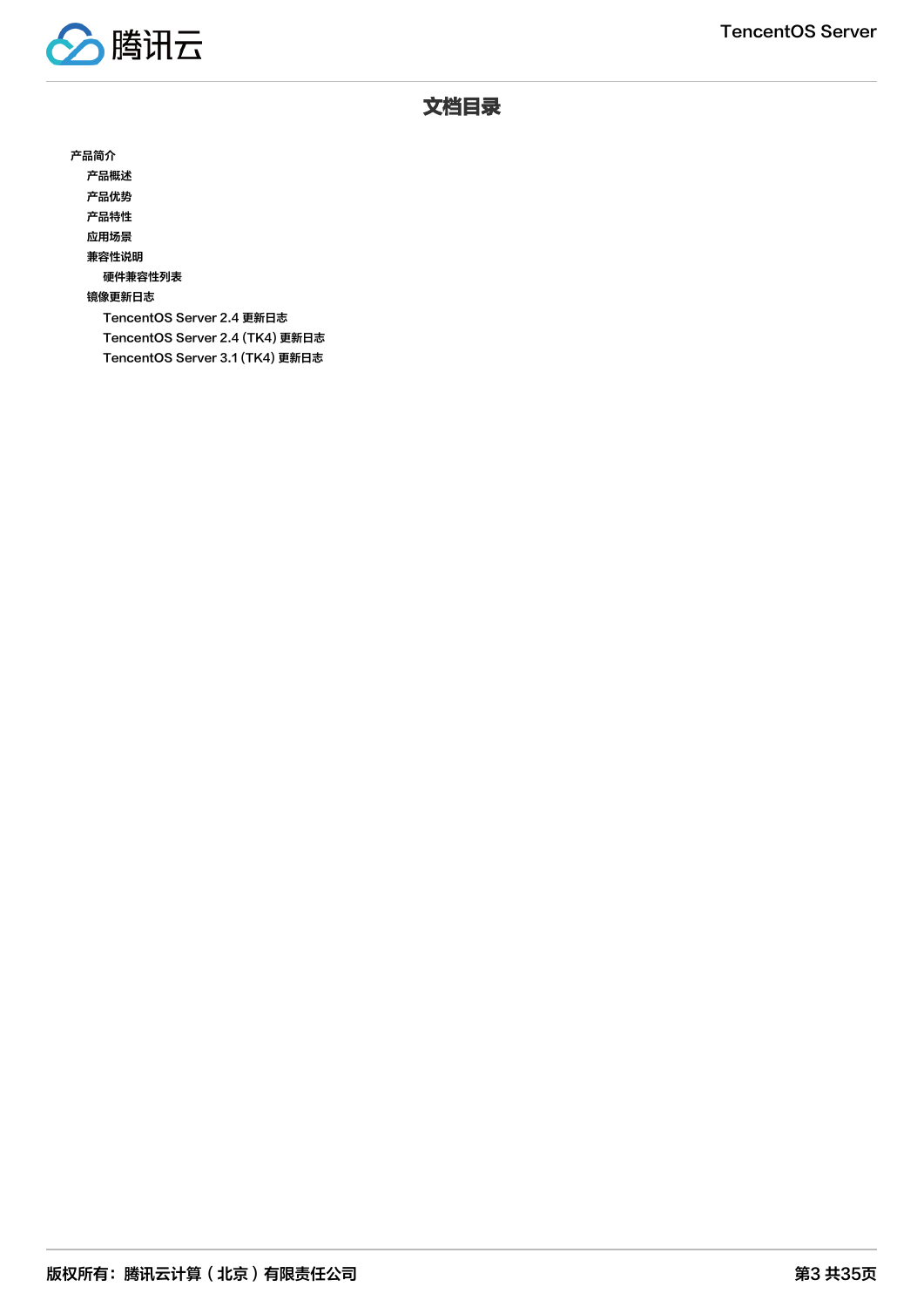

<span id="page-3-1"></span><span id="page-3-0"></span>

最近更新时间:2022-06-22 11:27:03

TencentOS Server 是腾讯云针对云的场景研发的 Linux 操作系统,提供特定的功能及性能优化,为云服务器实例中的应用程序提供更高的性能及更加安全可靠的 运行环境。TencentOS Server 基于 Linux 内核自主研发设计,积累了腾讯在操作系统领域超过10年的技术积累,并经过了腾讯内部海量业务多年验证和打磨,在 腾讯内部操作系统里占比超99%,覆盖了腾讯所有的业务。同时,腾讯有着国内最种类繁多的业务生态,从社交、游戏、金融支付、AI、安全等,其稳定性、安全性、 兼容性和性能等核心能力均已得到长时间充分验证,相比社区 OS 版本,TencentOS Server 在稳定性、性能、容器基础设施等核心能力方面做了全面的增强和优 化,能为企业提供稳定高可用的服务,满足业务严苛负载需求,力求打造云上最佳操作系统,也是相比于 CentOS 更佳的企业级操作系统解决方案。

TencentOS Server 目前开放使用,用户态环境与 CentOS 保持兼容, 在 CentOS 上开发的应用程序可直接在 TencentOS Server 上运行。

# TencentOS Server 镜像版本

目前腾讯云上有3款 TencentOS Server 镜像供用户选择:

| 镜像版本                       | 说明                                                   |
|----------------------------|------------------------------------------------------|
| TencentOS Server 3.1       | 与 CentOS 8用户态完全兼容,配套基于社区5.4 LTS 内核深度优化的 tkernel4版本。  |
| TencentOS Server 2.4       | 与 CentOS 7用户态完全兼容,配套基于社区4.14 LTS 内核深度优化的 tkernel3版本。 |
| TencentOS Server 2.4 (TK4) | 与 CentOS 7用户态完全兼容,配套基于社区5.4 LTS 内核深度优化的 tkernel4版本。  |

# TencentOS Server 内核

TencentOS Server 内核(简称 tkernel)与发行版解耦,当前主力内核分两个版本,

- 基于社区5.4 LTS 深度优化的 tkernel4(简称 tk4)。
- 基于社区4.14 LTS 深度优化的 tkernel3(简称 tk3)。 详情见 [TencentOS kernel github 仓库。](https://github.com/Tencent/TencentOS-kernel)

### 更新记录

详情请参见 [TencentOS Server 镜像更新日志。](https://cloud.tencent.com/document/product/1397/72789)

### 服务与更新

腾讯云为每个 TencentOS Server 大版本提供超过5年的维护和更新,包括定期更新镜像、新功能和优化引入、及时的安全漏洞修复、Bug 修复等。存量服务器可 以通过vum 升级,及时完成漏洞修复。

若您需了解 TencentOS Server 更多信息,可通过小程序咨询腾讯云助手。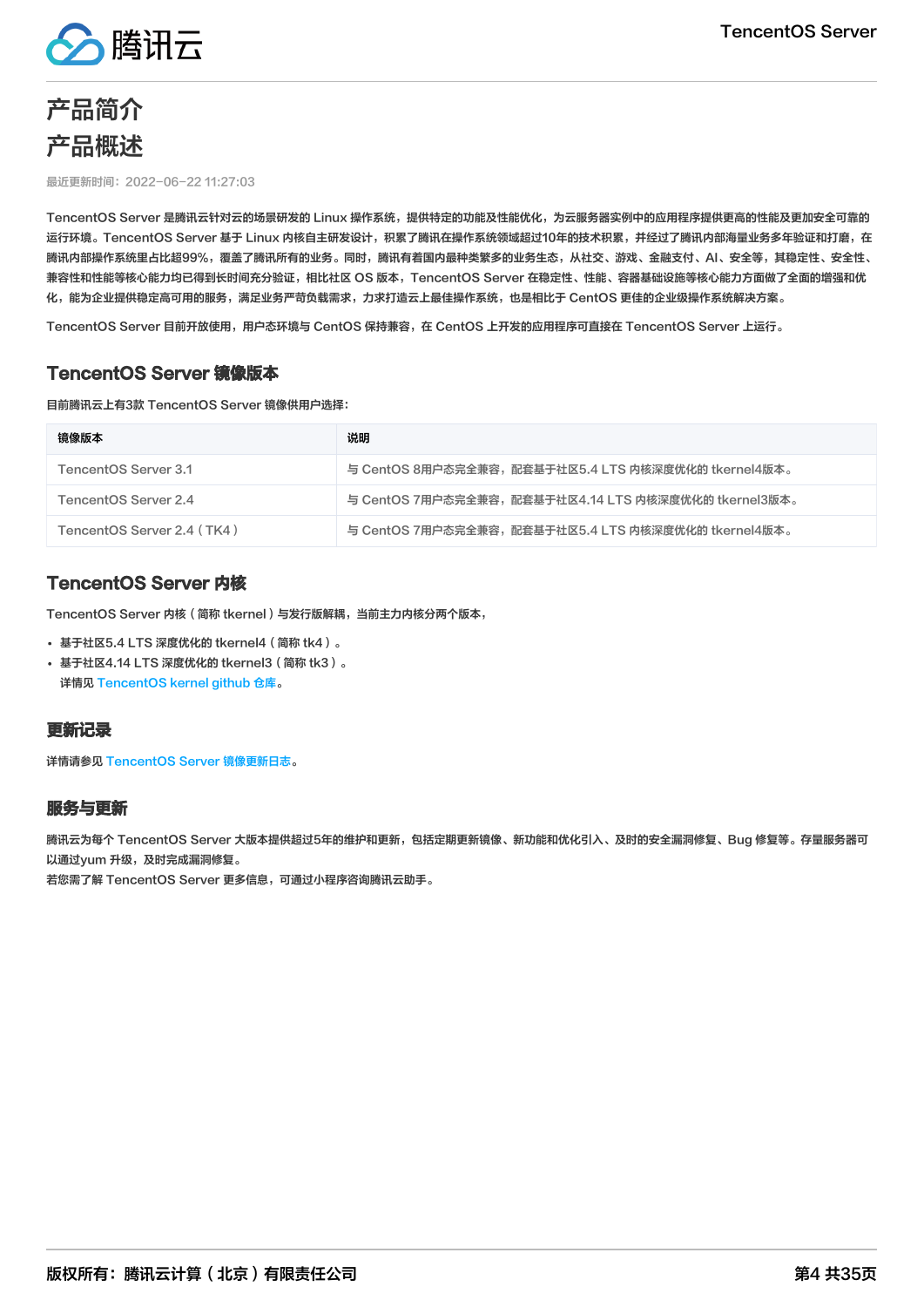

# <span id="page-4-0"></span>产品优势

最近更新时间:2022-04-21 18:03:01

### 极致稳定,经千万级节点验证

TencentOS Server 已经历海量业务长时间的实际考验,部署总量达干万级,整体可用性达99.999%。

### 全面优化,更高性能

深度优化的高性能 OS,针对系统内的各类软件均已进行优化,典型业务性能提升50%以上,通过腾讯云使用 TencentOS Server 可获得更高性能。

### 开源兼容,云上更优 OS

100%开源的 Linux 发行版,用户态保持与 CentOS 兼容,且稳定性和性能更具优势,是云上 CentOS 的更优替代方案。

### 为云而生,深度定制

专为云开发,适用于各种工作负载,含有最新的、基于开放标准的虚拟化和云原生工具。

### 安全合规,零停机修复

安全实验室守护系统安全,系统级安全增强,及时修复各类漏洞,并支持热补丁修复,可避免不必要的停机时间。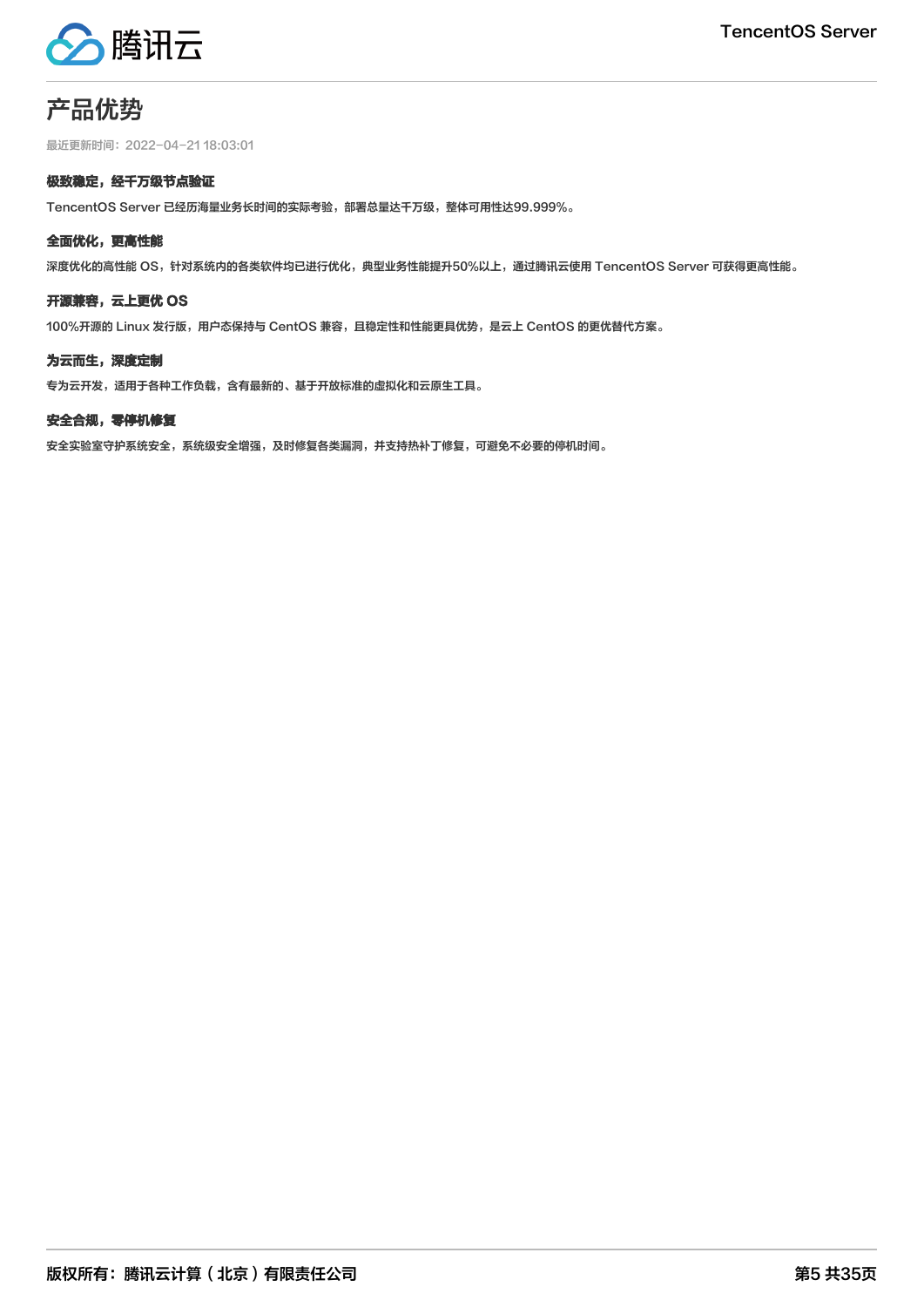

# <span id="page-5-0"></span>产品特性

最近更新时间:2022-04-21 18:03:05

### 内核定制

基于内核社区长期支持的版本定制而成,增加适用于云场景的新特性、改进内核性能并修复重大缺陷。

### 容器场景性能优化

针对容器场景进行优化,提供了隔离增强和性能优化特性:

- meminfo、vmstat、cpuinfo、stat、loadavg 等隔离。
- Svsctl 隔离, 如 tcp\_no\_delay\_ack、tcp\_max\_orphans。
- 大量文件系统和网络的 BUGFIX。
- 解决 IPVS 模式高并发场景下,连接复用引发连接异常的问题。
- 解决 IPVS 模式在高配节点(核数多)时,IPVS 规则过多引发网络毛刺的问题。
- 解决在容器密集场景下(单节点上容器数量较多),cAdvisor 读取 memcg 陷入内核态过久引发网络毛刺的问题。
- 解决大 Pod(占用核数多,单核占用高)在高配节点(核数多)场景下,CPU 负载均衡引发网络毛刺的问题。
- 解决高并发场景下的 TCP 连接监控(例如,单独部署 cAdvisor 配置监控 TCP 连接)引发网络周期性抖动问题。
- 优化网络收包软中断,提升网络性能。

### 容器定制特性

#### 容器资源展示隔离

• 增加主机级开关:内核已实现了类似 LXCFS 特性。用户无需在节点部署 LXCFS 文件系统及修改 POD spec,仅需在节点开启全局开关 (sysctl -w kernel.stats\_isolated=1), /proc/cpuinfo 及 /proc/meminfo 等文件获取即可按容器隔离。

#### 注意

仅 TencentOS Server 2.4 版本支持 kernel.stats\_isolated 参数, TencentOS Server 2.4 (TK4)及 3.1 后续更新版本不支持。

• 增加容器级开关:针对类似节点监控组件等特殊容器,增加了容器级开关 kernel.container\_stats\_isolated。在主机级开关开启时,仅需在容器启动脚本中关闭容 器级开关(sysctl -w kernel.container\_stats\_isolated=0),即可在容器中读取 /proc/cpuinfo 及 /proc/meminfo 文件时获取到主机信息。

### 内核参数隔离

实现以下内核参数的 namespace 化隔离:

- net.ipv4.tcp max orphans
- net.ipv4.tcp\_workaround\_signed\_windows
- net.ipv4.tcp\_rmem
- net.ipv4.tcp\_wmem
- vm.max\_map\_count

### 容器缺省内核参数优化

将容器网络 namespace 中的 net.core.somaxconn 缺省值调至4096,减少高并发情况下半连接队列满的丢包问题。

### 性能优化

计算、存储和网络子系统均经过优化,包括:

- 优化 xfs 内存分配,解决 xfs kmem\_alloc 分配失败告警。
- 优化网络收包大内存分配问题,解决 UDP 包量大时,占据过多内存问题。
- 限制系统 page cache 占用内存比例,从而避免内存不足影响业务的性能或者 OOM。

### 软件包支持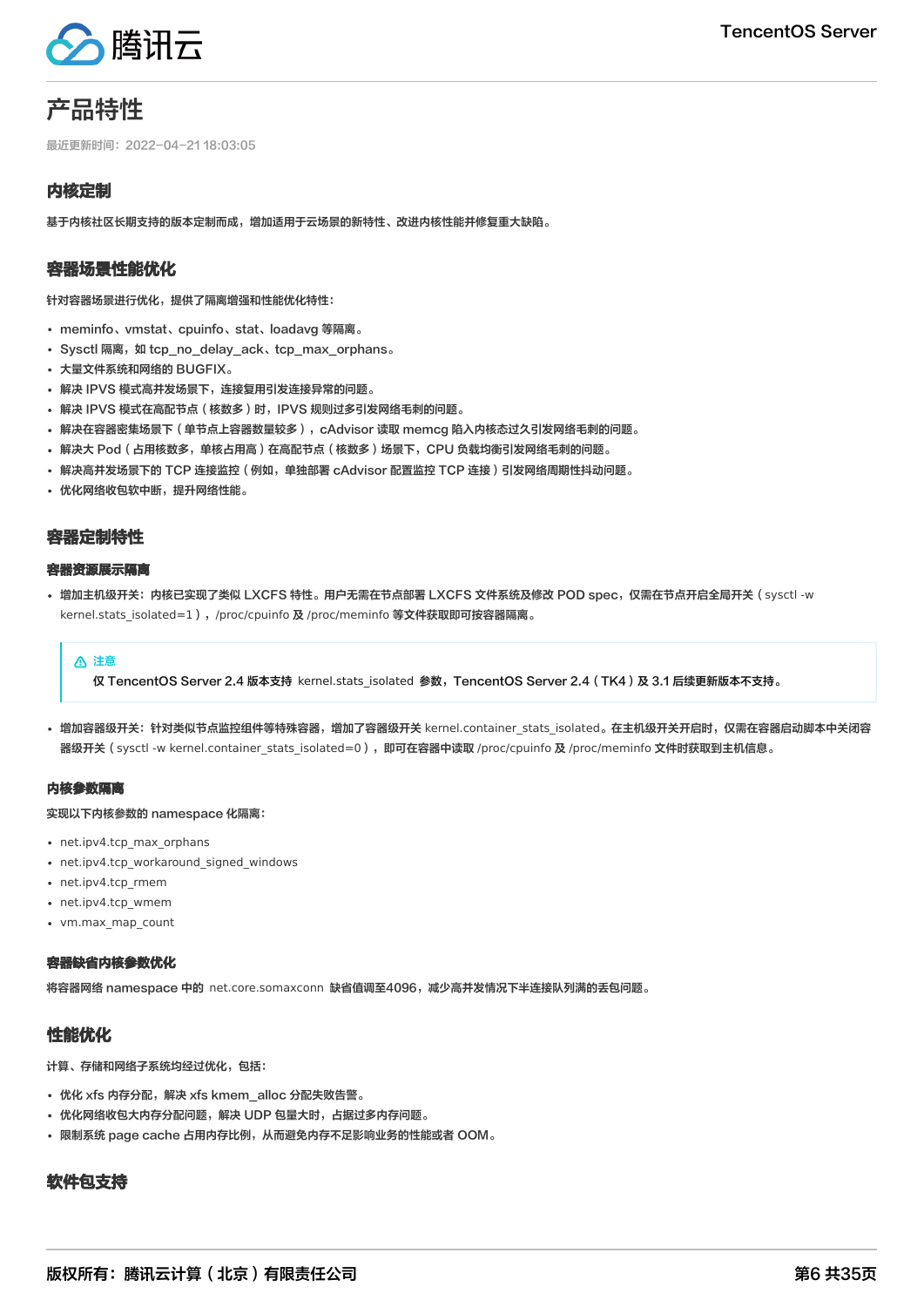

- TencentOS Server 2用户态软件包保持与最新版 CentOS 7兼容,即 CentOS 7版本的软件包可以直接在 TencentOS Server 2.4 中使用。
- TencentOS Server 3用户态软件包保持与最新版 RHEL 8兼容,即 RHEL 8版本的软件包可以直接在 TencentOS Server 3.1 中使用。
- 支持使用 YUM 更新和安装软件包。
- 通过 YUM 安装 epel-release 包后,可以使用 epel 源中的软件包。

### 缺陷支持

- 提供操作系统崩溃后的 kdump 内核转储能力。
- 提供内核的热补丁升级能力。

### 安全更新

TencentOS Server 会定期进行更新,增强安全性及功能。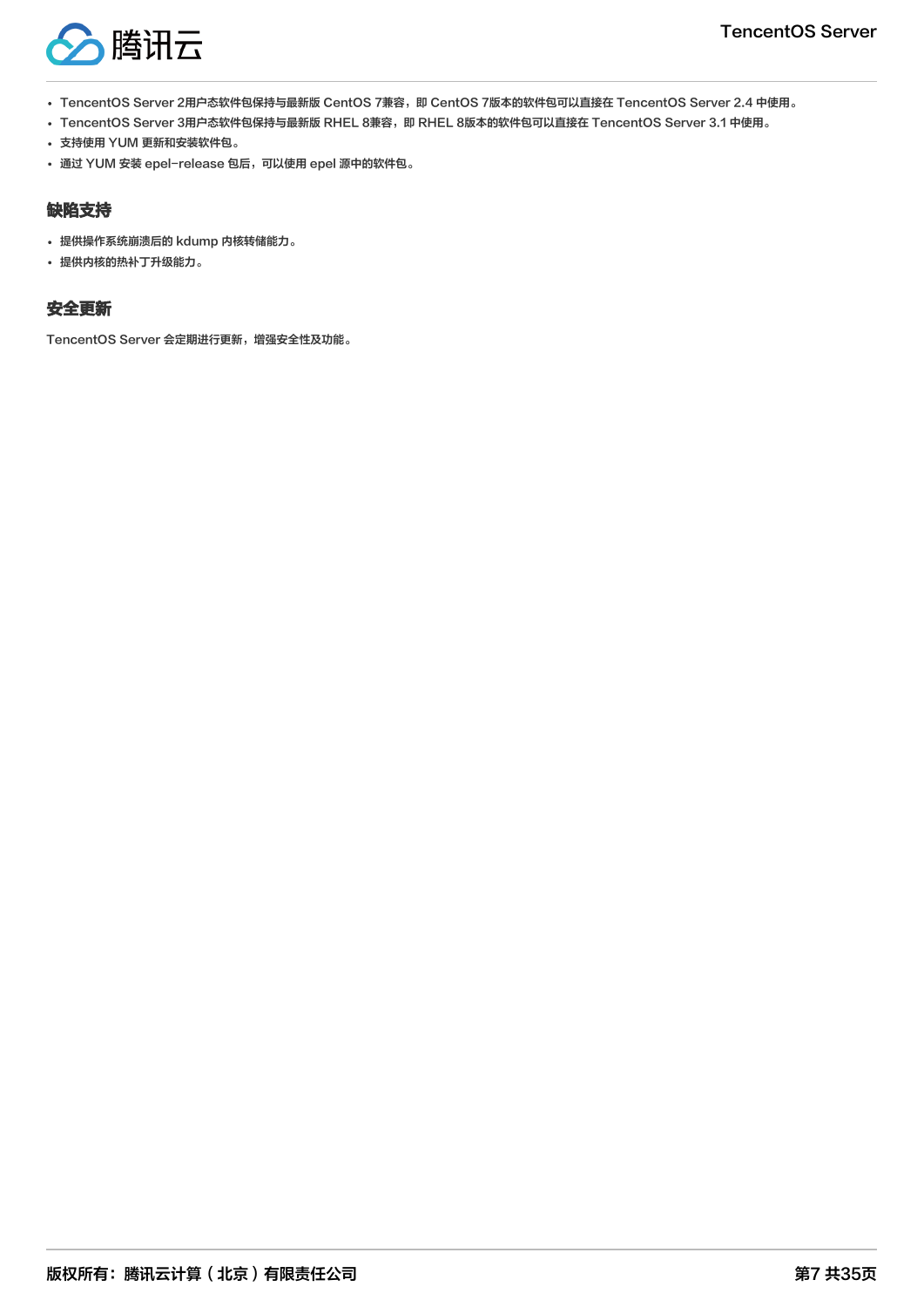

# <span id="page-7-0"></span>应用场景

最近更新时间:2022-05-25 14:56:58

TencentOS Server 作为腾讯云研发的 Linux 操作系统,适用于绝大多数标准机型,包括标准型、计算型、内存性、高 IO 型等。同时支持裸金属云服务器及高性 能计算集群等。

### 注意

若您需使用 TencentOS Server 运行 GPU 实例,则请安装对应的 GPU 驱动。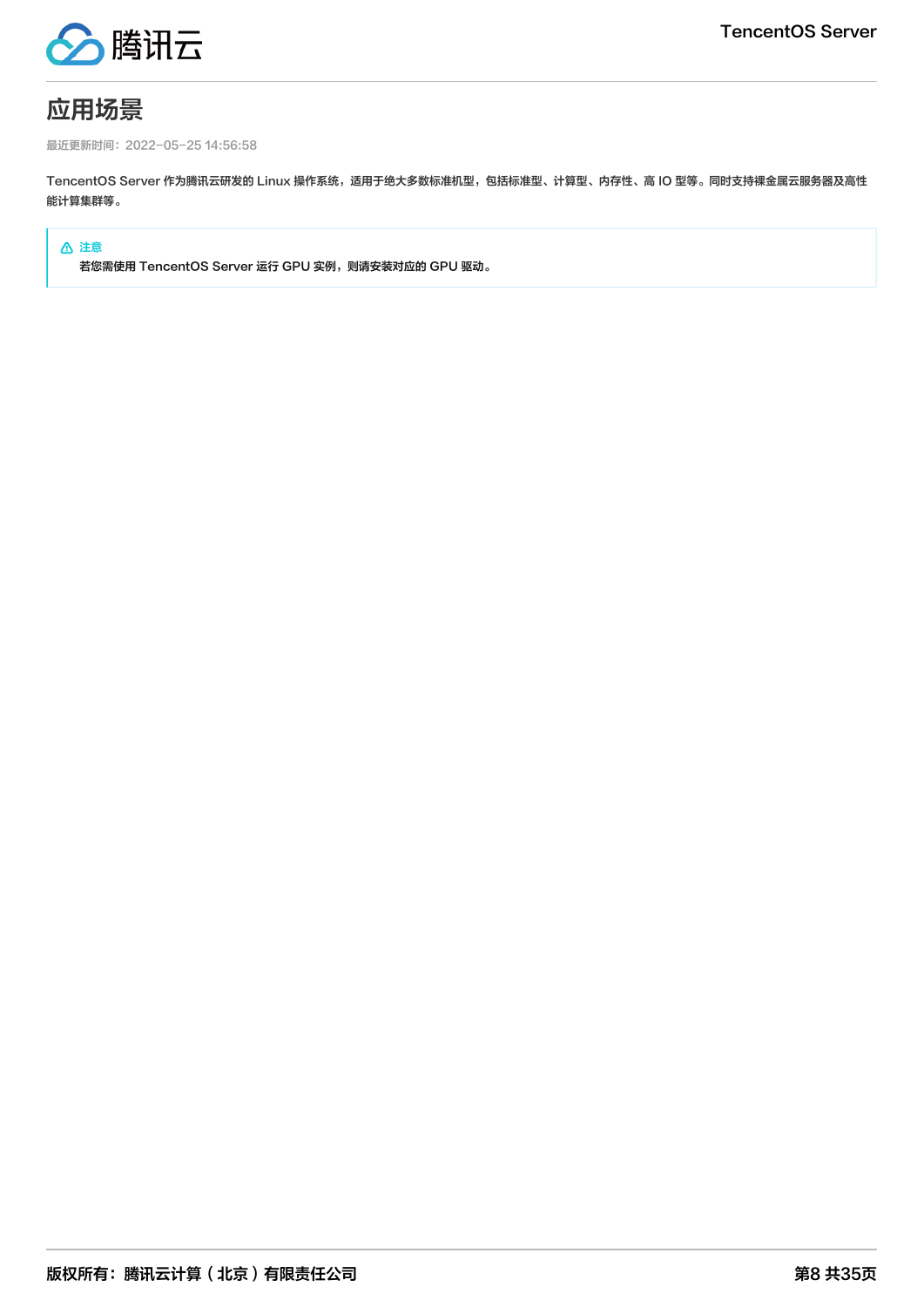

# <span id="page-8-1"></span><span id="page-8-0"></span>兼容性说明 硬件兼容性列表

最近更新时间:2022-04-21 18:03:22

### TencentOS Server 兼容硬件列表如下:

### 整机

| 标准型号                 | 供应商         | 设备描述                                           | 处理器型号                    |
|----------------------|-------------|------------------------------------------------|--------------------------|
| <b>DELL C6420</b>    | <b>DELL</b> | C6420(5120*2/32G*12/SSD-1.92T*6 RAID/25GE*2)*4 | <b>Intel 5120</b>        |
| DELL DCS2210         | <b>DELL</b> | DCS2210(E5-2609*1/8G*4/300G*12)                | Intel E5-2609            |
| <b>DELL DCS5100</b>  | <b>DELL</b> | DCS5100(X3440*1/4G*2/500G*1)*4                 | Intel $X3440$            |
| DELL DCS5110         | <b>DELL</b> | DCS5110(E5504*1/8G*4/146G*2)*4                 | Intel E5504              |
| DELL DCS5120         | <b>DELL</b> | DCS5120(i3-540*1/4G*2/500G*1)                  | Intel $i3-540$           |
| <b>DELL DCS5125</b>  | <b>DELL</b> | DCS5120(910e*1/4G*2/500G*1)                    | <b>AMD 910e</b>          |
| DELL DCS6100         | <b>DELL</b> | DCS6100(E5620*2/8G*8/300G*2)*4                 | Intel E5620              |
| DELL DCS6105         | <b>DELL</b> | DCS6105(4174HE*2/8G*8/300G*2)*4                | <b>AMD 4174HE</b>        |
| DELL DCS6130         | <b>DELL</b> | DCS6130(L5630*2/8G*8/300G*2)*4                 | Intel L5630              |
| DELL DCS6230         | <b>DELL</b> | DCS6230(E5-2420*2/8G*8/300G*2)*4               | Intel E5-2420            |
| <b>DELL DCS7110S</b> | <b>DELL</b> | rack node(L5630*2/8G*8/300G*2)                 | Intel L5630              |
| DELL DCS-G7230       | <b>DELL</b> | DCS-G7230(E5-2420*2/8G*8/300G*2)               | Intel E5-2420            |
| DELL DCS-G8230       | <b>DELL</b> | DCS-G8230(E5-2420/8G*4/2T*12/SSD-80G)          | Intel E5-2420            |
| <b>DELL DS24-ML</b>  | <b>DELL</b> | DS24-ML(2.5/8G/250G*1)-C1                      | Intel X3320              |
| <b>DELL FS12</b>     | <b>DELL</b> | FS12(E5405*1/8G/750G*12)                       | Intel E5405              |
| DELL FS12-SC         | <b>DELL</b> | FS12SC(2G/8G/750G*12)-A3                       | Intel E5504              |
| DELL FS12-TY         | <b>DELL</b> | FS12-TY(E5504*1/4G*8/146G*12)                  | Intel E5504              |
| DELL PE1850          | <b>DELL</b> | PE1850(/8G/146G*2)                             | $\qquad \qquad -$        |
| DELL PE1950          | <b>DELL</b> | PE1950(2.0G/2.0G/146G*2)                       | $\overline{\phantom{0}}$ |
| DELL PE2850          | <b>DELL</b> | PE2850(/6G/146G*6)                             | Intel E7520              |
| DELL PE2950          | <b>DELL</b> | PE2950(E5405*1/8G/146G*8)                      | Intel E5405              |
| DELL PE860           | <b>DELL</b> | PE860(X3210*1/8G/500G*1)                       | Intel X3210              |
| <b>DELL PESC1425</b> | DELL        | PESC1425(2.8G/8G/80G*1)                        |                          |
| <b>DELL PESC1435</b> | DELL        | PESC1435(Opteron2212*2/8G/80G*1)               |                          |
| DELL R210            | DELL        | R210(X3440*1/4G*2/500G*1)                      | Intel X3440              |
| DELL R210II          | DELL        | R210II(E3-1230v2*1/4G*2/500G*1)                | Intel E3-1230 v2         |
| DELL R340            | DELL        | R340(E-2287G/16G*2/240G SSD/10GE*2)            |                          |
| DELL R410            | <b>DELL</b> | R410(E5506*1/8G*4/146G*2)                      | Intel E5506              |
| DELL R420            | DELL        | R420(8G*8/600G*2)                              |                          |
| DELL R510            | DELL        | R510(E5606*1/8G*4/300G*12)                     | Intel E5606              |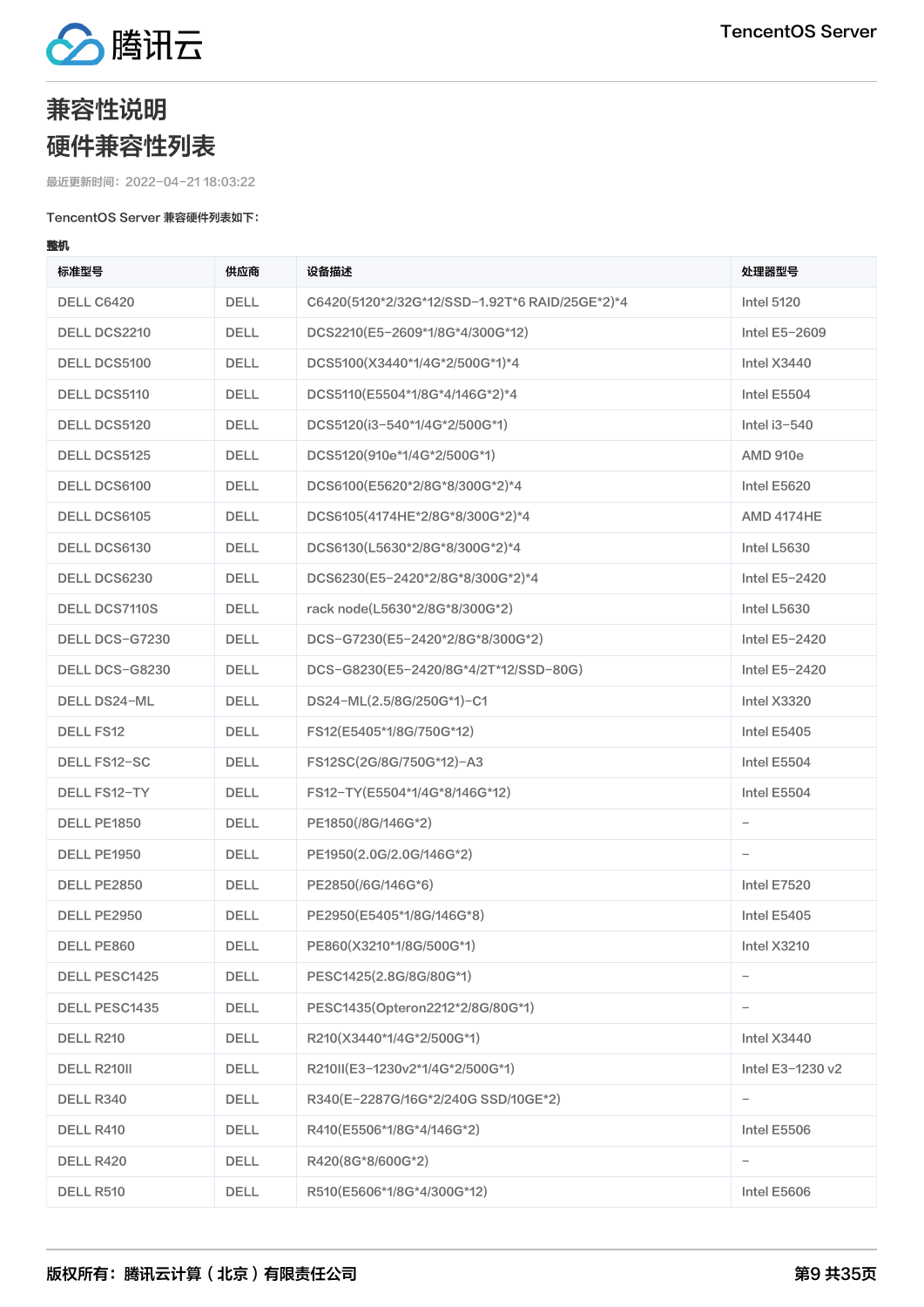

| 标准型号                     | 供应商              | 设备描述                                                                                                                                          | 处理器型号                                                    |
|--------------------------|------------------|-----------------------------------------------------------------------------------------------------------------------------------------------|----------------------------------------------------------|
| DELL R540                | <b>DELL</b>      | R540(4110/16G*4/12T*12/S4500-480G/10GE*2)                                                                                                     | $Intel(R)$ Xeon $(R)$<br>Silver 4110 CPU @<br>2.10GHz    |
| DELL R610                | <b>DELL</b>      | R610(L5630*2/8G*8/300G*2)                                                                                                                     | Intel L5630                                              |
| DELL R620                | <b>DELL</b>      | R620(E5-2620*2/8G*8/300G*2)                                                                                                                   | Intel E5-2620                                            |
| DELL R630                | <b>DELL</b>      | R630(E5-2620v3*2/16G*4/300G*4/P3600-1.2T*1)                                                                                                   | Intel E5-2620 v3                                         |
| DELL R640                | <b>DELL</b>      | R640(6142*2/16G*16/SSD-480G*1/10GE*2)                                                                                                         | <b>Intel 6142</b>                                        |
| DELL R710                | <b>DELL</b>      | R710(E5645*2/8G*8/300G*4/ioDrive-640G*1)                                                                                                      | Intel E5645                                              |
| DELL R720                | <b>DELL</b>      | R720(16G*8/600G*2/ssd*6)                                                                                                                      | $\overline{\phantom{0}}$                                 |
| DELL R720xd              | <b>DELL</b>      | R720xd(E5-2609*1/8G*4/300G*12)(USA)                                                                                                           | Intel E5-2609                                            |
| DELL R730XD              | <b>DELL</b>      | R730XD(E5-2620v3/16G*2/2T*12/SSD-240G)                                                                                                        | Intel E5-2620 v3                                         |
| DELL R740                | <b>DELL</b>      | R740(6133*2/32G*12/SSD-480G*1/10GE*2)                                                                                                         | <b>Intel 6133</b>                                        |
| DELL R740xd              | <b>DELL</b>      | R740xd(6133*2/16G*12/SSD-480G*12 RAID/10GE*2)                                                                                                 | $Intel(R)$ Xeon $(R)$<br>Gold 6133 CPU @<br>2.50GHz      |
| <b>DELL R7415</b>        | <b>DELL</b>      | R7415(EPYC 7551*1/16G*8/480G*6 RAID/10GE*2)                                                                                                   | AMD EPYC 7551<br>32-Core Processor                       |
| <b>DELL R7425</b>        | <b>DELL</b>      | R7425(EPYC 7551*2/32G*16/S4500-480G*1/10GE*2)                                                                                                 | AMD EPYC 7551<br>32-Core Processor                       |
| DELL R910                | <b>DELL</b>      | R910(X7560*4/4G*16/146G*16)                                                                                                                   | Intel X7560                                              |
| DELL R930                | <b>DELL</b>      | R930(E7-8890v4*4/16G*16/SAS-600G*8/10G*2 NIC/RoCE 40G*2)                                                                                      | Intel E7-8890 v4                                         |
| DELL T630                | <b>DELL</b>      | T630(E5-2650v3*2/16G*8/1.2T*6/300G*2/K20C*4/RoCE 40G*2)                                                                                       | Intel E5-2650 v3                                         |
| Foxconn RM760-FX         | 富士康              | RM760-FX(6142*2/16G*16/SAS3-600G*6 RAID/10GE*2)                                                                                               | 6142                                                     |
| Foxconn RM761-FX         | 富士康              | RM761-FX(8255C*2/32G*12/SSD-480G*1/25GE*2)                                                                                                    | $Intel(R)$ Xeon $(R)$<br>Platinum 8255C<br>CPU @ 2.50GHz |
| Foxconn StarLake         | 富士康              | StarLake(AMD EPYC 64-Core Processor*2/32G*16/M.2-480G<br>SSD*1/P4510-4T*1/25GE*2)                                                             | <b>AMD EPYC XXXX</b><br>64-Core Processor                |
| FusionX 2298v5           | FusionX          | SC6-25G_6.1.0_FusionX 2298v5_4214*2/2933-<br>32G*8/16T*24/SSD-960G*2/25GE*2(FusionX)                                                          | $Intel(R)$ Xeon $(R)$<br>Silver 4214 CPU @<br>2.20GHz    |
| Greatwall DF720          | 中国长城             | DF720(Phytium FT-2000+*1/32G*8/2T*8/SSD-480G*2<br>RAID/1GE*2+10GE*4-MMF)                                                                      | Phytium FT-2000+                                         |
| Greatwall EF723          | Greatwall        | T3-SW12F-10G_6.1.0_Greatwall EF723_Phytium FT-<br>2000+*1/32G*8/HDD-12T*10/SSD-480G*1/NVMeSSD-<br>6.4T*2/10GE*2(Greatwall)                    | $FT-2000+$                                               |
| Greatwall EF860          | Greatwall        | T3-SW23FK-10G_6.2.0_Greatwall EF860_Phytium<br>S2500*2/32G*32/SSD-480G*1/NVMeSSD-3.84T*4/SATAHDD-<br>12T*10/X710-10GE*1(2P,带多模光模块)(Greatwall) | S2500                                                    |
| Greatwall F520           | 长城               | F520(Phytium FT1500A*1/16G*4/SSD-240G*2/SAS-900G*4<br>Raid/10GE*2)                                                                            | Phytium FT1500A                                          |
| <b>H3C KUNLUN-TSC180</b> | H <sub>3</sub> C | KUNLUN-TSC180(D1541*1/16G*4/M.2 SataSSD-<br>480G*1/8T*18/10GE*2)                                                                              | Intel Xeon D-1541                                        |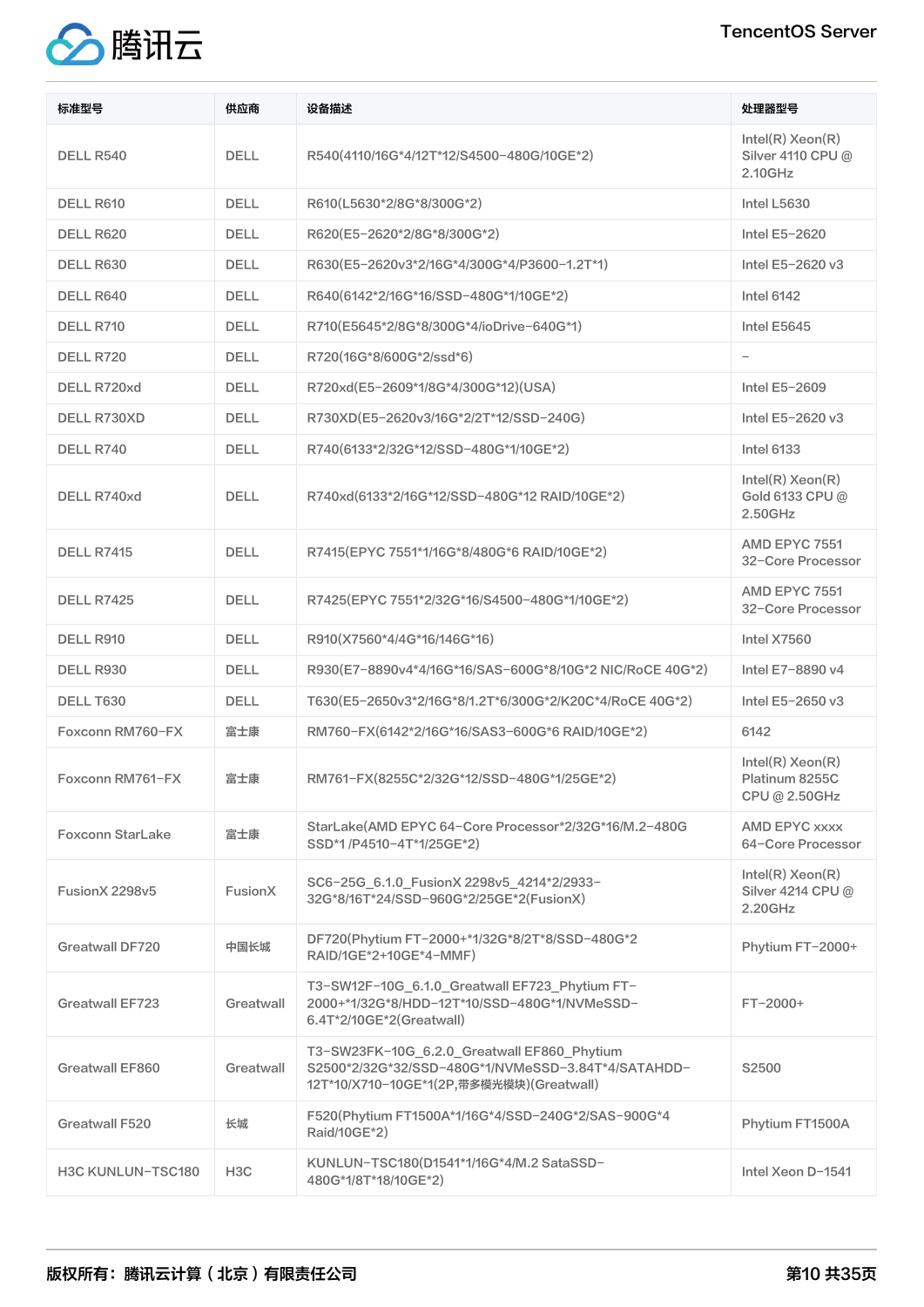

| 标准型号                              | 供应商              | 设备描述                                                                                                                               | 处理器型号                                                    |
|-----------------------------------|------------------|------------------------------------------------------------------------------------------------------------------------------------|----------------------------------------------------------|
| <b>H3C KUNLUN-</b><br>TSC180(24N) | H <sub>3</sub> C | KUNLUN-TSC180(D1541*1/16G*4/M.2 SataSSD-<br>480G*1/12T*18/10GE-RJ45*2)-TSC180*24                                                   | Intel Xeon D-1541                                        |
| H3C R4300G3                       | H <sub>3</sub> C | T3-SC23X-10G_6.1.0_H3C R4300G3_4214*2/32G*4/SSD-<br>480G/HDD-16T*36/10GE*2(光口, 带多模光模块) (H3C)                                       | $Intel(R)$ Xeon $(R)$<br>Silver 4214 CPU @<br>2.20GHz    |
| H3C R4700G3                       | H <sub>3</sub> C | R4700G3(6133*2/16G*12/NVMeSSD-3.6T*4/SataSSD-<br>480G/10GE*2)                                                                      | $Intel(R)$ Xeon $(R)$<br>Gold 6133 CPU @<br>2.50GHz      |
| H3C R4900G3                       | H <sub>3</sub> C | R4900G3(6133*2/32G*12/SSD-480G*1/10GE*2)                                                                                           | $Intel(R)$ Xeon $(R)$<br>Gold 6133 CPU @<br>2.50GHz      |
| H3C R4900G5                       | H <sub>3</sub> C | X0-GI11X-10G_7.0.0_H3C R4900G5_8360Y*2/32G*8/SSD-<br>480G*1/NVMe SSD 3.84T*1/A10*1/RJ45-10GE*2(H3C)                                | $Intel(R)$ Xeon $(R)$<br>Platinum 8360Y<br>CPU @ 2.40GHz |
| H3C R4930G5                       | H <sub>3</sub> C | T0-CS21H-25G 6.2.1 H3C R4930G5 Hygon 7285*2/32G*16/SSD-<br>480G*1/MCX4121A-ACAT-25GE*2(H3C)                                        | <b>Hygon C86 7285</b><br>32-core Processor               |
| H3C R4950G3                       | H <sub>3</sub> C | R4950G3(EPYC 7551*2/16G*16/5200-480G*6 RAID/10GE*2)                                                                                | AMD EPYC 7551                                            |
| H3C R4960G3                       | H <sub>3</sub> C | R4960G3(kunpeng-920-6426*2/32G*12/SSD-<br>480G*2/HBA/NVMeSSD-3.84T*2/SmartNIC-25GE*2)                                              | Kunpeng920-6426                                          |
| H3C R5300G3                       | H <sub>3</sub> C | 6233*2/32G*12/SSD 480G*1/NVMeSSD-3.84T*2/Suiyuan-GPU-<br>T10*8/100GE*2                                                             | <b>Intel 6233</b>                                        |
| H3C R5300G5                       | H <sub>3</sub> C | X0-GI62X-25G_N7.1.0_H3C R5300G5_8374B*2/32G*16/SSD-<br>480G*2 Raid1/NVMeSSD-3.84T*2/3080Ti*8/Smart-25GE*1(2P) (含<br>HDMI欺骗器) (H3C) | $Intel(R)$ Xeon $(R)$<br>Platinum 8374B<br>CPU @ 2.70GHz |
| H3C R5500G5                       | H <sub>3</sub> C | T0-GT11A-50G_7.0.1.11_H3C R5500G5_7K62*2 / 2933-32G*32 /<br>SSD-480G*1 / 50G NIC(双口)*1 / SXM4 A100*8(H3C)                          | AMD EPYC 7K62<br>48-Core Processor                       |
| H3C R6700G3                       | H3C              | DS5-100G_6.1.0_H3C R6700G3_(8255C*4/32G*24/SSD-<br>960G*1/10GE*2/CX5-100GE*4)(H3C)                                                 | $Intel(R)$ Xeon $(R)$<br>Platinum 8255C<br>CPU @ 2.50GHz |
| H3C U70080                        | H <sub>3</sub> C | U70080(OP P8 11core*2/16G*16/4T*12/10GE*4)                                                                                         | 02AA204                                                  |
| HP Apollo4510G10                  | HP               | Apollo4510G10(8164*2/64G*12/300G*2/12T*60/25G*2)                                                                                   | <b>Intel Xeon Platinum</b><br>8164                       |
| HP Apollo6500G10                  | HP               | Apollo6500G10(6140*2/64G*8/240G*2/1.92T*5/25G*2/100G*2/V100-<br>32GB*8)                                                            | Intel Xeon Gold<br>6140                                  |
| <b>HP DL120G6</b>                 | HP               | DL120G6(X3440*1/2G*4/500G*1)                                                                                                       | Intel X3440                                              |
| <b>HP DL120G7</b>                 | HP               | DL120G7(E3-1230*1/4G*2/500G*1)                                                                                                     | Intel E3-1230                                            |
| <b>HP DL140G3</b>                 | HP               | DL140G3(E5130*2/2G/80G*1)                                                                                                          | Intel E5130                                              |
| HP DL145                          | HP               | DL145(/8G/80G*1)                                                                                                                   | $\overline{\phantom{0}}$                                 |
| <b>HP DL145G3</b>                 | HP               | DL145G3(/2G/160G*1)                                                                                                                | $\overline{\phantom{0}}$                                 |
| <b>HP DL180G5</b>                 | HP               | DL180G5(E5405*2/32G/500G*4/HW-SSD-512G*2)                                                                                          | Intel E5405                                              |
| HP DL180G6                        | HP               | DL180G6(E5520*2/4G*9/500G*4/HW-SSD-512G*2)                                                                                         | Intel E5520                                              |
| <b>HP DL2000</b>                  | <b>HP</b>        | DL2000(E5506*1/8G*4/146G*2)*4                                                                                                      | Intel E5506                                              |
| HP DL320G5p                       | HP               | DL320G5p(X3320/8G/160G*1)                                                                                                          | Intel X3320                                              |
| <b>HP DL320G6</b>                 | HP               | DL320G6(E5506*1/4G*8/146G*2)                                                                                                       | Intel E5506                                              |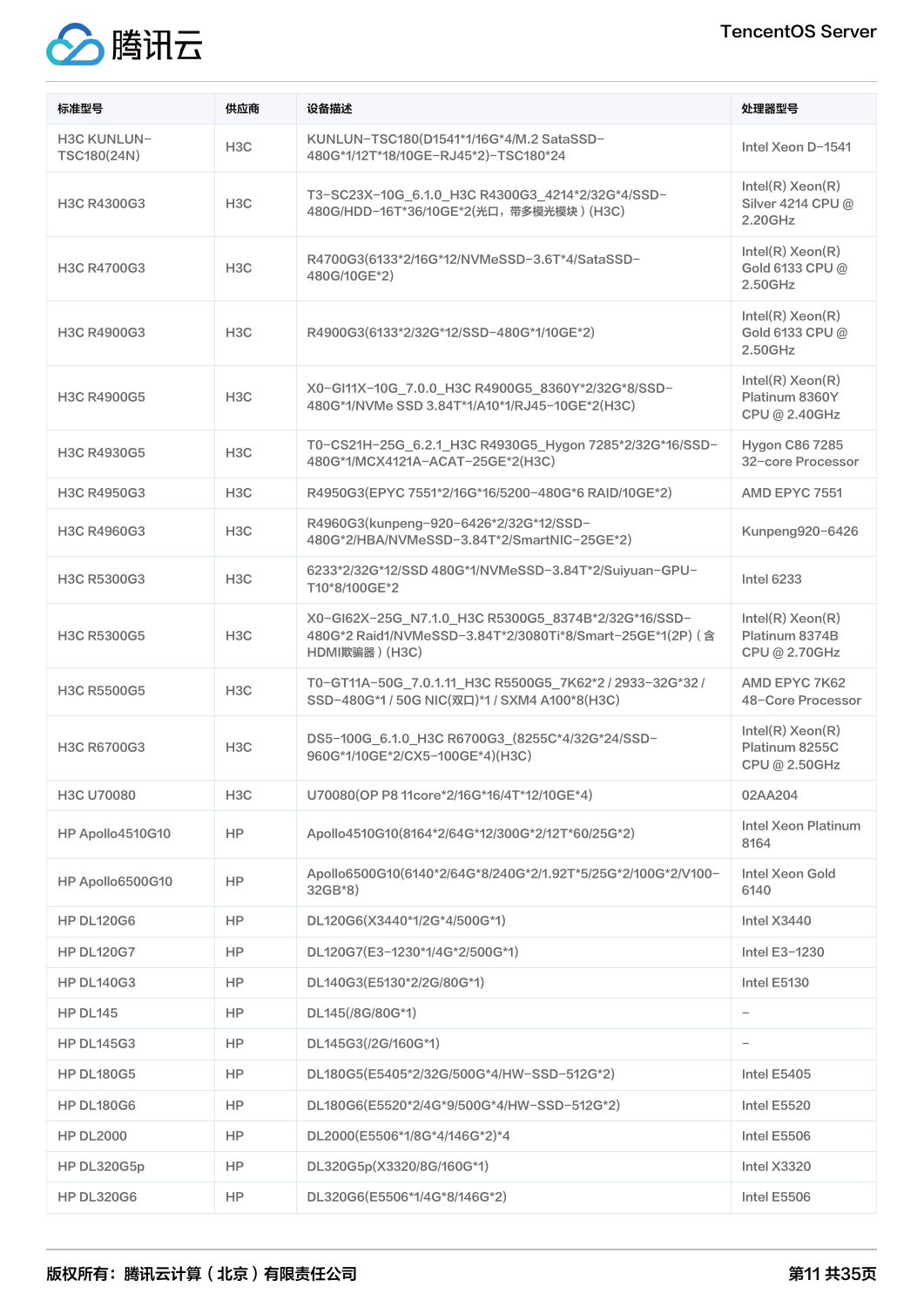

| 标准型号                                 | 供应商              | 设备描述                                                                                                                                          | 处理器型号                                                 |
|--------------------------------------|------------------|-----------------------------------------------------------------------------------------------------------------------------------------------|-------------------------------------------------------|
| HP DL320S                            | HP               | DL320S(2.66G/2G*4/500G*6)                                                                                                                     |                                                       |
| <b>HP DL360G10</b>                   | HP               | DL360G10(4114*2/16G*8/300G*2/1.2T*4/10G*2)                                                                                                    | Intel Xeon<br>Silver4114                              |
| <b>HP DL360G5</b>                    | HP               | DL360G5(2G/16G/146G*4)                                                                                                                        | $\qquad \qquad -$                                     |
| <b>HP DL360G6</b>                    | HP               | DL360G6(E5506/8G/146G*8)-A1                                                                                                                   | Intel E5506                                           |
| <b>HP DL360G7</b>                    | HP               | DL360G7(L5630*2/8G*8/300G*2)                                                                                                                  | Intel L5630                                           |
| <b>HP DL360G9</b>                    | HP               | DL360G9(E5-2620v3*2/16G*4/300G*2)                                                                                                             | Intel E5-2620 v3                                      |
| HP DL360pG8                          | HP               | DL360pG8(E5-2620*2/8G*8/300G*2)                                                                                                               | Intel E5-2620                                         |
| HP DL360pG8 HY                       | HP               | DL360pG8 HY(E5-2630v2*2/16G*8/300G*6)                                                                                                         | Intel E5-2630 v2                                      |
| <b>HP DL365G1</b>                    | HP               | DL365G1(Opteron2210*2/16G/146G*2)                                                                                                             | Opteron2210                                           |
| HP DL380                             | HP               | DL380(16G*8/300*2/1T*24)                                                                                                                      |                                                       |
| HP DL380eG8                          | HP               | DL380eG8(E5-2407*1/8G*1/2T*12)                                                                                                                | Intel E5-2407                                         |
| <b>HP DL380G10</b>                   | <b>HP</b>        | DL380G10(6146*2/32G*12/SSD-480G*2/P100*2/100G-IB*2/10GE*2)                                                                                    | $Intel(R)$ Xeon $(R)$<br>Gold 6146 CPU @<br>3.20GHz   |
| <b>HP DL380G3</b>                    | HP               | DL380G3(/2G/36*6)                                                                                                                             |                                                       |
| <b>HP DL380G4</b>                    | HP               | DL380G4(/4G/146G*6)                                                                                                                           |                                                       |
| <b>HP DL380G5</b>                    | HP               | DL380G5(E5405*2/8G/146G*8)                                                                                                                    | Intel E5405                                           |
| <b>HP DL380G6</b>                    | HP               | DL380G6(E5506*1/4G*8/146G*12)                                                                                                                 | Intel E5506                                           |
| <b>HP DL380G7</b>                    | HP               | DL380G7(E5506*1/8G*4/146G*12)                                                                                                                 | Intel E5506                                           |
| <b>HP DL380G9</b>                    | HP               | DL380G9(E5-2620v3/16G*2/2T*12/SSD-240G)                                                                                                       | Intel E5-2620 v3                                      |
| HP DL380pG8                          | HP               | DL380pG8(E5-2609*1/8G*4/300G*12)                                                                                                              | Intel E5-2609                                         |
| HP DL388pG8                          | HP               | HP DL388pG8(E5-2600/4G*24/1T*1)                                                                                                               | Intel E5-2600                                         |
| <b>HP DL580G10</b>                   | HP.              | DL580G10(8165*2/16G*12/300G*2/1.2T*4/1GE*4/25G*2)                                                                                             | Intel Xeon Platinum<br>8165                           |
| <b>HP DL580G7</b>                    | HP               | DL580G7(X7560*4/8G*8/300G*2)                                                                                                                  | Intel X7560                                           |
| <b>HP R4700G3</b>                    | HP               | R4700G3(6134*2/16G*12/SSD-480G*1/10GE*2)                                                                                                      | <b>Intel 6134</b>                                     |
| <b>HP R4900G3</b>                    | HP               | R4900G3(6142*2/16G*16/SSD-480G*1/10GE*2)                                                                                                      | <b>Intel 6142</b>                                     |
| <b>HP SE1208</b>                     | HP.              | SE1208(/4G*4/750G*12)                                                                                                                         |                                                       |
| <b>HP SL2500G8</b>                   | HP               | SL2500G8(16G*8/600G*6)                                                                                                                        |                                                       |
| <b>HP SL270</b>                      | <b>HP</b>        | SL270(E5-2620*2/8G*8/600G*8/10GE*2/K20M*4)*2                                                                                                  | Intel E5-2620                                         |
| <b>HPE 3PAR 8440</b>                 | H <sub>3</sub> C | T3-PGZZW22_6.1.0_HPE 3PAR 8440_HPE 3PAR<br>8440(2N/44*1.92T SSD RAID5/50*1.8T SAS RAID6/94*8T NLSAS<br>RAID6)(H3C)                            |                                                       |
| HUAWEI 1288Hv5                       | 华为               | 1288Hv5(6134*2/16G*12/SSD-480G*1/10GE*2)                                                                                                      | <b>Intel 6134</b>                                     |
| <b>HUAWEI 2288Hv5</b>                | 华为               | 2288Hv5(6142*2/16G*16/SSD-480G*1/10GE*2)                                                                                                      | <b>Intel 6142</b>                                     |
| <b>HUAWEI</b><br>2288Hv5+Switch-IB*2 | 华为               | X3-PTB61X-10G_6.1.0_HUAWEI 2288Hv5+Switch-<br>IB*2_4208*2/2933-32G*4/SSD-480G*2/12T*6/HBA/10GE*2/IB-<br>100G*2/IB switch*2/IB cable*2(Huawei) | $Intel(R)$ Xeon $(R)$<br>Silver 4208 CPU @<br>2.10GHz |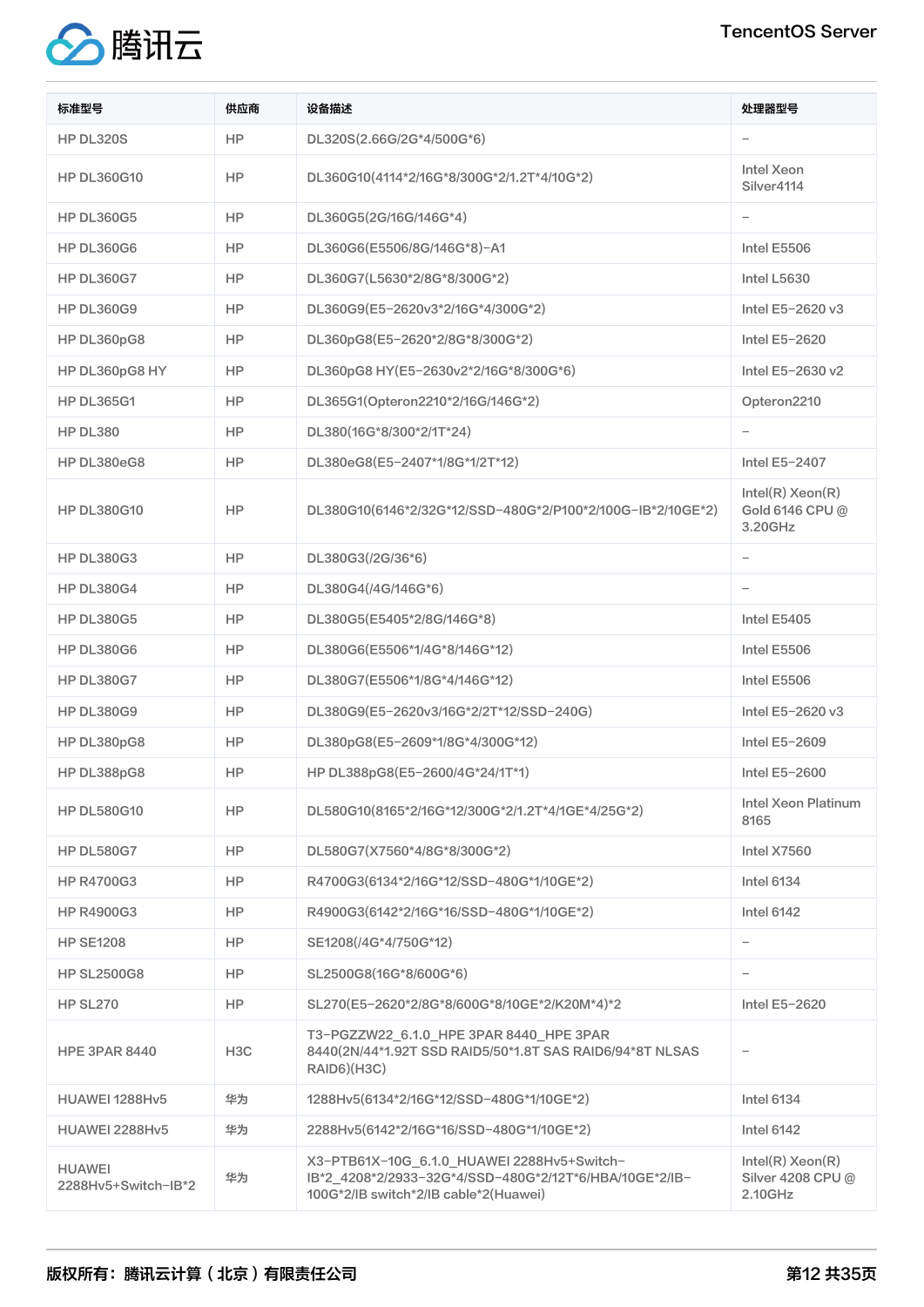# TencentOS Server



| 标准型号                                  | 供应商 | 设备描述                                                                                                                                                   | 处理器型号                                                  |
|---------------------------------------|-----|--------------------------------------------------------------------------------------------------------------------------------------------------------|--------------------------------------------------------|
| <b>HUAWEI 2298v5</b>                  | 华为  | 2298v5(8255c*2/32G*12/4T*24/SSD-480G*1/10G*2)                                                                                                          | Intel(R) Xeon(R)<br>Platinum 8255C<br>CPU @ 2.50GHz    |
| Huawei 2488Hv5                        | 华为  | T3-PGZZW14X-10G 6.1.0 Huawei 2488Hv5 6240*4/2933-<br>32G*8/SAS-600G*2/RAID/SSD-480G*2/1GE-RJ45*2/10GE-SFP+<br>(含多模光模块)*2/HBA-16Gb*2(Huawei)            | $Intel(R)$ Xeon $(R)$<br>Gold 6240 CPU @<br>$2.60$ GHz |
| <b>HUAWEI 5268GV3</b>                 | 华为  | 5268GV3(E5-2680v4*2/16G*16/SSD-240G*1/NVMeSSD-<br>3.2T*2/P40-24G*8/RoCE 40G*2)                                                                         | Intel E5-2680 v4                                       |
| <b>HUAWEI 5268GV3-TR1</b>             | 华为  | 5268GV3-TR1(E5-2680v4*2/32G*16/300G*2/SSD-<br>800G*6/10GE*2/P40-24G*8)                                                                                 | Intel E5-2680 v4                                       |
| Huawei 5288v5                         | 华为  | T3-SC24X-10G_6.1.0_Huawei 5288v5_4214*2/32G*4/SSD-<br>480G/HDD-16T*36/10GE*2(电口) (Huawei)                                                              | $Intel(R)$ Xeon(R)<br>Silver 4214 CPU @<br>2.20GHz     |
| Huawei Atlas 800 3000                 | 华为  | X0-GR13W-10G_6.1.0_Huawei Atlas 800 3000_Kunpeng 920<br>7260*2/32G*4/SSD-240G*1/SSD-960G*1/10GE*2/Atlas<br>300C*2(Huawei)                              | Kunpeng 920-6426                                       |
| Huawei Atlas 800 3010                 | 华为  | X0-GR13X-25G_N6.1.0_Huawei Atlas 800<br>3010_4214*2/32G*12/SSD_480G*1/NVMeSSD-<br>2T*2/25G*2/10GE*2/Atlas 300I*4(Huawei)                               | $Intel(R)$ Xeon $(R)$<br>Silver 4214 CPU @<br>2.20GHz  |
| Huawei Atlas 800 9010                 | 华为  | X0-GR15X-25G_N6.1.0_Huawei Atlas 800<br>9010_8260*2/32G*16/SSD-960G*2/NVMeSSD-1.92T*8/Ascend<br>910*8/25GE*2(Huawei)                                   | Intel Xeon Platinum<br>8260 CPU@<br>2.40GHz            |
| <b>HUAWEI DH310G1</b>                 | 华为  | rack node(X3440*1/4G*2/500G*1)                                                                                                                         | Intel X3440                                            |
| HUAWEI DH310y2                        | 华为  | DH310v2(E3-1230v2*1/8G*2/500G*1)                                                                                                                       | Intel E3-1230 v2                                       |
| HUAWEI DH320v2                        | 华为  | DH320v2(E5-2420*2/8G*8/300G*2)                                                                                                                         | Intel E5-2420                                          |
| HUAWEI DH628v2                        | 华为  | DH628v2(E5-2420/8G*4/2T*12/SSD-80G)                                                                                                                    | Intel E5-2420                                          |
| <b>HUAWEI G560-NV</b>                 | 华为  | G560-NV(6133*2/32G*12/S4500-480G*2/25GE*2/V100-SXM2-<br>$32G*8$                                                                                        | $Intel(R)$ Xeon $(R)$<br>Gold 6133 CPU @<br>2.50GHz    |
| <b>HUAWEI G560-PCIe</b>               | 华为  | G560-PCle(6128*2/32G*8/SSD-480G*2 RAID/10GE*2/NVIDIA Tesla<br>$T4*8$                                                                                   | $Intel(R)$ Xeon $(R)$<br>Gold 6128 CPU @<br>3.40GHz    |
| HUAWEI G560-TP1                       | 华为  | G560-TP1(E5-2680v4*2/32G*16/300G*2/SSD-<br>960G*6/10GE*2/P40-24G*8)                                                                                    | Intel E5-2680 v4                                       |
| HUAWEI G560-TP2                       | 华为  | G560-TP2(E5-2680v4*2/32G*8/SSD-240G*1/P4600-2.0T*2/P100-<br>16G*8/RoCE 40G*2)                                                                          | Intel E5-2680 v4                                       |
| Huawei<br>OceanStor5110v5             | 华为  | T3-PX27-25G_6.1.0_Huawei OceanStor5110v5_存储服务器(2U/25盘<br>位/KunPeng Hi1610*2/8G*4/SAS 600G*4/软件RAID/SmartIO卡<br>*2/25GE*4光模块/(赠送)基础版+高级版License(Huawei) |                                                        |
| Huawei<br>OceanStor5300v5             | 华为  | T3-PX29-10G_6.1.0_Huawei OceanStor5300v5_2U双控/25盘位<br>1.92T*5 SSD, 1.8T*9硬盘/128GB/12*1Gb ETH/8*10GE(Huawei)                                            |                                                        |
| Huawei<br>OceanStor5310v5             | 华为  | T3-PX30-25G_6.1.0_Huawei OceanStor5310v5_2U双控/1.92T*12<br>SSD/Kunpeng920*2/256GB/8*1GE/8*10GE/4*(4*12Gb)SAS/2*4U硬盘<br>框/10T*30硬盘/4*SAS Cable(Huawei)   |                                                        |
| <b>HUAWEI</b><br>OceanStor5500v3(16U) | 华为  | OceanStor5500v3(8TB 7.2k*96/DAE22435U4*4/HS-SAS-3-0148G<br>Mini SAS HD Cable-3m*4/LIC-5500V3-CLON*1)                                                   |                                                        |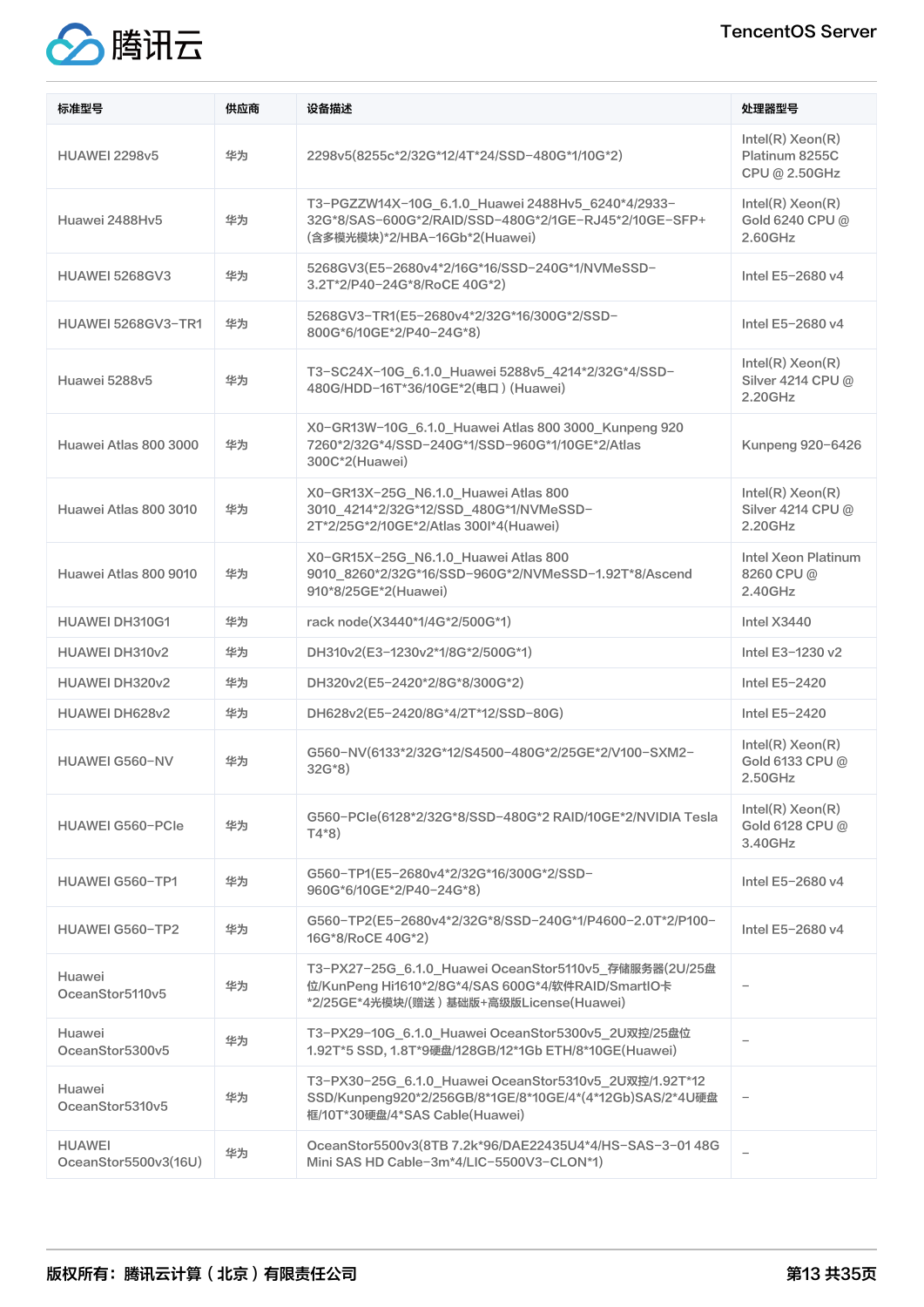

| 标准型号                                  | 供应商 | 设备描述                                                                                                                         | 处理器型号                          |
|---------------------------------------|-----|------------------------------------------------------------------------------------------------------------------------------|--------------------------------|
| <b>HUAWEI</b><br>OceanStor5500v3(26U) | 华为  | OceanStor5500v3(FC-SAN main-center)                                                                                          |                                |
| <b>HUAWEI</b><br>OceanStor5500v3(8U)  | 华为  | OceanStor5500v3(FC-SAN sub-center)                                                                                           |                                |
| HUAWEI RH1288Hv5                      | 华为  | RH1288Hv5(6134*2/16G*12/SSD-480G*1/10GE*2)                                                                                   | <b>Intel 6134</b>              |
| HUAWEI RH1288v2                       | 华为  | RH1288v2(E5-2620*2/8G*8/300G*2/2*10GIntel-OB)                                                                                | Intel E5-2620                  |
| Huawei RH1288v3                       | 华为  | RH1288v3(E5-2670v3*2/16G*8/600G*6/10GE*2))                                                                                   | Intel E5-2670 v3               |
| <b>HUAWEI</b><br>RH1288v3(GER)        | 华为  | R0-SH110X-10G_N5.1.2_HUAWEI RH1288v3(GER)_E5-<br>2620v3*2/16G*4/SSD-240G*1/NVMeSSD-1.8T*4/10GE*2(GER)<br>(Huawei)            | Intel E5-2620 v3               |
| <b>HUAWEI</b><br>RH1288v3(KOR)        | 华为  | R0-CS518X-10G_N5.4.52_HUAWEI RH1288v3(KOR)_E5-<br>2670v3*2/16G*8/SAS-300G*2 RAID/10GE*2(KOR)(Huawei)                         | Intel E5-2670 v3               |
| <b>HUAWEI</b><br>RH1288v3(SG)         | 华为  | R0-SH110X-10G_N5.1.2_HUAWEI RH1288v3(SG)_E5-<br>2620v3*2/16G*4/SSD-240G*1/NVMeSSD-1.8T*4/10GE*2(SG)<br>(Huawei)              | Intel E5-2620 v3               |
| <b>HUAWEI RH2285</b>                  | 华为  | RH2285(E5504*1/8G*1/1T*12)                                                                                                   | Intel E5504                    |
| HUAWEI RH2285v2                       | 华为  | RH2285v2(E5-2407*1/8G*1/2T*12)                                                                                               | Intel E5-2407                  |
| HUAWEI RH2288Hv3                      | 华为  | RH2288Hv3(E5-2650v3*2/16G*8/300G*2/1.2T*6/K80*2/RoCE<br>$40G*2)$                                                             | Intel E5-2650 v3               |
| HUAWEI RH2288Hv5                      | 华为  | RH2288Hv5(6142*2/16G*16/SSD-480G*1/10GE*2)                                                                                   | <b>Intel 6142</b>              |
| HUAWEI RH2288v2                       | 华为  | RH2288v2(E5-2620*2/8G*8/300G*4/ES3000-1.2T)                                                                                  | Intel E5-2620                  |
| HUAWEI RH2288v3                       | 华为  | RH2288v3(E5-2620v3/16G*2/2T*12/SSD-240G)                                                                                     | Intel E5-2620 v3               |
| HUAWEI RH5885Hv3                      | 华为  | RH5885Hv3(E7-4830v3*4/16G*40/300G*4/FC-HBA*2/1G*2/10G*4)                                                                     | Intel E7-4830 v3               |
| HUAWEI RH5885v3                       | 华为  | RH5885v3(E7-4850v3*4/16G*16/300G*3/SataSSD-480G*2/FC-<br>HBA*2/1GE*4/10GE*2)                                                 | Intel E7-4850 v3               |
| HUAWEI T3500                          | 华为  | T3500(/4G*8/1T*24)                                                                                                           |                                |
| <b>HUAWEI T3500G2</b>                 | 华为  | T3500G2(E5506*2/32G/1T*24)-TS2                                                                                               | Intel E5506                    |
| Huawei Taishan 200<br>5290            | 华为  | X0-SC11W-50G_6.1.0_Huawei Taishan 200 5290_Kunpeng 920<br>5250*2/32G*16/SataSSD-3.84T*1/SataHDD-16T*72/50G*1(2P)<br>(Huawei) | Kunpeng 920-4826               |
| <b>HUAWEI Taishan2160</b>             | 华为  | Taishan2160(Hi1610E/16G*2/4T*12/SSD-240G)                                                                                    | 华为海思Hi1610ES                   |
| <b>HUAWEI Taishan2280</b>             | 华为  | Taishan2280(Hi1616/16G*8/480G-SSD*1/1G*2)                                                                                    | 华为海思Hi1616                     |
| <b>HUAWEI</b><br>Taishan2280V2        | 华为  | Taishan2280V2(Kunpeng920-4826*2/32G*8/SSD-480G*2/SATA-<br>4T*10/RAID/10GE*2)                                                 | Kunpeng920-4826                |
| <b>HUAWEI XH310</b>                   | 华为  | XH310(X3440*1/4G*2/500G*1)*4                                                                                                 | Intel X3440                    |
| HUAWEI XH310v2                        | 华为  | XH310v2(E3-1230v2*1/4G*2/500G*1)*4                                                                                           | Intel E3-1230 v2               |
| HUAWEI XH310v3                        | 华为  | XH310v3(E3-1231v3*1/8G*2/1T*1)*4                                                                                             | Intel E3-1231 v3               |
| <b>HUAWEI XH320</b>                   | 华为  | XH320(E5606*1/8G*4/146G*2)*4                                                                                                 | Intel E5606                    |
| HUAWEI XH320v2                        | 华为  | XH320v2(E5-2420*2/8G*8/300G*2)*4                                                                                             | Intel E5-2420                  |
| HUAWEI XH321v3                        | 华为  | XH321v3(E5-2620v4*2/16G*8/600G*2/2T*3/NVMeSSD-<br>1.2T*1/10GE*4)*3+(E5-2680v4*2/32G*8/600G*2/10GE*4)*1                       | Intel E5-2620<br>v4/E5-2680 v4 |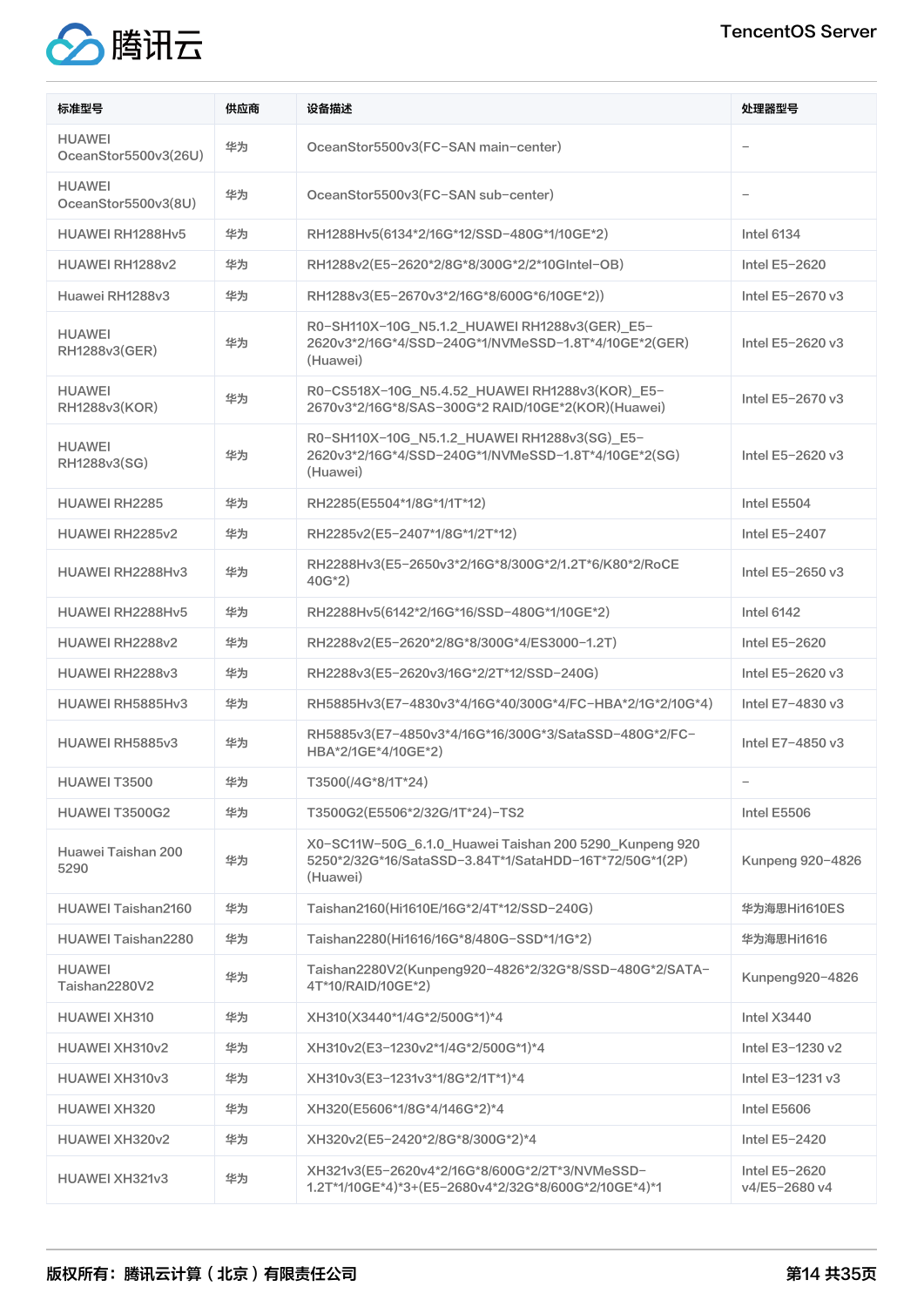

| 标准型号                | 供应商        | 设备描述                                                                                                                                   | 处理器型号                                                    |
|---------------------|------------|----------------------------------------------------------------------------------------------------------------------------------------|----------------------------------------------------------|
| <b>IBM X3250</b>    | <b>IBM</b> | X3250(2.13/8G/160G*1)                                                                                                                  |                                                          |
| <b>IBM X3250M4</b>  | <b>IBM</b> | X3250M4(E3-1230v2*1/4G*2/500G*1)                                                                                                       | Intel E3-1230 v2                                         |
| <b>IBM X336</b>     | <b>IBM</b> | X336(3G/2G/146G*2)                                                                                                                     |                                                          |
| <b>IBM X346</b>     | <b>IBM</b> | X346(/6G/146G*6)                                                                                                                       |                                                          |
| <b>IBM X3550</b>    | <b>IBM</b> | X3550(2G/16G/146G*2)                                                                                                                   |                                                          |
| <b>IBM X3550 M2</b> | <b>IBM</b> | X3550 M2(2G/32G/146G*2)-B5                                                                                                             | Intel E5504                                              |
| <b>IBM X3550M2</b>  | <b>IBM</b> | X3550M2(2G/16G/146G*2)                                                                                                                 | Intel E5504                                              |
| <b>IBM X3550M3</b>  | <b>IBM</b> | X3550M3(E5506*1/8G*4/146G*2)                                                                                                           | Intel E5506                                              |
| <b>IBM X3550M4</b>  | <b>IBM</b> | X3550M4(E5-2620*2/8G*8/300G*2)                                                                                                         | Intel E5-2620                                            |
| <b>IBM X3630M3</b>  | <b>IBM</b> | X3630M3(E5606*2/8G*4/2T*12)                                                                                                            | Intel E5606                                              |
| <b>IBM X3630M4</b>  | <b>IBM</b> | X3630M4(E5-2407*1/8G*1/2T*12)                                                                                                          | Intel E5-2407                                            |
| <b>IBM X3650</b>    | <b>IBM</b> | X650(/8G/146G*8)                                                                                                                       |                                                          |
| <b>IBM X3650M2</b>  | <b>IBM</b> | X3650-M2(2G/32G/146G*12)-A5                                                                                                            | Intel E5504                                              |
| <b>IBM X3650M3</b>  | <b>IBM</b> | X3650M3(E5506*1/8G*4/146G*12)                                                                                                          | Intel E5506                                              |
| <b>IBM X3650M4</b>  | <b>IBM</b> | X3650M4(E5-2609*1/8G*4/300G*12)                                                                                                        | Intel E5-2609                                            |
| Inspur CS5260F      | 浪潮         | T3-Cl22FK-10G_6.2.0_Inspur CS5260F_Phytium<br>S2500*2/32G*12/SSD-480G*1/NVMeSSD-3.84T*4/10GE*2(Inspur)                                 | S2500                                                    |
| Inspur CS5260H      | 浪潮         | T3-SH22HK-10G_6.2.0_Inspur CS5260H_Hygon<br>5280*2/32G*4/SSD-480G*1/NVMeSSD-3.84T*4/10GE*2(Inspur)                                     | <b>Hygon C86 5280</b><br>16-core Processor               |
| Inspur CS5280H      | 浪潮         | T0-Cl21H-10G_6.2.1_Inspur CS5280H_Hygon 7285*2/32G*8/SSD-<br>240G*1/NVMeSSD-3.84T*1/10GE*2(Inspur)                                     | <b>Hygon C86 7285</b><br>32-core Processor               |
| Inspur NF2180M3     | 浪潮         | NF2180M3(Phytium FT-2000+*1/32G*8/2T*8/SSD-480G*2<br>RAID/1GE*2+10GE*4-MMF)                                                            | Phytium FT-2000+                                         |
| Inspur NF5180M4     | 浪潮         | NF5180M4(E5-2680v4*2/32G*16/1.8T*4/NVMe SSD 1.8T*4/10GE*2)                                                                             | Intel E5-2680 v4                                         |
| Inspur NF5280M4     | 浪潮         | NF5280M4(E5-2680v4*2/16G*16/SSD-480G*1/10GE*2/FPGA-<br>KU115*2)                                                                        | Intel E5-2680 v4                                         |
| Inspur NF5280M5     | 浪潮         | X0-DS11X-100G 6.1.0 Inspur NF5280M5 8260*2/32G*12/SSD-<br>480G*2/RAID-9460-8I 2G/X540-10GE*2/CX5-Single Port-<br>100GE*2(带光模块)(Inspur) | $Intel(R)$ Xeon $(R)$<br>Platinum 8255C<br>CPU @ 2.50GHz |
| Inspur NF5466M5     | 浪潮         | T3-SC23X-10G 6.1.0 Inspur NF5466M5 4214*2/32G*4/SSD-<br>480G/HDD-16T*36/10GE*2(光口, 带多模光模块) (Inspur)                                    | $Intel(R)$ Xeon $(R)$<br>Silver 4214 CPU @<br>2.20GHz    |
| Inspur NF5468M5-P   | 浪潮         | NF5468M5-P(6133*2/32G*12/SSD-480G*2 RAID/SSD-<br>960G*2/RTX-2070*8/10GE*2)                                                             | 6133                                                     |
| Inspur NF5468M5-S   | 浪潮         | NF5468M5-S(6133*2/32G*12/S4500-480G*2/25GE*2/V100-SXM2-<br>32G*8)                                                                      | $Intel(R)$ Xeon $(R)$<br>Gold 6133 CPU @<br>2.50GHz      |
| Inspur NF5488A5     | 浪潮         | T0-GT11A-50G_7.0.0_Inspur NF5488A5_7K62*2 / 2933-32G*24 /<br>SSD-480G*1 / 50G NIC(双口)*1 / Delta Baseboard (8* SXM4<br>A100)*1(Inspur)  | AMD EPYC 7K62<br>48-Core Processor                       |
| Inspur NF5568M4     | 浪潮         | NF5568M4(E5-2680v4*2/16G*16/300G*2/SSD-800G*6/M40-<br>24G*4/RoCE 40G*2)                                                                | Intel E5-2680 v4                                         |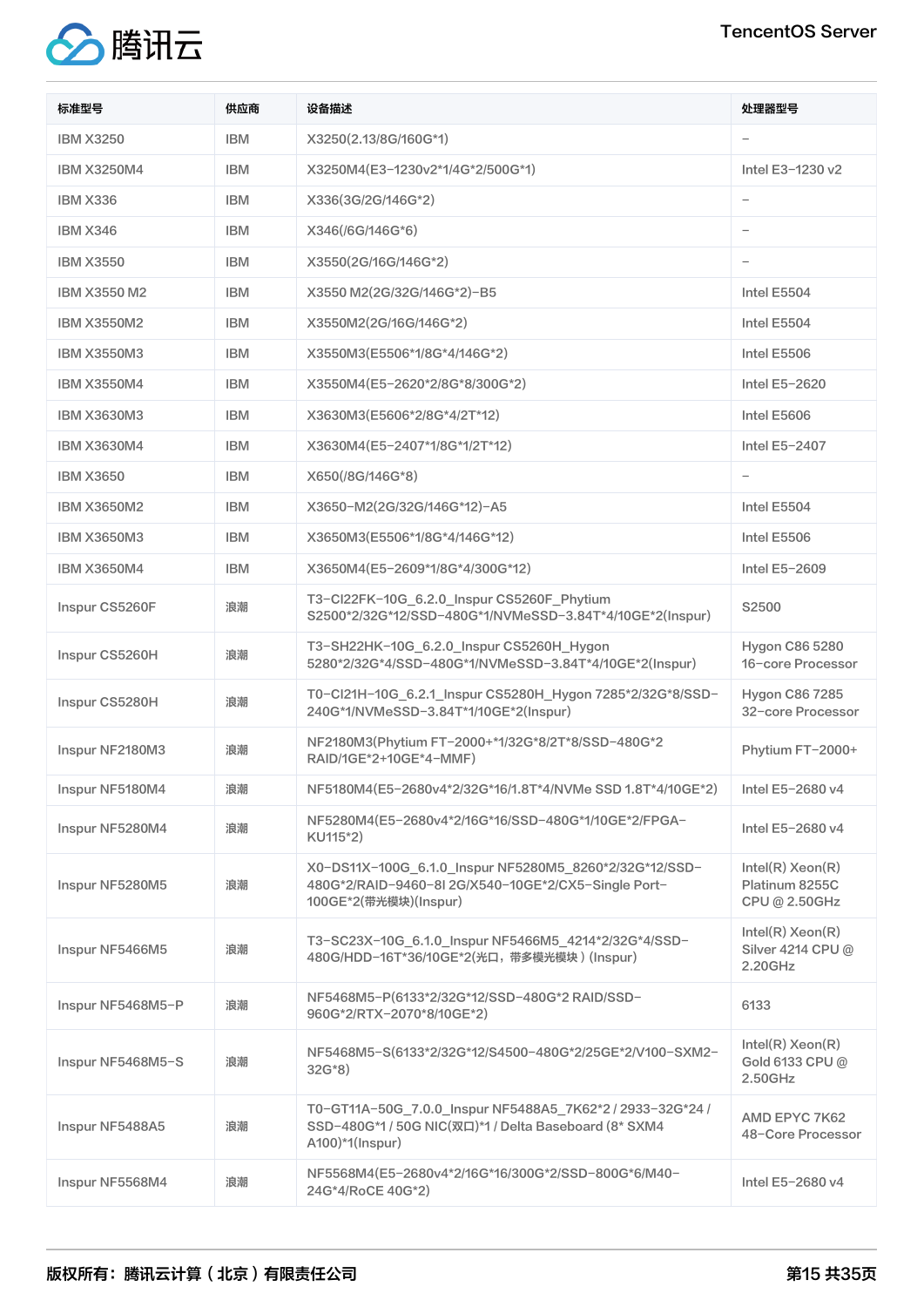# TencentOS Server



| 标准型号                                 | 供应商 | 设备描述                                                                                                                                           | 处理器型号                                                    |
|--------------------------------------|-----|------------------------------------------------------------------------------------------------------------------------------------------------|----------------------------------------------------------|
| Inspur NF5568M5                      | 浪潮  | NF5568M5(8255C*2/32G*8/SSD-480G*2 RAID/25GE*2/RTX-<br>2080TI*8)                                                                                | $Intel(R)$ Xeon $(R)$<br>Platinum 8255C<br>CPU @ 2.50GHz |
| Inspur NF5588M4                      | 浪潮  | NF5588M4(E5-2680v4*2/16G*16/300G*2/SSD-800G*6/M40-<br>24G*8/RoCE 40G*2)                                                                        | Intel E5-2680 v4                                         |
| Inspur NF5588M4S                     | 浪潮  | NF5588M4S(E5-2680v4*2/32G*8/SSD-240G*1/NVMeSSD-<br>2T*2/P40-24G*8/RoCE 40G*4)                                                                  | Intel E5-2680 v4                                         |
| Inspur NF5888M5                      | 浪潮  | NF5888M5(8168*2/64G*12/SSD-480G*1/NVMeSSD-<br>3.2T*4/V100*16/100GE*2)                                                                          | $Intel(R)$ Xeon $(R)$<br>Platinum 8168 CPU<br>@ 2.10GHz  |
| Inspur NF8260M5                      | 浪潮  | NF8260M5(6132*4/32G*4/SAS HDD 1.2T*2 /SAS HDD 2T*20<br>RAID/1GE*2/10GE*2)                                                                      | $Intel(R)$ Xeon $(R)$<br>Gold 6132 CPU @<br>2.60GHz      |
| Inspur NF8480M5                      | 浪潮  | NF8480M5(5120*4/16G*40/300G*4/FC-HBA*2/1G*2/10G*4)                                                                                             | 5120                                                     |
| Inspur SA3212M4                      | 浪潮  | SA3212M4(D-1531/16G*4/8T*12/SSD-240G/10GE*2)                                                                                                   | Intel Xeon D-1531                                        |
| Inspur SA5112M4                      | 浪潮  | SA5112M4(E5-2620v3*2/16G*4/300G*2)                                                                                                             | Intel E5-2620 v3                                         |
| Inspur SA5112M5                      | 浪潮  | SA5112M5(6133*2/16G*12/NVMeSSD-3.6T*4/S4500-480G/10GE*2)                                                                                       | $Intel(R)$ Xeon $(R)$<br>Gold 6133 CPU @<br>2.50GHz      |
| Inspur SA5212M4                      | 浪潮  | SA5212M4(E5-2620v3*2/16G*4/2T*12)                                                                                                              | Intel E5-2620 v3                                         |
| Inspur SA5212M5                      | 浪潮  | SA5212M5(6142*2/32G*12/SSD-480G*1/10GE*2)                                                                                                      | <b>Intel 6142</b>                                        |
| Inspur<br>SA5212M5+BOX*2             | 浪潮  | SA5212M5(6133*2/32G*12/SSD-480G*2/NVMeSSD-<br>1.8T/25GE*2)+SF0204P1(V100-PCIE*4)*2                                                             | $Intel(R)$ Xeon $(R)$<br>Gold 6133 CPU @<br>2.50GHz      |
| Inspur<br>SA5212M5+BX512-IP*2        | 浪潮  | SA5212M5(6133*2/16G*16/5200-480G*6 RAID/10GE*2)+BX512-<br>IP(VEGA-3318-PCIE*3)*2                                                               | $Intel(R)$ Xeon $(R)$<br>Gold 6133 CPU @<br>2.50GHz      |
| Inspur<br>SA5212M5+Switch-<br>$IB*2$ | 浪潮  | X3-PTB61X-10G_6.1.0_Inspur SA5212M5+Switch-<br>IB*2_4208*2/2933-32G*4/SSD-480G*2/12T*6/HBA/10GE*2/IB-<br>100G*2/IB switch*2/IB cable*2(Inspur) | $Intel(R)$ Xeon $(R)$<br>Silver 4208 CPU @<br>2.10GHz    |
| Inspur SA5212X4                      | 浪潮  | SA5212X4(CN8880/16G*2/4T*12/SSD-240G)                                                                                                          | Cavium Thunder<br><b>CN8880</b>                          |
| Inspur SA5214M5                      | 浪潮  | SA5214M5(4116/32G*2/ST Mobula BP-12T*24/SSD-480G/10GE*2)                                                                                       | $Intel(R)$ Xeon $(R)$<br>Silver 4116 CPU @<br>2.10GHz    |
| Inspur SN3116M4S                     | 浪潮  | SN3116M4S(D1541*1/16G*4/M.2 SataSSD-480G*1/8T*18/10GE*2)                                                                                       | Intel Xeon D-1541                                        |
| Inspur SN6110M4S                     | 浪潮  | SN6110M4S(E5-2620v3/16G*2/SataSSD-240G*1/8T*60/10GE*2)                                                                                         | Intel E5-2620 v3                                         |
| Inventec Kingler                     | 英业达 | Kingler(D-1567/16G*4/12T*24/480G/10GE*2)                                                                                                       | Xeon D-1567,12<br>COREs, 2.1GHz, 65W                     |
| Inventec RM550D-IV                   | 英业达 | RM550D-IV(D-1567/32G*2/12T*24/SSD-480G/10GE*2)                                                                                                 | Intel D-1567                                             |
| Inventec RM561-IV                    | 英业达 | RM561-IV(4214*2/2933-32G*8/16T*24/SSD-960G*2/25GE*2)                                                                                           | $Intel(R)$ Xeon $(R)$<br>Silver 4214 CPU @<br>2.20GHz    |
| Inventec RM760-IV                    | 英业达 | RM760-IV(6133*2/16G*16/SSD-480G*6 RAID/10GE*2)                                                                                                 | $Intel(R)$ Xeon $(R)$<br>Gold 6133 CPU @<br>2.50GHz      |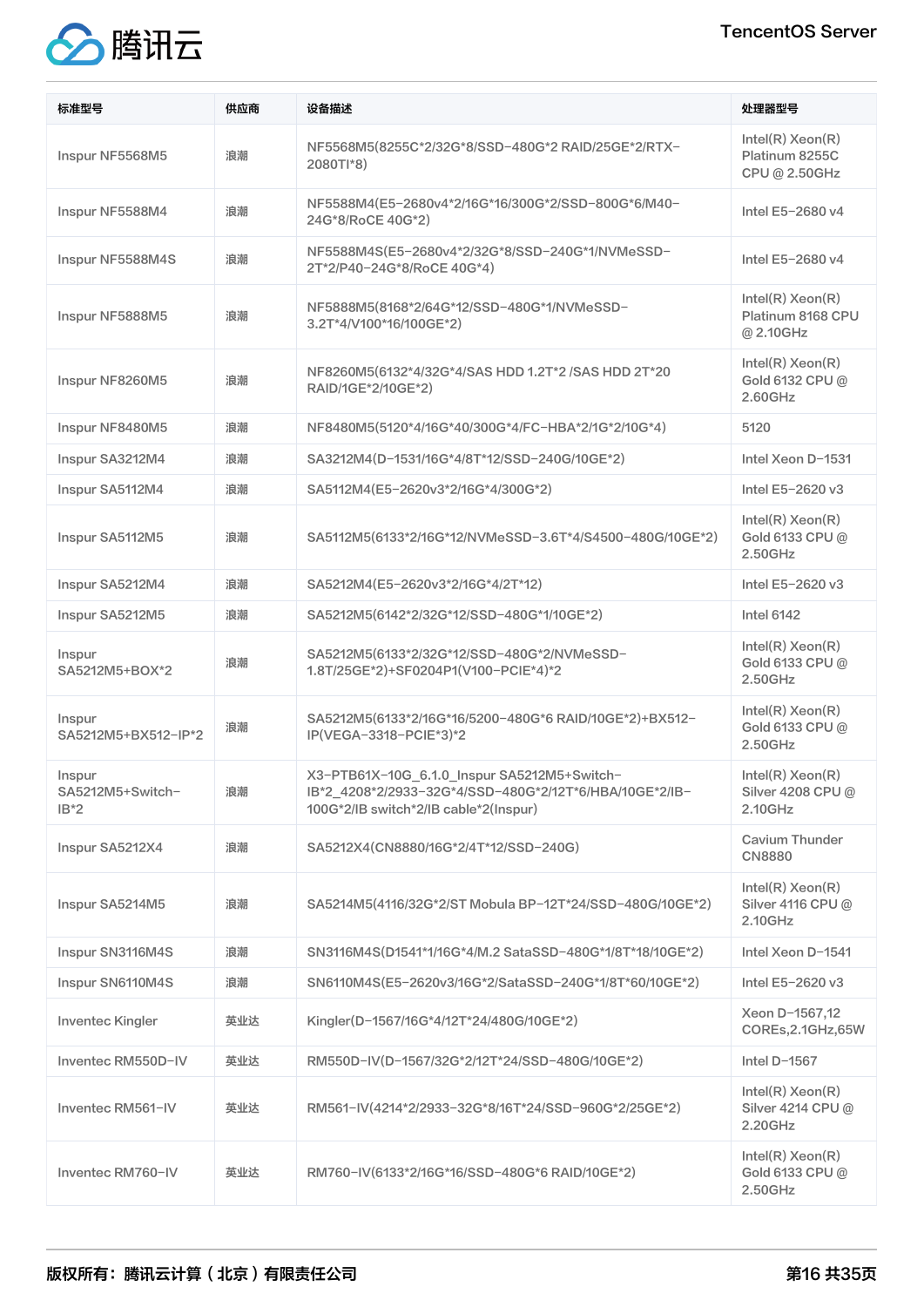

| 标准型号                    | 供应商 | 设备描述                                                                                                             | 处理器型号                                                    |
|-------------------------|-----|------------------------------------------------------------------------------------------------------------------|----------------------------------------------------------|
| Inventec RM761-IV       | 英业达 | RM761-IV(8255C*2/32G*12/SSD-480G*1/25GE*2)                                                                       | $Intel(R)$ Xeon $(R)$<br>Platinum 8255C<br>CPU @ 2.50GHz |
| <b>LENOVO HR630X</b>    | 联想  | HR630X(6134*2/16G*12/SSD-480G*1/10GE*2)                                                                          | <b>Intel 6134</b>                                        |
| <b>LENOVO HR650M</b>    | 联想  | HR650M(EPYC 7551*2/16G*16/5200-480G*1/XL710QDA1-<br>40GE*2/10GE*2)                                               | AMD EPYC 7551<br>32-Core Processor                       |
| <b>LENOVO HR650X</b>    | 联想  | HR650X(6142*2/16G*16/SSD-480G*1/10GE*2)                                                                          | <b>Intel 6142</b>                                        |
| LENOVO R0-SH412X        | 联想  | R0-SH412X-10G_N5.5.9_LENOVO RD450X(GER)_E5-<br>2680v4*2/16G*4/SSD-300G*2 RAID/SSD-800G*8/10GE*2(GER)<br>(Lenovo) | Intel E5-2680 v4                                         |
| LENOVO R510-5112        | 联想  | R520-5C20(2.4G/2G/73G*1)                                                                                         | $\overline{\phantom{m}}$                                 |
| LENOVO R512             | 联想  | R512(2.5/8G/250G*1)-C1                                                                                           | Intel X3320                                              |
| <b>LENOVO R520-5122</b> | 联想  | R520-5122(/2G/250G*1)                                                                                            | $\qquad \qquad -$                                        |
| <b>LENOVO R520-5C20</b> | 联想  | R520-5C20(2.8G/6G/146G*6)                                                                                        | $\overline{\phantom{0}}$                                 |
| LENOVO R520G7           | 联想  | R520G7(E5506*2/8G*2/1T*12)                                                                                       | Intel E5506                                              |
| <b>LENOVO RD350X</b>    | 联想  | RD350X(E5-2620v3*2/16G*4/300G*2)                                                                                 | Intel E5-2620 v3                                         |
| LENOVO RD430            | 联想  | RD430(E5-2407*1/8G*1/2T*12)                                                                                      | Intel E5-2407                                            |
| LENOVO RD440            | 联想  | RD440(E5-2420v2*1/8G*4/4T*12/SSD-240G*1)                                                                         | Intel E5-2420 v2                                         |
| <b>LENOVO RD450X</b>    | 联想  | RD450X(E5-2620v3/16G*2/2T*12/SSD-240G)                                                                           | Intel E5-2620 v3                                         |
| LENOVO RD530            | 联想  | RD530(E5-2640*2/16G*8/300G*6)                                                                                    | Intel E5-2640                                            |
| LENOVO RD540            | 联想  | RD540(E5-2630v2*2/16G*8/300G*6)                                                                                  | Intel E5-2630 v2                                         |
| LENOVO RD640            | 联想  | RD640(E5-2620v2*2/8G*8/300G*2/ioScale2-3.2T)                                                                     | Intel E5-2620 v2                                         |
| <b>LENOVO RD650X</b>    | 联想  | RD650X(E5-2667v4*2/16G*24/SAS-300G*6/10GE*2)                                                                     | Intel E5-2667v4                                          |
| LENOVO RD850            | 联想  | RD850(E5-2680v4*2/16G*16/300G*2/SSD-800G*6/M40-<br>24G*4/RoCE 40G*2)                                             | Intel E5-2680 v4                                         |
| <b>LENOVO RS450X</b>    | 联想  | RS450X(D-1531/16G*4/8T*12/SSD-240G/10GE*2)                                                                       | Intel Xeon D-1531                                        |
| LENOVO SD210X4          | 联想  | SD210X4(X3440*1/4G*2/500G*1)*4                                                                                   | Intel X3440                                              |
| LENOVO SD220X4          | 联想  | SD220(E5506*1/16G/146G*2)*4                                                                                      | Intel E5506                                              |
| LENOVO SD221X4          | 联想  | SD221X4(L5630*2/8G*8/300G*2)*4                                                                                   | Intel L5630                                              |
| LENOVO SD330            | 联想  | SD330(E5-2420*2/8G*8/300G*2)*4                                                                                   | Intel E5-2420                                            |
| <b>LENOVO SD330C</b>    | 联想  | SD330C(E5-2420*2/8G*8/300G*2)                                                                                    | Intel E5-2420                                            |
| LENOVO SD340            | 联想  | SD340(E5-2420v2*2/8G*8/300G*2)*4                                                                                 | Intel E5-2420 v2                                         |
| <b>LENOVO SR358F</b>    | 联想  | SR358F(Phytium FT1500A*1/16G*4/300G*12 Raid/10GE*2)                                                              | Phytium 1500A                                            |
| LENOVO SR650gx          | 联想  | SR650gx(6146*2/32G*12/SSD-480G*2/P100*2/100G-IB*2/10GE*2)                                                        | $Intel(R)$ Xeon $(R)$<br>Gold 6146 CPU @<br>3.20GHz      |
| LENOVO SS430            | 联想  | SS430(E3-1230v2*1/8G*2/1T*1)*4                                                                                   | Intel E3-1230 v2                                         |
| LENOVO SS440            | 联想  | SS440(E3-1231v3*1/8G*2/1T*1)*4                                                                                   | Intel E3-1231 v3                                         |
| LENOVO YR290            | 联想  | YR290(5520/8G/160G)*4-DC-C1                                                                                      | Intel E5520                                              |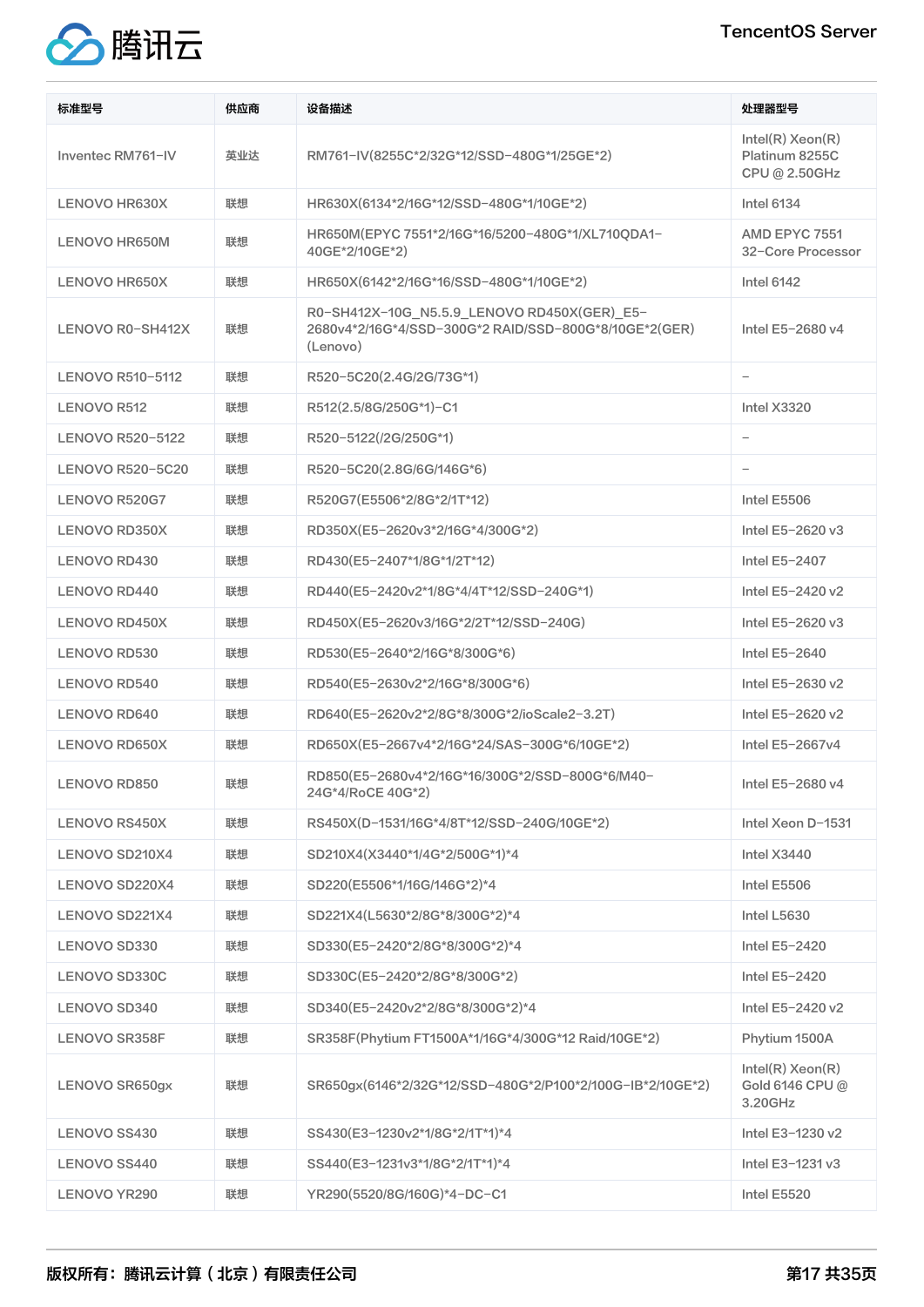

| 标准型号                             | 供应商            | 设备描述                                                                                                                                                      | 处理器型号                                                    |
|----------------------------------|----------------|-----------------------------------------------------------------------------------------------------------------------------------------------------------|----------------------------------------------------------|
| Nettrix X620-G40                 | <b>Nettrix</b> | X0-GI11X-10G_7.0.0_Nettrix X620-G40_8360Y*2/32G*8/SSD-<br>480G*1/NVMe SSD 3.84T*1/A10*1/RJ45-10GE*2(Nettrix)                                              | $Intel(R)$ Xeon $(R)$<br>Platinum 8360Y<br>CPU @ 2.40GHz |
| Nettrix X640-G30                 | <b>Nettrix</b> | T3-GT19X-25G_6.1.0_Nettrix X640-G30_8260*2/32G*16/SSD-<br>480G*1/A100-SXM4-80GB*8/25GE*2(Nettrix)                                                         | Intel Xeon Platinum<br>8260 CPU@<br>2.40GHz              |
| Nettrix X640-G35                 | <b>Nettrix</b> | Y0-GT56-25G 6.1.0 Nettrix X640-G35 8255C*2/32G<br>2933*12/480GSATA *1/25GE双口*1/V100-SXM2-32GB *8(Nettrix)                                                 | $Intel(R)$ Xeon $(R)$<br>Platinum 8255C<br>CPU @ 2.50GHz |
| Nettrix X640-G40                 | <b>Nettrix</b> | X0-GI61X-25G_N7.1.0_Nettrix X640-G40_8374B*2/32G*16/SSD-<br>480G*2/A30*8/25GE*2(Nettrix)                                                                  | $Intel(R)$ Xeon $(R)$<br>Platinum 8374B<br>CPU @ 2.70GHz |
| PowerLeader PR210K               | 宝德             | C-SC1R-25G_6.1.3_PowerLeader PR210K_Kunpeng 920<br>5220*2/32G*8/12T*12/No HBA/SSD-480G*1/TM280-25GE*1(2P)<br>(PowerLeader)                                | <b>HUAWEI Kunpeng</b><br>920 5220                        |
| PowerLeader<br>PR210K32          | 宝德             | T3-Cl13WK-10G_6.1.0_PowerLeader PR210K32_Kunpeng 920<br>5221K*2/32G*8/NVMeSSD-3.84T*4/SSD-480G*1/TM280-<br>10GE*1(2P, 带10G多模光模块) (PowerLeader)            | <b>HUAWEI Kunpeng</b><br>920 5221K                       |
| PowerLeader PR212K               | 宝德             | PowerLeader PR212K                                                                                                                                        | <b>HUAWEI Kunpeng</b><br>920                             |
| PowerLeader PR410K<br><b>MAX</b> | 宝德             | T0-SC11W-100G_6.1.0_PowerLeader PR410K MAX_Kunpeng 920<br>5250*2/32G*16/SataSSD-3.84T*1/SataHDD-<br>16T*72/MCX623106AN-CDAT-100G*1(2P, 带光模块)(PowerLeader) | Kunpeng 920-4826                                         |
| R <sub>522</sub>                 | 神州数码           | 神州鲲泰通用型服务器                                                                                                                                                | <b>HUAWEI Kunpeng</b><br>920                             |
| R722                             | 神州数码           | 神州鲲泰通用型服务器                                                                                                                                                | <b>HUAWEI Kunpeng</b><br>920                             |
| Sugon A620-G30                   | 曙光             | A620-G30(EPYC 7551*2/32G*16/480G*1/10GE*2)                                                                                                                | AMD EPYC 7551<br>32-Core Processor                       |
| Sugon I620-G30                   | 曙光             | I620-G30(6133*2/16G*16/SSD-480G*6 RAID/10GE*2)                                                                                                            | $Intel(R)$ Xeon $(R)$<br>Gold 6133 CPU @<br>$2.50$ GHz   |
| Sugon X730-G30                   | 曙光             | X730-G30(6133*2/32G*12/SSD-480G*2/25GE*2/V100-SXM2-<br>$16G*8)$                                                                                           | $Intel(R)$ Xeon $(R)$<br>Gold 6133 CPU @<br>2.50GHz      |
| Sugon X780-G30                   | 曙光             | X780-G30(6133*2/32G*8/SSD-480G*6/10GE*2/RTX2080TI*8)                                                                                                      | 6133                                                     |
| Sugon X785-G30                   | 曙光             | X0-GR61X-40G_N6.1.0_Sugon X785-G30_6231C*2/32G*12/SSD-<br>480G*2/RTX6000*8/40GE*2(Sugon)                                                                  | $Intel(R)$ Xeon $(R)$<br>Gold 6231C CPU @<br>3.20GHz     |
| Sugon X795-G30                   | 曙光             | X795-G30(8255C*2/32G*12/SSD-480G*1/25GE*2/Tesla V100<br>SXM2-32G*8)                                                                                       | $Intel(R)$ Xeon $(R)$<br>Platinum 8255C<br>CPU @ 2.50GHz |
| Suma H320-G30                    | Suma           | X0-SW11H-25G_6.1.0_Suma H320-G30_Hygon 7155 16C<br>2.2G*1/2666-32G*8/SSD-480G*1/12T*10/NVMeSSD-<br>6.4T*2/25GE*2(Suma)                                    | Hygon C86 7155<br>16-core Processor                      |
| Suma H620-G30                    | Suma           | X0-CS11H-25G_6.1.0_Suma H620-G30_Hygon 7185 32C<br>2.0G*2/2666-32G*16/SSD-480G*1/25GE*2(Suma)                                                             | Hygon C86 7185<br>32-core Processor                      |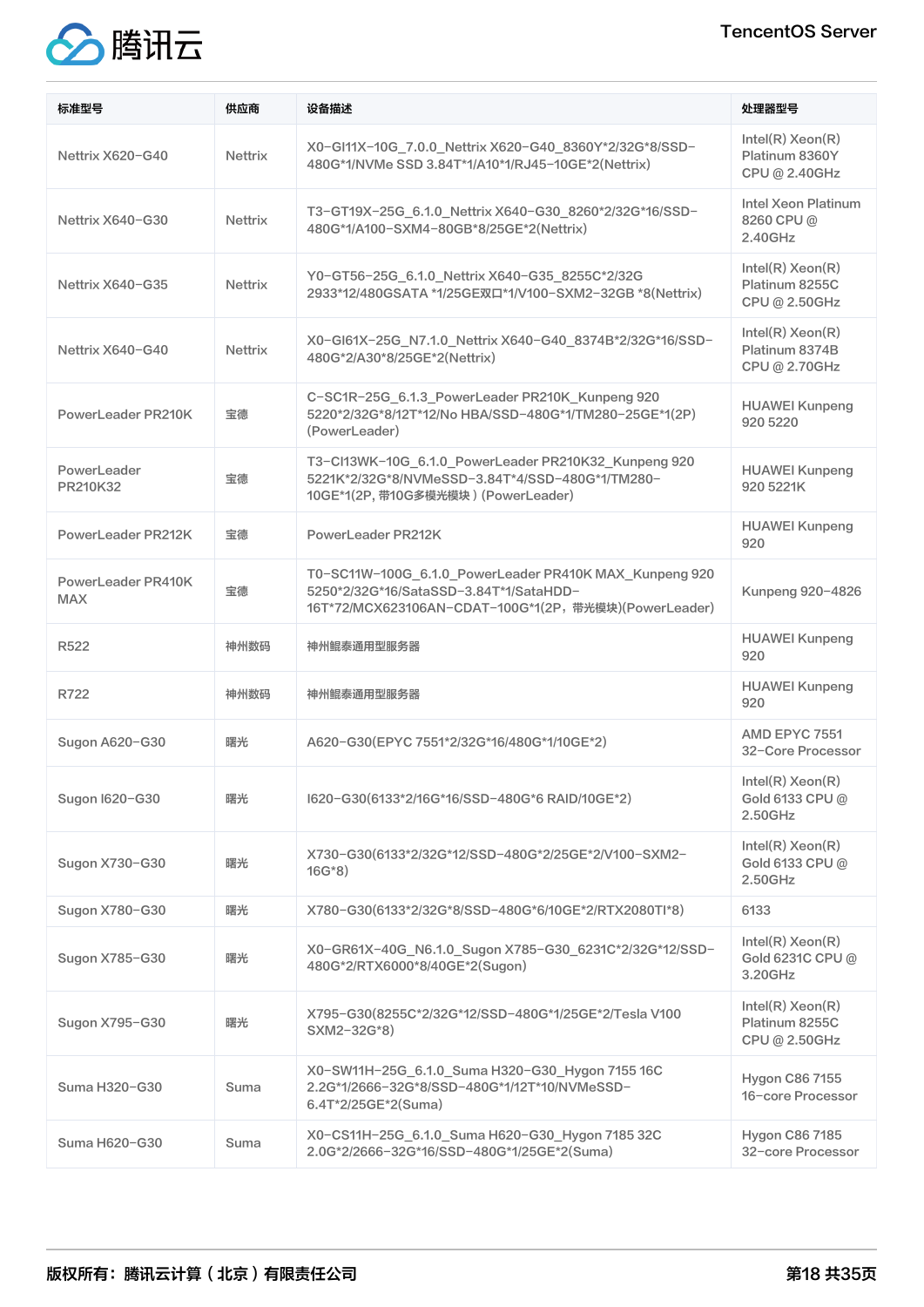

| 标准型号                     | 供应商            | 设备描述                                                                                                                                                       | 处理器型号                                                    |
|--------------------------|----------------|------------------------------------------------------------------------------------------------------------------------------------------------------------|----------------------------------------------------------|
| Suma R5230HA             | Suma           | T3-SH21HK-10G_6.2.0_Suma R5230HA_Hygon<br>5280*2/32G*4/SSD-480G*1/NVMeSSD-3.2T*2/10GE*2(Suma)                                                              | Hygon C86 5280<br>16-core Processor                      |
| Suma R6230HA             | Suma           | T3-BS21HK-10G_6.2.0_Suma R6230HA_Hygon<br>7280*2/32G*8/SSD-480G*1/4T*12/10GE*2(Suma)                                                                       | Hygon C86 7280<br>32-core Processor                      |
| Tencent<br>KunlunV2_slmb | Tencent        | X0-KL12A-100G_7.1.0_Tencent KunlunV2_slmb_Milan<br>7K83*2/3200 64G*32/M.2 480G*1/HDD 16T*40/NVMe 6.4T*28/OCP<br>100G(2P)*1 (无光模块) (Tencent)                | AMD EPYC 7K83<br>64-Core Processor                       |
| Tencent Qinghai Lake     | Tencent        | X-QH-C1_7.0.0_Tencent Qinghai Lake_Qinghai Lake Test C1<br>basesystem(Tencent)                                                                             |                                                          |
| Tencent<br>SkyRiver_slmb | Tencent        | X0-GI12A-25G_7.0.0_Tencent SkyRiver_slmb_Rome 7K62 *2/64G<br>3200 *16/3.84T NVMe SSD *1/480G SATA SSD *1/T4*16/25G<br>OCP3.0 *1(Tencent)                   | AMD EPYC 7K62<br>48-Core Processor                       |
| Tencent SkyRiver_trmb    | Tencent        | X0-SRC19-25G_7.0.0_Tencent SkyRiver_trmb_Intel ICX CPU<br>QWAU ES2 *2/32G-3200*32/3.84T NVMe SSD *1/480G SATA SSD<br>*1/T4 Next *16/25G*1 (标卡2P) (Tencent) | Genuine Intel(R)<br>CPU \$0000%@                         |
| <b>Tencent Star Lake</b> | Tencent        | T-CG1A-10G_7.0.0.2_Tencent Star Lake_AMD 7742 64C<br>2.2G*2/32G*16/M.2 SSD 480G*1/U.2 SSD 4T*1/OCP3.0<br>10G*1(2ports)(Tencent)                            | AMD EPYC 7742<br>64-Core Processor                       |
| <b>Tencent Tanggula</b>  | Tencent        | T-BOX-SC1_7.0.0_Tencent Tanggula_JBOD 4U/HDD SATA<br>16T*110/HBA*8Ports(Tencent)                                                                           |                                                          |
| <b>Tencent TriRivers</b> | Tencent        | RD-TR1-BS-2_7.0.3_Tencent TriRivers_ICX QU98*2/2933<br>32G*8/M.2 SATA 480G/HDD 16T*8/NVMe 6.4T*1/OCP3 10G*1(2P)<br>(Tencent)                               | <b>ICX HCC QU98</b>                                      |
| <b>TG225 A1</b>          | 长虹天宫           | <b>TG225 A1</b>                                                                                                                                            | <b>HUAWEI Kunpeng</b><br>920                             |
| <b>TKC SR123212</b>      | 天津麒麟           | SR123212(Phytium FT1500A*1/16G*4/1T*2 Raid/2*10G NIC)                                                                                                      | Phytium FT1500A                                          |
| UNISYUE R3810G5          | 紫光恒越           | T3-SH24FK-25G_6.2.0_UNISYUE R3810G5_Phytium<br>S2500*2/32G*16/SSD-480G*1/NVMeSSD-3.84T*2/9361-<br>8i/25GE*2(UNISYUE)                                       | S2500                                                    |
| UNISYUE R3820G3          | 紫光恒越           | UNIS Server R3820 G3(2U)                                                                                                                                   | <b>HUAWEI Kunpeng</b><br>920                             |
| UNISYUE R3830G5          | 紫光恒越           | T3-PWB11HK-25G_6.2.0_UNISYUE R3830G5_Hygon<br>5280*2/32G*4/SSD-480G*2/NVMeSSD-3.2T*2/SATA-<br>4T*12/RAID(2G)/25GE*2(UNISYUE)                               | Hygon C86 5280<br>16-core Processor                      |
| xFusion 2288Hv5          | xFusion        | DS4-100G_6.1.0_xFusion 2288Hv5_8255C*2/32G*12/SSD-<br>480G*1/100GE*2(1P)(带光模块)(xFusion)                                                                    | $Intel(R)$ Xeon $(R)$<br>Platinum 8255C<br>CPU @ 2.50GHz |
| xFusion 2298v5           | <b>xFusion</b> | Y0-MD52-25G_6.1.0_xFusion<br>2298v5_8255C*2/32G*12/4T*24/SSD-480G/25GE*2(xFusion)                                                                          | $Intel(R)$ Xeon $(R)$<br>Platinum 8255C<br>CPU @ 2.50GHz |
| 宝德 PL4400                | 宝德             | PL4400(/2G/250G*1)                                                                                                                                         | $\qquad \qquad -$                                        |
| 宝德 PR2012NS-G            | 宝德             | PR2012NS-G(2G*2/16G/750G*12)                                                                                                                               | $\qquad \qquad -$                                        |
| 宝德 PR2012S               | 宝德             | PR2012S(E5405*2/2G*4/750G*12)                                                                                                                              |                                                          |
| 宝德 PR2012VS              | 宝德             | PR2012VS(E3050/2G*4/750G*12)                                                                                                                               | Intel E3050                                              |
| 宝德 PR2700                | 宝德             | PR2700(/2G/146G*2)                                                                                                                                         |                                                          |
| 宝德 PR3015S               | 宝德             | PR3015S(/4G*4/146G*2)                                                                                                                                      |                                                          |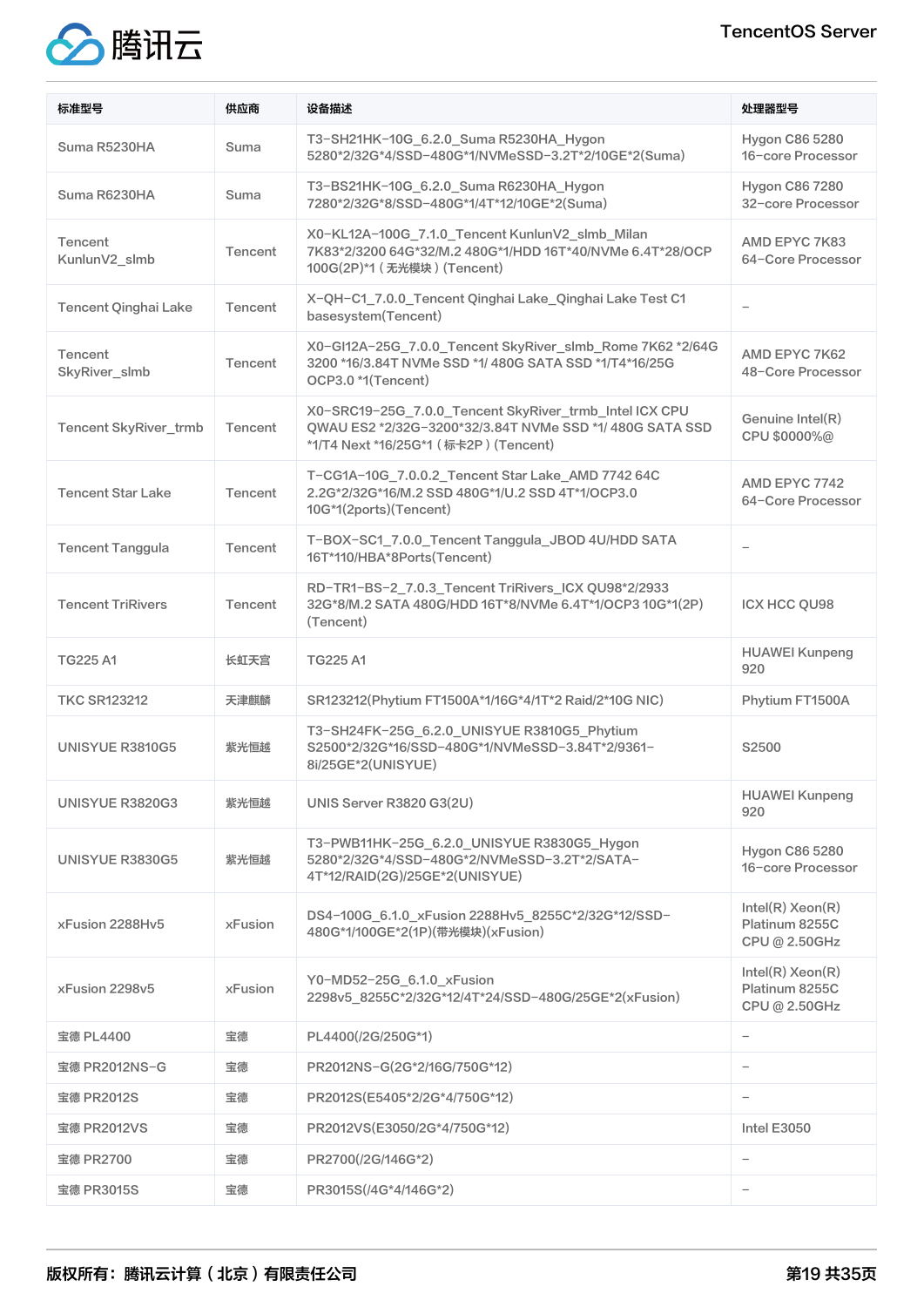

| 标准型号         | 供应商          | 设备描述                                                  | 处理器型号                        |
|--------------|--------------|-------------------------------------------------------|------------------------------|
| 宝德 PT2300    | 宝德           | PT2300(/2G/250G*1)                                    |                              |
| 宝德 PT2300GII | 宝德           | PT2300GII(/2G/250G*1)                                 | $\overline{\phantom{a}}$     |
| 太行220        | 山西百信         | 太行220                                                 | <b>HUAWEI Kunpeng</b><br>920 |
| 天门 SR123212  | 航天二院<br>706所 | SR123212(Phytium FT1500A*1/16G*4/1T*8 Raid/2*10G NIC) | Phytium FT1500A              |

CPU

| 厂商         | 型号                                             | 架构               | 频率/Ghz         |
|------------|------------------------------------------------|------------------|----------------|
| AMD        | AMD EPYC 7763 64-Core Processor                | <b>AMD</b>       | 2.45           |
| AMD        | AMD EPYC 7H12 64-Core Processor                | AMD              | 2.6            |
| <b>AMD</b> | AMD EPYC 7513 32-Core Processor                | <b>AMD</b>       | 2.6            |
| AMD        | AMD EPYC 7K83 64-Core Processor                | <b>AMD</b>       | 2.55           |
| <b>AMD</b> | AMD EPYC 7K83 64-Core Processor                | <b>AMD</b>       | 2.55           |
| <b>AMD</b> | AMD EPYC 75F3 32-Core Processor                | <b>AMD</b>       | 2.95           |
| AMD        | AMD EPYC 7K62 48-Core Processor                | <b>AMD</b>       | 2.6            |
| 华为         | HUAWEI Kunpeng 920 7260                        | Huawei Hisilicon | 2.6            |
| 华为         | Kunpeng 920-6426                               | Huawei Hisilicon | 2.6            |
| 华为         | HUAWEI Kunpeng 920 5221K                       | Huawei Hisilicon | 2.6            |
| 华为         | HUAWEI Kunpeng 920 5220                        | Huawei Hisilicon | 2.6            |
| 华为         | HUAWEI Kunpeng 920 5250                        | Huawei Hisilicon | 2.6            |
| 华为         | Kunpeng 920-4826                               | Huawei Hisilicon | 2.6            |
| 华为         | Kunpeng 920-3226                               | Huawei Hisilicon | 2.6            |
| 华为         | Kunpeng 920-4826                               | Huawei Hisilicon | 2.6            |
| 华为         | Kunpeng 920-6426                               | Huawei Hisilicon | 2.6            |
| Hygon      | Hygon C86 7280 32-core Processor               | Hygon 海光         | $\overline{2}$ |
| Hygon      | Hygon C86 7285 32-core Processor               | Hygon 海光         | $\overline{2}$ |
| Hygon      | Hygon C86 5280 16-core Processor               | Hygon 海光         | 2.5            |
| Hygon      | Hygon C86 7255 16-core Processor               | Hygon 海光         | 2.2            |
| Hygon      | Hygon C86 5285 16-core Processor               | Hygon 海光         | 2.5            |
| Intel      | Intel(R) Xeon(R) Silver 4214 CPU @ 2.20GHz     | <b>INTEL</b>     | 2.2            |
| Intel      | Intel(R) Xeon(R) Platinum 8255C CPU @ 2.50GHz  | <b>INTEL</b>     | 2.5            |
| Intel      | Intel(R) Xeon(R) Gold 5218R CPU @ 2.10GHz      | <b>INTEL</b>     | 2.1            |
| Intel      | Intel(R) Xeon(R) Platinum 8361HC CPU @ 2.60GHz | <b>INTEL</b>     | 2.6            |
| Intel      | Intel(R) Xeon(R) Platinum 8374B CPU @ 2.70GHz  | <b>INTEL</b>     | 2.7            |
| Intel      | Intel(R) Xeon(R) Platinum 8374C CPU @ 2.70GHz  | <b>INTEL</b>     | 2.7            |
| Intel      | Intel(R) Xeon(R) Platinum 8372C CPU @ 3.20GHz  | <b>INTEL</b>     | 3.2            |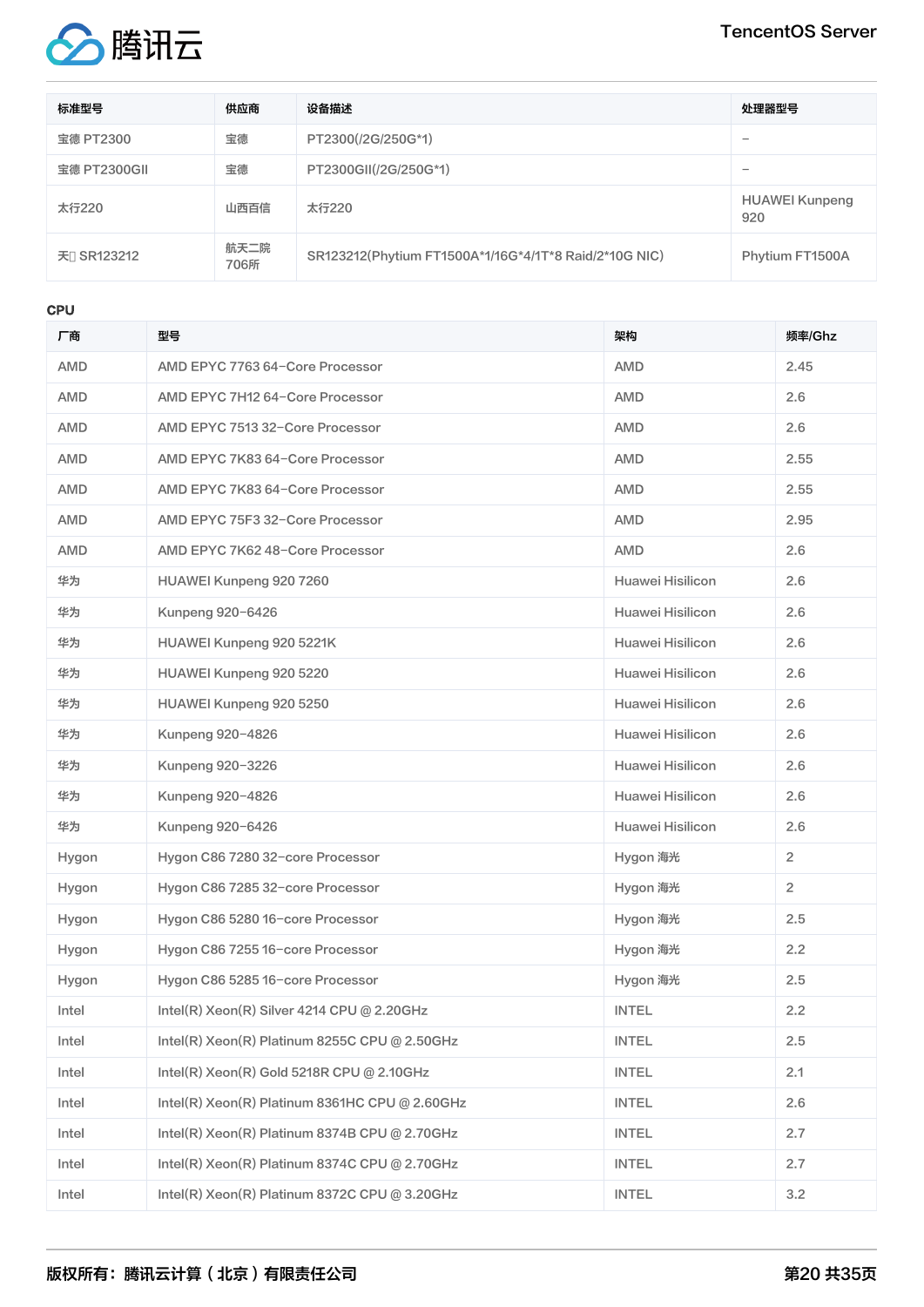

| 厂商      | 型号                                            | 架构                | 频率/Ghz |
|---------|-----------------------------------------------|-------------------|--------|
| Intel   | Intel E5-2680 v4                              | <b>INTEL</b>      | 2.4    |
| Intel   | Intel(R) Xeon(R) Silver 4208 CPU @ 2.10GHz    | <b>INTEL</b>      | 2.1    |
| Intel   | Intel(R) Xeon(R) Gold 6231C CPU @ 3.20GHz     | <b>INTEL</b>      | 3.2    |
| Intel   | Intel(R) Xeon(R) Gold 5220R CPU @ 2.20GHz     | <b>INTEL</b>      | 2.2    |
| Intel   | Intel(R) Xeon(R) Silver 4216 CPU @ 2.10GHz    | <b>INTEL</b>      | 2.2    |
| Intel   | Intel(R) Xeon(R) Gold 5218 CPU @ 2.10GHz      | <b>INTEL</b>      | 2.3    |
| Intel   | Intel Xeon Platinum 8260 CPU @ 2.40GHz        | <b>INTEL</b>      | 2.4    |
| Intel   | Intel(R) Xeon(R) Gold 6148 CPU @ 2.40GHz      | <b>INTEL</b>      | 2.4    |
| Intel   | Intel(R) Xeon(R) Gold 6133 CPU $@$ 2.50GHz    | <b>INTEL</b>      | 2.5    |
| Intel   | Intel(R) Xeon(R) Gold 6240 CPU $@$ 2.60GHz    | <b>INTEL</b>      | 2.6    |
| Intel   | Intel(R) Xeon(R) Silver 4210 CPU @ 2.20GHz    | <b>INTEL</b>      | 2.2    |
| Intel   | Intel(R) Xeon(R) Silver 4314 CPU @ 2.40GHz    | <b>INTEL</b>      | 2.4    |
| Intel   | Genuine Intel(R) CPU \$0000%@                 | <b>INTEL</b>      | 2.2    |
| Intel   | Intel(R) Genuine processor                    | <b>INTEL</b>      | 2.2    |
| Intel   | Intel IceLake Platinum 8372C CPU              | <b>INTEL</b>      | 3.2    |
| Intel   | Intel(R) Xeon(R) Platinum 8374C CPU @ 2.70GHz | <b>INTEL</b>      | 2.7    |
| Intel   | Genuine Intel(R) CPU \$0000%@                 | <b>INTEL</b>      | 2.2    |
| Intel   | Intel(R) Xeon(R) Platinum 8255C CPU @ 2.50GHz |                   | 2.5    |
| Intel   | Intel(R) Xeon(R) Silver 4208 CPU @ 2.10GHz    | $\qquad \qquad -$ | 2.1    |
| Intel   | Intel(R) Xeon(R) Silver 4110 CPU @ 2.10GHz    | $\qquad \qquad -$ | 2.1    |
| Intel   | Intel(R) Xeon(R) Gold 6133 CPU @ 2.50GHz      |                   | 2.6    |
| Intel   | Intel(R) Xeon(R) Gold 6146 CPU @ 3.20GHz      |                   | 3.2    |
| Intel   | Intel Xeon Platinum 6230 CPU @ 2.10GHz        | <b>INTEL</b>      | 2.1    |
| Phytium | S2500                                         | Phytium 飞腾        | 2.1    |
| Phytium | FT-2000+                                      | Phytium 飞腾        | 2.2    |
| Phytium | FT-2000+                                      | FT-2000+          | 2.2    |

网卡

| 厂商              | 厂商 PN                                       | 速率/Gbps | 端口类型               | 产品族                                         |
|-----------------|---------------------------------------------|---------|--------------------|---------------------------------------------|
| <b>Broadcom</b> | BCM957414M4142C                             | 25000   | SFP <sub>28</sub>  | BCM957414M4142C                             |
| <b>Broadcom</b> | BCM957414M4142C                             | 25000   | SFP <sub>28</sub>  | BCM957414M4142C                             |
| <b>Broadcom</b> | BCM957414A4142CC 10Gb/25Gb Ethernet<br>PCIe | 25000   | SFP <sub>28</sub>  | BCM957414A4142CC 10Gb/25Gb Ethernet<br>PCIe |
| <b>Broadcom</b> | BCM957414A4142CC                            | 25000   | SFP <sub>28</sub>  | BCM957414A4142CC                            |
| <b>Broadcom</b> | BCM957508-N2100G                            | 100000  | OSFP <sub>56</sub> | BCM957508-N2100G                            |
| <b>Broadcom</b> | BCM957414N4140C                             | 25000   | SFP <sub>28</sub>  | BCM957414N4140C                             |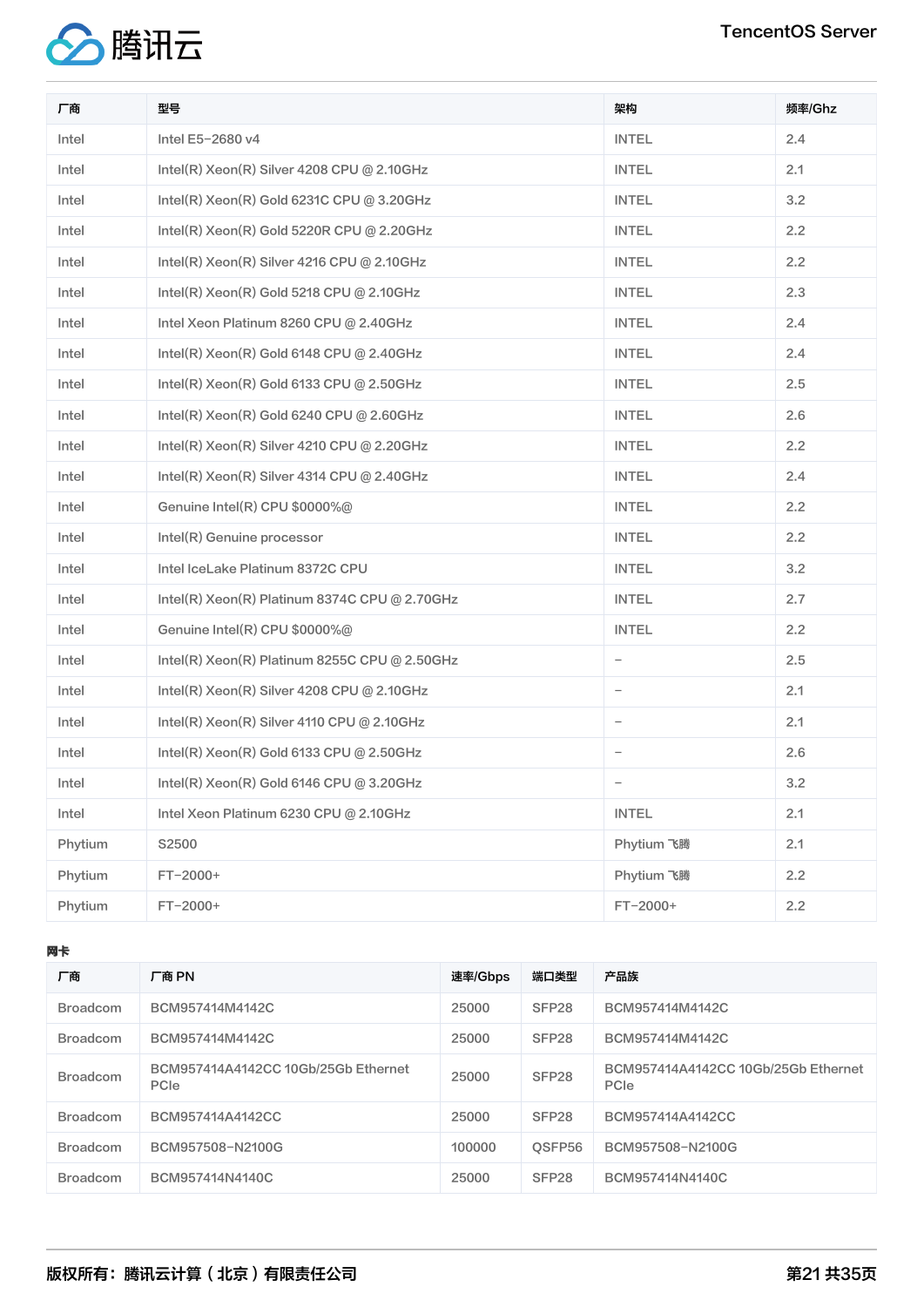



| 厂商               | 厂商 PN                                                        | 速率/Gbps | 端口类型              | 产品族                                                         |
|------------------|--------------------------------------------------------------|---------|-------------------|-------------------------------------------------------------|
| <b>Broadcom</b>  | BCM957416N4160C                                              | 10000   | <b>RJ45</b>       | BCM957416N4160C                                             |
| <b>Broadcom</b>  | BCM957508-P2100G                                             | 100000  | QSFP56            | BCM957508-P2100G                                            |
| <b>DELL</b>      |                                                              | 10000   | <b>RJ45</b>       | Ethernet 10G 4P X550/1350 rNDC                              |
| <b>DELL</b>      | $\qquad \qquad -$                                            | 10000   | <b>RJ45</b>       | DELL BCM57416 Embed                                         |
| <b>DELL</b>      | CD <sub>2</sub> VM                                           | 10000   | <b>RJ45</b>       | Ethernet 10G 4P X550/I350 rNDC                              |
| Foxconn          | $\qquad \qquad -$                                            | 10000   | <b>RJ45</b>       | Intel X722/X557,10G, Mezzanine, 2P, NC-SI                   |
| Foxconn          | <b>NA</b>                                                    | 10000   | <b>RJ45</b>       | Intel X722/X557,10G, Mezzanine, 2P, NC-SI                   |
| H <sub>3</sub> C | $\overline{\phantom{0}}$                                     | 10000   | <b>RJ45</b>       | Intel X722/X557,10G, Mezzanine, 2P, NC-SI                   |
| H <sub>3</sub> C | <b>NA</b>                                                    | 10000   | <b>RJ45</b>       | Intel X722/X557,10G, Mezzanine, 2P, NC-SI                   |
| H <sub>3</sub> C | 560F-B2                                                      | 10000   | SFP+              | Ethernet Converged Network Adapter<br>82599                 |
| H <sub>3</sub> C | UN-NIC-ETH563T-sL-2P                                         | 10000   | <b>RJ45</b>       | UN-NIC-ETH563T-sL-2P                                        |
| HP.              | Ethernet 1Gb 4-port 366FLR Adapter;1350                      | 1000    | <b>RJ45</b>       | Ethernet 1Gb 4-port 366FLR Adapter; 1350                    |
| 华为               | Huawei TM280                                                 | 25000   | SFP <sub>28</sub> | <b>TM280</b>                                                |
| 华为               | <b>SP582</b>                                                 | 25000   | SFP28             | <b>SP582</b>                                                |
| 华为               | <b>TM280</b>                                                 | 25000   | SFP28             | <b>TM280</b>                                                |
| 华为               | BC51DPHA                                                     | 100000  | QSFP28            | Hi1822 SP572 (2*100GE)                                      |
| 华为               | <b>Intel X722/X557</b><br>(Huawei), 10G, Embedded, 2P, NC-SI | 10000   | <b>RJ45</b>       | <b>Intel X722/X557</b><br>(Huawei),10G, Embedded, 2P, NC-SI |
| 华为               | 03024QAY                                                     | 100000  | QSFP28            | BC5M01IBMB                                                  |
| 华为               | LOM-X722                                                     | 1000    | <b>RJ45</b>       | LOM-X722                                                    |
| 华为               | Ethernet Controller 10G X550T (rev 01)                       | 10000   | <b>RJ45</b>       | Ethernet Controller 10G X550T (rev 01)                      |
| 华为               | <b>SM233</b>                                                 | 10000   | <b>RJ45</b>       | <b>SM233</b>                                                |
| 浪潮               |                                                              | 10000   | <b>RJ45</b>       | Intel X722/X557,10G, Mezzanine, 2P, NC-SI                   |
| 浪潮               | Inspur X540                                                  | 10000   | <b>RJ45</b>       | 10G base-T DP EP102Ti3A Adapter                             |
| 浪潮               | Intel X722/X557,10G, Mezzanine, 2P, NC-SI                    | 10000   | <b>RJ45</b>       | Intel X722/X557,10G, Mezzanine, 2P, NC-SI                   |
| 浪潮               | YZCA-00431-102                                               | 10000   | SFP+              | 82599ES 10G 2P Inspur                                       |
| 浪潮               | Ethernet Controller 10G X550T (rev 01)                       | 10000   | <b>RJ45</b>       | Ethernet Controller 10G X550T (rev 01)                      |
| 浪潮               | Ethernet 1G intel i350 PCIE, 2P                              | 1000    | <b>RJ45</b>       | Ethernet 1G intel i350 PCIE, 2P                             |
| 浪潮               | YZCA-00431-103                                               | 10000   | SFP+              | 10G SFP+ DP EP102Fi4 Adapter                                |
| 浪潮               | YZCA-00431-102                                               | 10000   | SFP+              | 82599ES 10G 2P Inspur                                       |
| 浪潮               | YZNC-00766-101                                               | 1000    | <b>RJ45</b>       | 1350                                                        |
| 浪潮               | 10G base-T DP EP102Ti3A Adapter                              | 10000   | <b>RJ45</b>       | 10G base-T DP EP102Ti3A Adapter                             |
| 浪潮               | 1350                                                         | 1000    | <b>RJ45</b>       | 1350                                                        |
| 浪潮               | Ethernet Controller 10G X540-T2                              | 10000   | <b>RJ45</b>       | Ethernet Controller 10G X540-T2                             |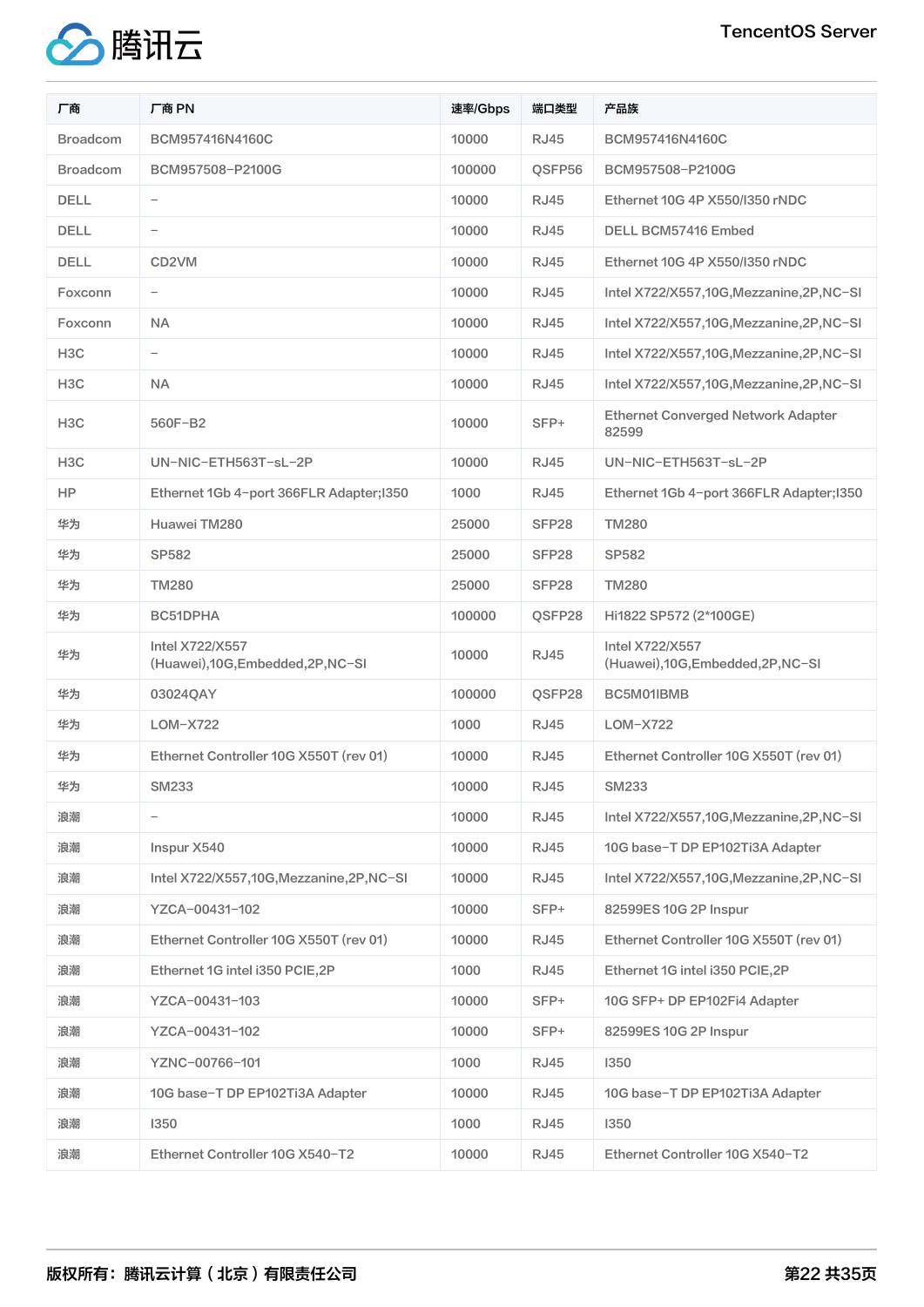



| Ethernet OCP 2x10G RJ45 Phy Card [USI-<br><b>RJ45</b><br>10000<br>Intel<br>$\overline{\phantom{a}}$<br>X557-10GbaseTl<br><b>Ethernet Converged Network Adapter</b><br><b>RJ45</b><br>Intel<br>X550T2G1P5<br>10000<br>X550-T2<br>Ethernet Converged Network Adapter<br>10000<br><b>RJ45</b><br>Intel<br>X540T2G1P5<br>X540-T2<br>Ethernet Server Adapter X520-2<br>SFP+<br>Intel<br>10000<br>82599ES10<br>Ethernet Server Adapter OCP X710-2<br>SFP+<br>X710-DA2<br>10000<br>Intel<br>Intel<br>X710DA2G2P5<br>10000<br>SFP+<br>X710DA2G2P5<br>1350<br>1000<br>1350<br>Intel<br><b>RJ45</b><br>X710-AT2<br>X710-AT2<br>Intel<br>10000<br><b>RJ45</b><br>Ethernet Server Adapter X520-2<br>SFP+<br>非标服务器用<br>Intel<br>10000 |  |
|--------------------------------------------------------------------------------------------------------------------------------------------------------------------------------------------------------------------------------------------------------------------------------------------------------------------------------------------------------------------------------------------------------------------------------------------------------------------------------------------------------------------------------------------------------------------------------------------------------------------------------------------------------------------------------------------------------------------------|--|
|                                                                                                                                                                                                                                                                                                                                                                                                                                                                                                                                                                                                                                                                                                                          |  |
|                                                                                                                                                                                                                                                                                                                                                                                                                                                                                                                                                                                                                                                                                                                          |  |
|                                                                                                                                                                                                                                                                                                                                                                                                                                                                                                                                                                                                                                                                                                                          |  |
|                                                                                                                                                                                                                                                                                                                                                                                                                                                                                                                                                                                                                                                                                                                          |  |
|                                                                                                                                                                                                                                                                                                                                                                                                                                                                                                                                                                                                                                                                                                                          |  |
|                                                                                                                                                                                                                                                                                                                                                                                                                                                                                                                                                                                                                                                                                                                          |  |
|                                                                                                                                                                                                                                                                                                                                                                                                                                                                                                                                                                                                                                                                                                                          |  |
|                                                                                                                                                                                                                                                                                                                                                                                                                                                                                                                                                                                                                                                                                                                          |  |
|                                                                                                                                                                                                                                                                                                                                                                                                                                                                                                                                                                                                                                                                                                                          |  |
| Ethernet Converged Network Adapter<br><b>Ethernet Converged Network Adapter</b><br>QSFP+<br>Intel<br>40000<br>XL710-Q1<br>XL710-Q1                                                                                                                                                                                                                                                                                                                                                                                                                                                                                                                                                                                       |  |
| Ethernet Converged Network Adapter<br>Ethernet Converged Network Adapter<br>QSFP+<br>40000<br>Intel<br>XL710-Q2<br><b>XL710-QDA2</b>                                                                                                                                                                                                                                                                                                                                                                                                                                                                                                                                                                                     |  |
| Intel-DELL<br>10000<br>$SFP+$<br>10GbE 2P X520 Adapter<br>$\overline{\phantom{m}}$                                                                                                                                                                                                                                                                                                                                                                                                                                                                                                                                                                                                                                       |  |
| $Intel-$<br>Ethernet Converged Network Adapter<br><b>RJ45</b><br>10000<br>X550-T2<br>Greatwall                                                                                                                                                                                                                                                                                                                                                                                                                                                                                                                                                                                                                           |  |
| SFP+<br>560F-B<br>Intel-H3C<br>10000<br>$\overline{\phantom{m}}$                                                                                                                                                                                                                                                                                                                                                                                                                                                                                                                                                                                                                                                         |  |
| Ethernet 10Gb 2-port 560SFP+ Adapter<br>SFP+<br>Intel-HP<br>10000<br>$\overline{\phantom{m}}$<br>;82599ES 10                                                                                                                                                                                                                                                                                                                                                                                                                                                                                                                                                                                                             |  |
| <b>Intel X722/X557</b><br><b>Intel X722/X557</b><br>$Intel-$<br><b>RJ45</b><br>10000<br>(Huawei),10G,Embedded,2P,NC-SI<br>(Huawei), 10G, Embedded, 2P, NC-SI<br>Huawei                                                                                                                                                                                                                                                                                                                                                                                                                                                                                                                                                   |  |
| $Intel-$<br>SP310<br>$SFP+$<br>10000<br>SP310;82599ES10<br>Huawei                                                                                                                                                                                                                                                                                                                                                                                                                                                                                                                                                                                                                                                        |  |
| <b>Intel X722/X557</b><br>$Intel-$<br><b>NA</b><br>10000<br>$\overline{\phantom{0}}$<br>Huawei<br>(Huawei), 10G, Embedded, 2P, NC-SI                                                                                                                                                                                                                                                                                                                                                                                                                                                                                                                                                                                     |  |
| Intel-<br><b>Ethernet Converged Network Adapter</b><br>Ethernet Converged Network Adapter X550-<br>10000<br><b>RJ45</b><br>X550-T2<br>T <sub>2</sub><br>Inspur                                                                                                                                                                                                                                                                                                                                                                                                                                                                                                                                                           |  |
| $\text{Intel}$<br>10000<br>SFP+<br>10G SFP+ DP EP102Fi4 Adapter ;82599<br>$\overline{\phantom{m}}$<br>Inspur                                                                                                                                                                                                                                                                                                                                                                                                                                                                                                                                                                                                             |  |
| Intel-<br>Ethernet Server Adapter X520-2<br>10000<br>SFP+<br>;82599ES 10<br>Lenovo                                                                                                                                                                                                                                                                                                                                                                                                                                                                                                                                                                                                                                       |  |
| Ethernet Connection X722 for 10GBASE-<br><b>RJ45</b><br>Inventec<br>Ethernet Connection X722 for 10GBASE-T<br>10000<br>T                                                                                                                                                                                                                                                                                                                                                                                                                                                                                                                                                                                                 |  |
| Ethernet Connection X722 for 10GBASE-<br><b>NA</b><br>10000<br><b>RJ45</b><br>Inventec<br>T.                                                                                                                                                                                                                                                                                                                                                                                                                                                                                                                                                                                                                             |  |
| Ethernet OCP 2x10G RJ45 Phy Card [USI-<br><b>RJ45</b><br>联想<br><b>NA</b><br>10000<br>X557-10GbaseT]                                                                                                                                                                                                                                                                                                                                                                                                                                                                                                                                                                                                                      |  |
| 82599ES 10-Gigabit SFI/SFP+ Network<br>联想<br>0000000MM881<br>10000<br>SFP+<br>Connection                                                                                                                                                                                                                                                                                                                                                                                                                                                                                                                                                                                                                                 |  |
| <b>Mellanox</b><br>MCX512A-ACUT<br>25000<br>SFP28<br>MCX512A-ACUT                                                                                                                                                                                                                                                                                                                                                                                                                                                                                                                                                                                                                                                        |  |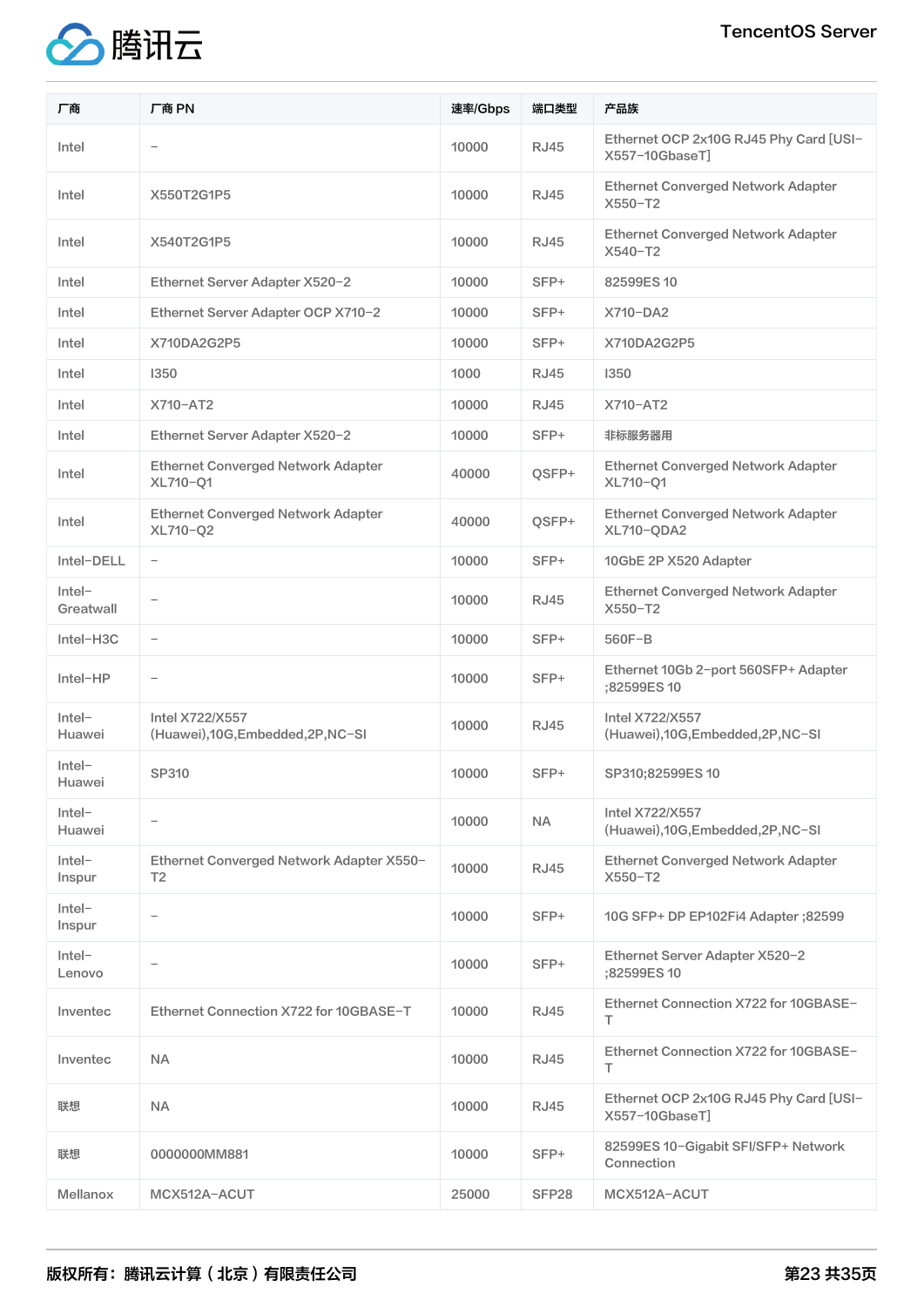

| 厂商              | 厂商 PN                                                | 速率/Gbps | 端口类型        | 产品族                                          |
|-----------------|------------------------------------------------------|---------|-------------|----------------------------------------------|
| Mellanox        | MCX516A-CCHT                                         | 100000  | SFP28       | MCX516A-CCHT                                 |
| Mellanox        | MCX515A-CCAT                                         | 100000  | OSFP28      | MCX515A-CCAT                                 |
| Mellanox        | MCX515A-CCUT                                         | 100000  | OSFP28      | MCX515A-CCUT                                 |
| Mellanox        | MCX4421A-ACON                                        | 25000   | SFP28       | MCX4421A-ACON                                |
| Mellanox        | MCX512A-ACAT                                         | 25000   | SFP28       | MCX512A-ACAT                                 |
| Mellanox        | MCX416A-BCAT, ConnectX-4 EN, 40/56GbE<br>2P, PCle3.0 | 40000   | OSFP+       | MCX416A-BCAT                                 |
| Mellanox        | MCX516A-BDAT                                         | 40000   | QSFP28      | MCX516A-BDAT                                 |
| Mellanox        | MCX4421A-ACQN ConnectX-4 Lx EN<br>OCP, 2x25G         | 25000   | SFP28       | MCX4421A-ACQN ConnectX-4 Lx EN<br>OCP, 2x25G |
| Mellanox        | ConnectX-4 Lx 25 GbE Dual Port SFP28<br>Adapter      | 25000   | SFP28       | MCX4121A-ACAT                                |
| Mellanox        | MCX4121A-ACAT                                        | 25000   | SFP28       | MCX4121A-ACAT                                |
| Mellanox        | MCX566A-CDAI C15                                     | 100000  | OSFP28      | MCX566A-CDAI C15                             |
| Mellanox        | MCX623436AN-CDAB                                     | 100000  | OSFP56      | MCX623436AN-CDAB                             |
| Mellanox        | MCX562A-ACAI C15                                     | 25000   | SFP28       | MCX562A-ACAI C15                             |
| <b>Mellanox</b> | MCX566A-GDAB_C15                                     | 50000   | QSFP28      | MCX566A-GDAB_C15                             |
| Mellanox        | MCX516A-CCAT                                         | 100000  | OSFP28      | MCX516A-CCAT                                 |
| Mellanox        | MCX516A-CDAT                                         | 100000  | OSFP28      | MCX516A-CDAT                                 |
| Mellanox        | MCX623106AN-CDAT                                     | 100000  | OSFP56      | MCX623106AN-CDAT                             |
| Suma            | OE10GI2-X550                                         | 10000   | <b>RJ45</b> | Ethernet Controller 10G X550T (rev 01)       |

### 存储卡

| 厂商              | 厂商PN                           | 类型         | 速率/Gbps                  | 主控芯片                        |
|-----------------|--------------------------------|------------|--------------------------|-----------------------------|
| Avago           | SAS9300-8i                     | <b>HBA</b> | 12                       | Logic SAS3008               |
| <b>Broadcom</b> | SAS9300-8i                     | <b>HBA</b> | $\qquad \qquad -$        | Logic SAS3008               |
| <b>Broadcom</b> | AVAGO MegaRAID SAS 9364-8i     | Raid       | $\overline{\phantom{m}}$ | MegaRAID SAS-3 3108         |
| <b>Broadcom</b> | AVAGO MegaRAID SAS 9361-8i     | Raid       | $\overline{\phantom{m}}$ | MegaRAID SAS-3 3108         |
| <b>Broadcom</b> | LSI MegaRAID SAS 9361-8i       | Raid       | $\overline{\phantom{m}}$ | MegaRAID SAS-3 3108         |
| <b>Broadcom</b> | SAS9305-24i                    | <b>HBA</b> | 12                       | SAS3224(A1)                 |
| <b>Broadcom</b> | AVAGO MegaRAID SAS 9361-8i     | Raid       | 12                       | MegaRAID SAS-3 3108         |
| <b>Broadcom</b> | LSI MegaRAID SAS 9361-8i       | Raid       | 12                       | MegaRAID SAS-3 3108         |
| <b>Broadcom</b> | AVAGO MegaRAID SAS 9361-8i 2GB | Raid       | 12                       | MegaRAID SAS-3 3108         |
| <b>Broadcom</b> | SAS9311-8i                     | <b>HBA</b> | 12                       | Logic SAS3008               |
| <b>Broadcom</b> | 05-50008-00                    | <b>HBA</b> | 12                       | SAS3416                     |
| <b>Broadcom</b> | AVAGO MegaRAID SAS 9361-16i    | Raid       | 12                       | AVAGO MegaRAID SAS 9361-16i |
| <b>Broadcom</b> | SAS9305-16i                    | <b>HBA</b> | 12                       | SAS3224                     |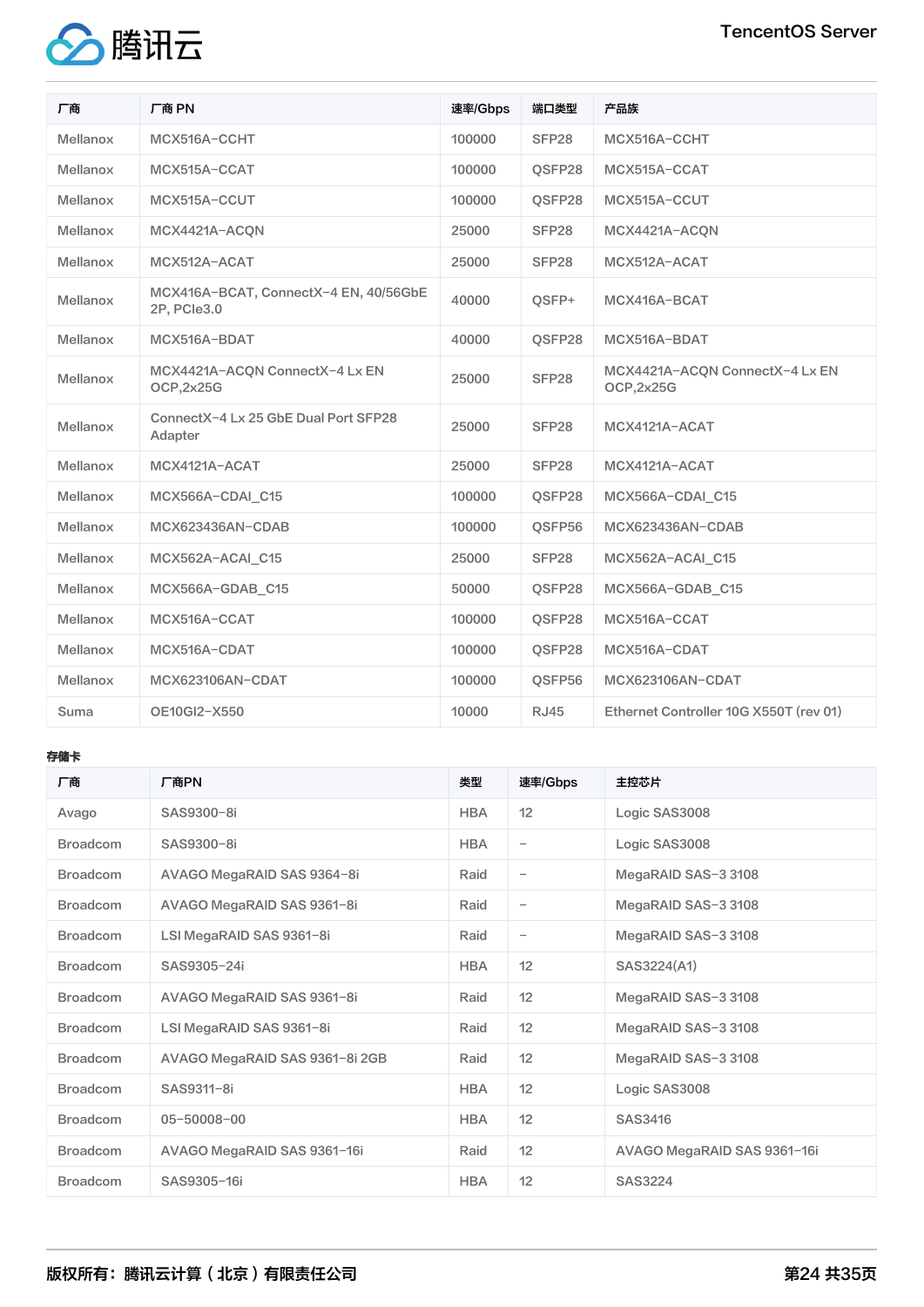

| 厂商               | 厂商PN                              | 类型         | 速率/Gbps                  | 主控芯片                     |
|------------------|-----------------------------------|------------|--------------------------|--------------------------|
| Broadcom         | SAS9311-8i                        | <b>HBA</b> | $\overline{\phantom{a}}$ | Logic SAS3008            |
| <b>Broadcom</b>  | AVAGO MegaRAID SAS 9364-8i        | Raid       | 12                       | MegaRAID SAS 9364-8i     |
| <b>Broadcom</b>  | 9500-16i                          | <b>HBA</b> | 12                       | 3816                     |
| <b>Broadcom</b>  | LPe31002-M6                       | <b>HBA</b> | 16                       | $\overline{\phantom{a}}$ |
| <b>Broadcom</b>  | AVAGO MegaRAID SAS 9460-16i       | Raid       | 12                       | SAS3516                  |
| <b>DELL</b>      | $\overline{\phantom{a}}$          | <b>HBA</b> | $\overline{\phantom{0}}$ | <b>SAS3008</b>           |
| <b>DELL</b>      | $\qquad \qquad -$                 | Raid       | $\overline{\phantom{a}}$ | NA                       |
| <b>DELL</b>      | <b>J7TNV</b>                      | <b>HBA</b> | 12                       | Logic SAS3008            |
| DELL             | <b>XYHWN</b>                      | Raid       | 12                       | $\qquad \qquad -$        |
| Emulex           | LPe31002-AP                       | <b>HBA</b> | 16                       | $\qquad \qquad -$        |
| Emulex           | LPE16002B                         | <b>HBA</b> | 16                       | $\overline{\phantom{a}}$ |
| H <sub>3</sub> C | <b>HBA H460 M1</b>                | <b>HBA</b> | 12                       | $\overline{\phantom{a}}$ |
| <b>HP</b>        | HPE Smart Array P408i-p           | Raid       | 12                       | $\qquad \qquad -$        |
| 华为               | $\overline{\phantom{0}}$          | <b>HBA</b> | $\overline{\phantom{a}}$ | Logic SAS3008            |
| 华为               | BC11RLCA01                        | <b>HBA</b> | $\overline{\phantom{a}}$ | Avago3408                |
| 华为               | 02312NPS                          | Raid       | $\overline{\phantom{a}}$ | MegaRAID SAS-3 3108      |
| 华为               | BC11RLCA                          | <b>HBA</b> | 12                       | Avago3408                |
| 华为               | 03022CDE                          | <b>HBA</b> | 12                       | Logic SAS3008            |
| 华为               | 02312NPS                          | Raid       | 12                       | MegaRAID SAS-3 3108      |
| 华为               | 9460-8i                           | Raid       | 12                       | 9460-8i                  |
| 华为               | 03033EFT                          | Raid       | 12                       | <b>SAS3508</b>           |
| 华为               | 03025VYL                          | Raid       | 12                       | <b>SAS3508</b>           |
| 华为               | 6030276                           | <b>HBA</b> | 16                       | $\overline{\phantom{0}}$ |
| 华为               | BC5M03FCAA                        | <b>HBA</b> | 16                       | $\overline{\phantom{0}}$ |
| 浪潮               | $\overline{\phantom{a}}$          | <b>HBA</b> | $\overline{\phantom{a}}$ | Logic SAS3008            |
| 浪潮               | $\qquad \qquad -$                 | <b>HBA</b> | $\overline{\phantom{m}}$ | Logic SAS3008            |
| 浪潮               | HBA 9400-16i                      | <b>HBA</b> | $\overline{\phantom{a}}$ | <b>LSI SAS3408</b>       |
| 浪潮               | $\overline{\phantom{a}}$          | <b>HBA</b> | 12                       | Logic SAS3008            |
| 浪潮               | YZCA-00582-102                    | Raid       | 12                       | <b>SAS3108</b>           |
| 浪潮               | YZSA-01188-101                    | <b>HBA</b> | 12                       |                          |
| 浪潮               | INSPUR 3008IR                     | <b>HBA</b> | 12                       | Logic SAS3008            |
| 浪潮               | YZRA-01188-101                    | Raid       | 12                       | $\overline{\phantom{0}}$ |
| 浪潮               | $\qquad \qquad -$                 | <b>HBA</b> | $\overline{\phantom{m}}$ | Logic SAS3008            |
| 浪潮               | -                                 | <b>HBA</b> | $\overline{\phantom{a}}$ | Logic SAS3008            |
| 浪潮               | <b>INSPUR Adaptec PM 8222-HBA</b> | <b>HBA</b> | 12                       | <b>PM8222</b>            |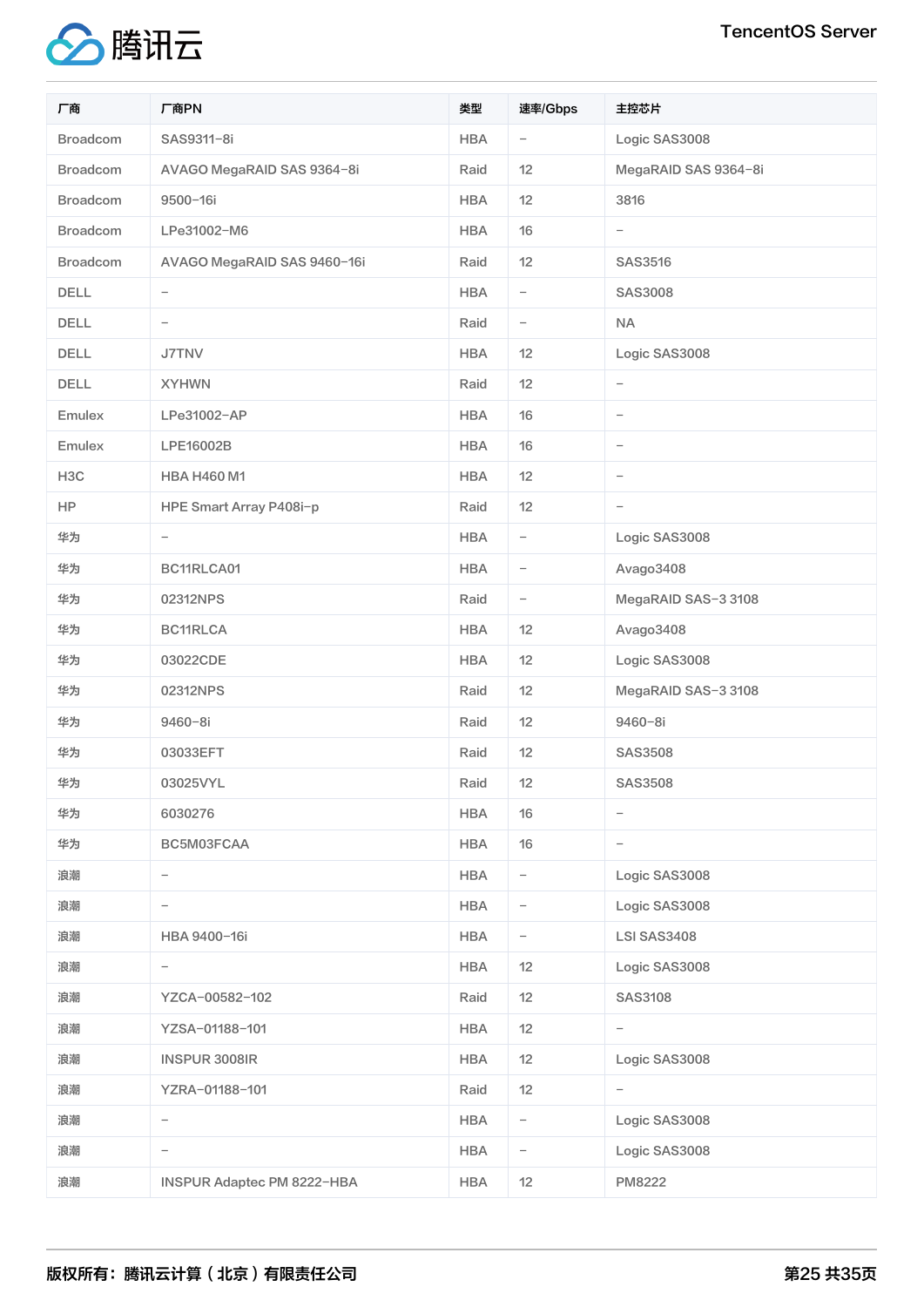

| 厂商        | 厂商PN                  | 类型         | 速率/Gbps | 主控芯片          |
|-----------|-----------------------|------------|---------|---------------|
| 联想        | RAID 730-8i 2GB Flash | Raid       | 12      | $9361 - 8i$   |
| microchip | 1200-16i              | <b>HBA</b> | 12      | 1200          |
| Qlogic    | <b>OLE2692</b>        | <b>HBA</b> | 16      |               |
| Suma      | SH08-L3008            | <b>HBA</b> | 12      | Logic SAS3008 |

硬盘

| 厂商           | 厂商 PN                    | 介质  | 协议          | 容量/Gb | 接口          | 尺寸  |
|--------------|--------------------------|-----|-------------|-------|-------------|-----|
| Dera         | P34UTR-04T0U-ST          | SSD | <b>NVMe</b> | 3840  | <b>PCIE</b> | 2.5 |
| Dera         | P34UTM-06T4U-SL          | SSD | <b>NVMe</b> | 6400  | <b>PCIE</b> | 2.5 |
| Dera         | P34UTM-03T2U-ST          | SSD | <b>NVMe</b> | 3200  | <b>PCIE</b> | 2.5 |
| 华为           | HWE52P434T0L005N         | SSD | <b>NVME</b> | 3840  | <b>PCIE</b> | 2.5 |
| 华为           | HWE52P434T0L005N         | SSD | <b>NVMe</b> | 3840  | <b>PCIE</b> | 2.5 |
| 华为           | HWE52P433T2M002N         | SSD | <b>NVMe</b> | 3200  | <b>PCIE</b> | 2.5 |
| 华为           | HWE52P433T2M005N         | SSD | <b>NVMe</b> | 3200  | <b>PCIE</b> | 2.5 |
| 华为           | HWE52P433T2M002N         | SSD | <b>NVMe</b> | 3200  | <b>PCIE</b> | 2.5 |
| 华为           | HWE52P433T2M005N         | SSD | <b>NVMe</b> | 3200  | <b>PCIE</b> | 2.5 |
| 华为           | HWE32P43020L000N         | SSD | <b>NVMe</b> | 1800  | <b>PCIE</b> | 2.5 |
| 华为           | HWE32P43040L0000N        | SSD | <b>NVMe</b> | 3600  | PCIE        | 2.5 |
| 华为           | $\overline{\phantom{a}}$ | SSD | 企业级         | 3200  | <b>PCIE</b> | 2.5 |
| 华为           | HWE52P432T0L002N         | SSD | <b>NVMe</b> | 1800  | <b>PCIE</b> | 2.5 |
| 华为           | HWE52P432T0L005N         | SSD | <b>NVMe</b> | 1800  | <b>PCIE</b> | 2.5 |
| 华为           | HWE32P43040L0000N        | SSD | <b>NVMe</b> | 4000  | <b>PCIE</b> | 2.5 |
| 华为           | HWE52P436T4M005N         | SSD | <b>NVMe</b> | 6400  | <b>PCIE</b> | 2.5 |
| 华为           | HWE52P434T0L005N         | SSD | <b>NVMe</b> | 4000  | <b>PCIE</b> | 2.5 |
| <b>Hynix</b> | HFS480G32FEH-7410A       | SSD | <b>SATA</b> | 480   | <b>SATA</b> | 2.5 |
| Hynix        | HFS960G32FEH-7A10A       | SSD | <b>SATA</b> | 960   | <b>SATA</b> | 2.5 |
| <b>Hynix</b> | HFS960G3H2X069N          | SSD | <b>SATA</b> | 960   | <b>SATA</b> | 2.5 |
| <b>Hynix</b> | HFS480G32FEH-7410A       | SSD | <b>SATA</b> | 480   | <b>SATA</b> | 2.5 |
| <b>Hynix</b> | HFS480G3H2X069N          | SSD | <b>SATA</b> | 480   | <b>SATA</b> | 2.5 |
| Hynix        | HFS3T8GETFEI-D430A       | SSD | <b>NVMe</b> | 3840  | PCIE        | 2.5 |
| Intel        | SSDSC2KB480G8            | SSD | <b>SATA</b> | 480   | <b>SATA</b> | 2.5 |
| Intel        | SSDPE2KX040T8            | SSD | <b>NVMe</b> | 3840  | PCIE        | 2.5 |
| Intel        | SSDPE2KX040T8            | SSD | <b>NVMe</b> | 3840  | PCIE        | 2.5 |
| Intel        | SSDPF2KX038TZ            | SSD | <b>NVMe</b> | 3840  | <b>PCIE</b> | 2.5 |
| Intel        | SSDSC2BB480G7            | SSD | <b>SATA</b> | 480   | <b>SATA</b> | 2.5 |
| Intel        | SSDPE2KE032T8            | SSD | NVMe        | 3200  | PCIE        | 2.5 |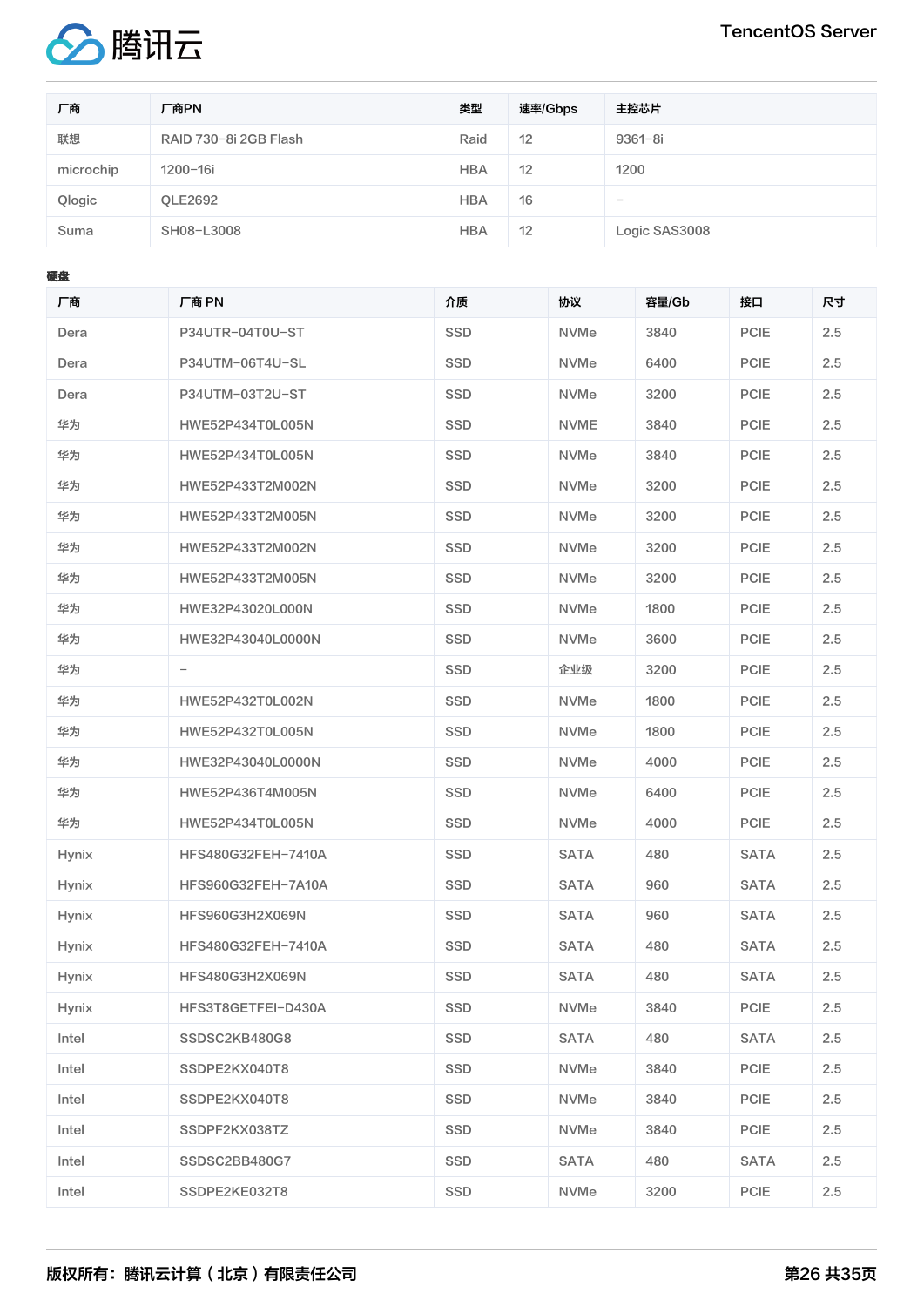

| 厂商       | 厂商 PN          | 介质       | 协议          | 容量/Gb | 接口          | 尺寸  |
|----------|----------------|----------|-------------|-------|-------------|-----|
| Intel    | SSDPE2KE032T8  | SSD      | <b>NVMe</b> | 3200  | PCIE        | 2.5 |
| Intel    | SSDPF2KX038TZ  | SSD      | <b>NVMe</b> | 3200  | <b>PCIE</b> | 2.5 |
| Intel    | SSDSC2KB480G7  | SSD      | <b>SATA</b> | 480   | <b>SATA</b> | 2.5 |
| Intel    | SSDSC2KB960G8  | SSD      | <b>SATA</b> | 960   | <b>SATA</b> | 2.5 |
| Intel    | SSDPE2KX020T7  | SSD      | <b>NVMe</b> | 1800  | <b>PCIE</b> | 2.5 |
| Intel    | SSDPE2KX020T8  | SSD      | <b>NVMe</b> | 1800  | PCIE        | 2.5 |
| Intel    | SSDPE2KX040T7  | SSD      | <b>NVMe</b> | 3600  | PCIE        | 2.5 |
| Intel    | SSDPE2KE032T7  | SSD      | <b>NVMe</b> | 3200  | <b>PCIE</b> | 2.5 |
| Intel    | SSDSC2KB019T8  | SSD      | <b>SATA</b> | 1920  | <b>SATA</b> | 2.5 |
| Intel    | SSDSC2KB240G8  | SSD      | <b>SATA</b> | 240   | <b>SATA</b> | 2.5 |
| Intel    | SSDSC2KB038T8  | SSD      | <b>SATA</b> | 3840  | <b>SATA</b> | 2.5 |
| Intel    | SSDPE2KX020T8  | SSD      | <b>NVMe</b> | 1800  | PCIE        | 2.5 |
| Intel    | SSDPF2KX076TZ  | SSD      | <b>NVMe</b> | 6400  | <b>PCIE</b> | 2.5 |
| Intel    | SSDPE2KX020T8  | SSD      | <b>NVMe</b> | 1920  | <b>PCIE</b> | 2.5 |
| Intel    | SSDPE2KX040T7  | SSD      | <b>NVMe</b> | 4000  | PCIE        | 2.5 |
| Intel    | SSDPE2KX040T8  | SSD      | <b>NVMe</b> | 4000  | PCIE        | 2.5 |
| Intel    | SSDSC2KB480G8  | SSD      | <b>SATA</b> | 480   | <b>SATA</b> | 2.5 |
| Intel    | SSDSC2KB480GZ  | SSD      | <b>SATA</b> | 480   | <b>SATA</b> | 2.5 |
| Intel    | SSDSCKKB480G8  | SSD      | <b>SATA</b> | 480   | <b>SATA</b> | 0.2 |
| Intel    | SSDSCKKB480GZ  | SSD      | <b>SATA</b> | 480   | <b>SATA</b> | 2.5 |
| Intel    | SSDPE2KE064T8  | SSD      | <b>NVMe</b> | 6400  | <b>PCIE</b> | 2.5 |
| Intel    | SSDSC2KB960G7  | SSD      | SATA        | 960   | SATA        | 2.5 |
| Intel    | SSDPF2KX076TZ  | SSD      | <b>NVMe</b> | 7680  | PCIE        | 2.5 |
| Intel    | SSDPF21Q800GB  | 3DXPoint | <b>NVMe</b> | 800   | PCIE        | 2.5 |
| Intel    | SSDSC2BB480G7  | SSD      | <b>SATA</b> | 480   | <b>SATA</b> | 2.5 |
| Intel    | SSDSC2KB480G7  | SSD      | SATA        | 480   | <b>SATA</b> | 2.5 |
| Intel    | SSDSC2BB480G6  | SSD      | SATA        | 480   | SATA        | 2.5 |
| Intel    | SSDSC2BB480G4  | SSD      | <b>SATA</b> | 480   | <b>SATA</b> | 2.5 |
| Intel    | SSDPE2KX040T8  | SSD      | <b>NVMe</b> | 4000  | PCIE        | 2.5 |
| Intel    | SSDPE2KE016T8  | SSD      | <b>NVMe</b> | 1600  | PCIE        | 2.5 |
| Intel    | SSDSC2BB300G4  | SSD      | <b>SATA</b> | 300   | <b>SATA</b> | 2.5 |
| Intel    | SSDPE2KX080T8  | SSD      | <b>NVMe</b> | 7680  | PCIE        | 2.5 |
| Kioxia   | KCM61RUL3T84   | SSD      | <b>NVMe</b> | 3800  | PCIE        | 2.5 |
| Memblaze | P5910DT0384M00 | SSD      | <b>NVMe</b> | 3840  | PCIE        | 2.5 |
| Memblaze | P5920DT0384M00 | SSD      | <b>NVMe</b> | 3840  | PCIE        | 2.5 |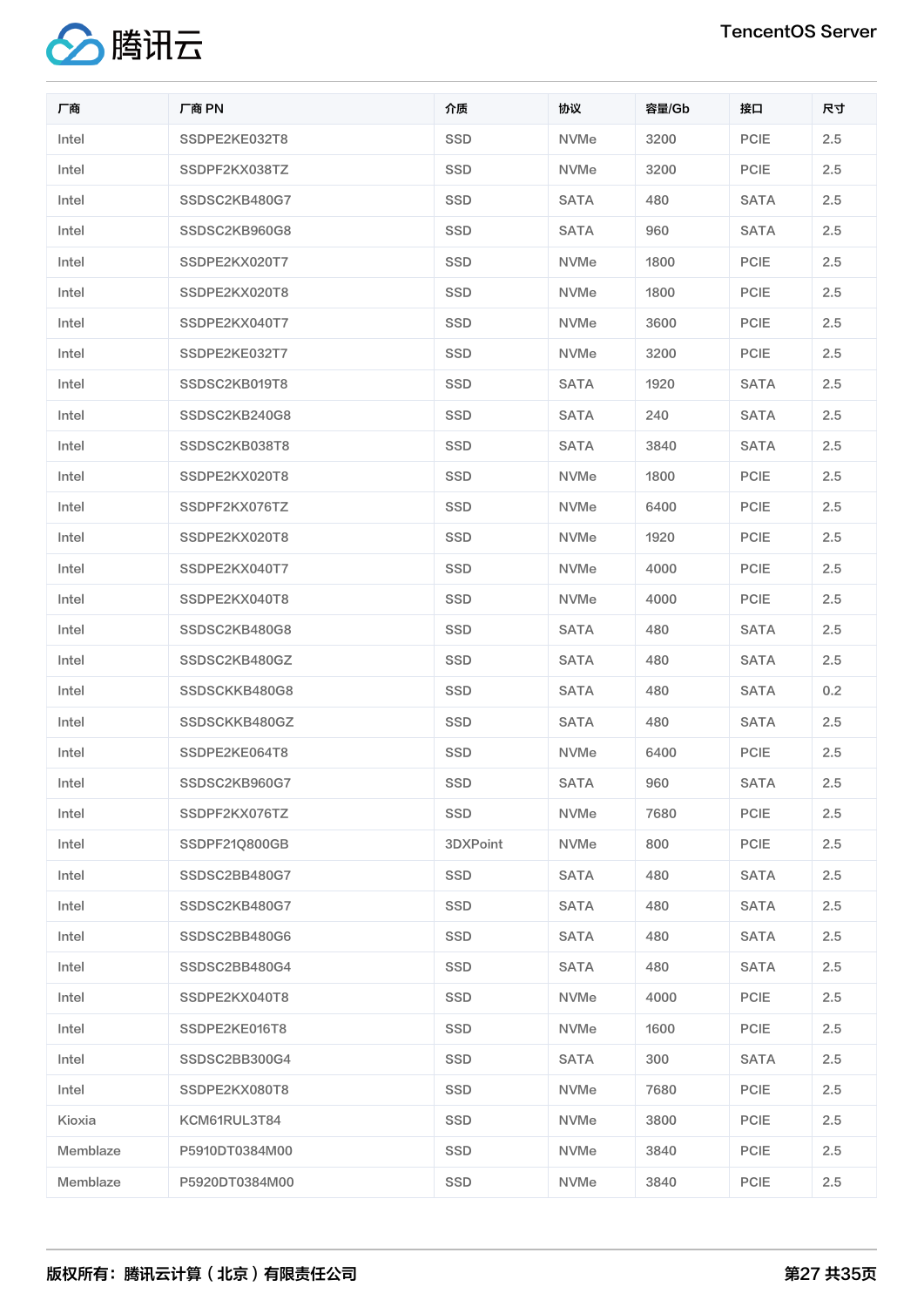

| 厂商       | 厂商 PN              | 介质                       | 协议          | 容量/Gb | 接口          | 尺寸  |
|----------|--------------------|--------------------------|-------------|-------|-------------|-----|
| Memblaze | P5916DT0320M00     | SSD                      | <b>NVMe</b> | 3200  | <b>PCIE</b> | 2.5 |
| Memblaze | P5916DT0640M00     | SSD                      | <b>NVMe</b> | 6400  | <b>PCIE</b> | 2.5 |
| Memblaze | P5920DT0768M00     | SSD                      | <b>NVMe</b> | 6400  | <b>PCIE</b> | 2.5 |
| Micron   | MTFDDAK480TBY      | SSD                      | <b>SATA</b> | 480   | <b>SATA</b> | 2.5 |
| Micron   | MTFDDAK960TBY      | SSD                      | <b>SATA</b> | 960   | <b>SATA</b> | 2.5 |
| Micron   | MTFDDAK480TBY      | SSD                      | <b>SATA</b> | 480   | <b>SATA</b> | 2.5 |
| Micron   | MTFDDAK480TDC      | SSD                      | <b>SATA</b> | 480   | <b>SATA</b> | 2.5 |
| Samsung  | MZ7LH480HAHQ-00005 | SSD                      | <b>SATA</b> | 480   | <b>SATA</b> | 2.5 |
| Samsung  | MZWLJ3T8HBLS-0007C | SSD                      | <b>NVMe</b> | 3840  | <b>PCIE</b> | 2.5 |
| Samsung  | MZ7LM480HMHQ       | SSD                      | <b>SATA</b> | 480   | <b>SATA</b> | 2.5 |
| Samsung  | MZWLJ3T8HBLS-0007C | SSD                      | <b>NVMe</b> | 3200  | <b>PCIE</b> | 2.5 |
| Samsung  | MZ7LH960HAJR-00005 | SSD                      | <b>SATA</b> | 960   | <b>SATA</b> | 2.5 |
| Samsung  | MZ7L3960HCJR-00B7C | SSD                      | <b>SATA</b> | 960   | <b>SATA</b> | 2.5 |
| Samsung  | MZQL23T8HCLS-00B7C | SSD                      | <b>NVMe</b> | 3840  | <b>PCIE</b> | 2.5 |
| Samsung  | MZ7LH240HAHQ-00005 | SSD                      | <b>SATA</b> | 240   | <b>SATA</b> | 2.5 |
| Samsung  | MZ7LH3T8HMLT-00005 | SSD                      | <b>SATA</b> | 3840  | <b>SATA</b> | 2.5 |
| Samsung  | MZQLB1T9HAJR-000TC | SSD                      | <b>NVMe</b> | 1800  | <b>PCIE</b> | 2.5 |
| Samsung  | MZQL23T8HCLS-00B7C | SSD                      | <b>NVMe</b> | 1800  | <b>PCIE</b> | 2.5 |
| Samsung  | MZWLJ1T9HBJR-0007C | SSD                      | <b>NVMe</b> | 1920  | <b>PCIE</b> | 2.5 |
| Samsung  | MZQL21T9HCJR-00B7C | SSD                      | <b>NVMe</b> | 1920  | <b>PCIE</b> | 2.5 |
| Samsung  | MZ7LH480HAHO-00005 | SSD                      | <b>SATA</b> | 480   | <b>SATA</b> | 2.5 |
| Samsung  | MZ7L3480HCHQ-00B7C | SSD                      | SATA        | 480   | <b>SATA</b> | 2.5 |
| Samsung  | MZWLJ7T6HALA-0007C | SSD                      | <b>NVMe</b> | 6400  | <b>PCIE</b> | 2.5 |
| Samsung  | MZNLH480HBLR-00005 | SSD                      | <b>SATA</b> | 480   | <b>SATA</b> | 0.2 |
| Samsung  | MZWLR3T8HBLS-0007C | SSD                      | <b>NVMe</b> | 3840  | PCIE        | 2.5 |
| Samsung  | MZQL27T6HBLA-00B7C | SSD                      | <b>NVMe</b> | 7680  | PCIE        | 2.5 |
| Samsung  | MZ7LM480HMHO       | SSD                      | <b>SATA</b> | 480   | <b>SATA</b> | 2.5 |
| Samsung  | MZWLL1T6HAJQ       | SSD                      | <b>NVMe</b> | 1600  | PCIE        | 2.5 |
| Seagate  | ST4000NM0035       | HDD                      | <b>SATA</b> | 4000  | <b>SATA</b> | 3.5 |
| Seagate  | ST4000NM000A       | <b>HDD</b>               | <b>SATA</b> | 4000  | <b>SATA</b> | 3.5 |
| Seagate  | ST4000NM0035       | $\overline{\phantom{0}}$ | <b>SATA</b> | 4000  | <b>SATA</b> | 3.5 |
| Seagate  | ST4000NM000A       | -                        | <b>SATA</b> | 4000  | <b>SATA</b> | 3.5 |
| Seagate  | ST12000NM0008      | HDD                      | <b>SATA</b> | 12000 | <b>SATA</b> | 3.5 |
| Seagate  | ST12000NM0007      | HDD                      | <b>ES</b>   | 12000 | <b>SATA</b> | 3.5 |
| Seagate  | ST12000NM0008      | -                        | <b>SATA</b> | 12000 | <b>SATA</b> | 3.5 |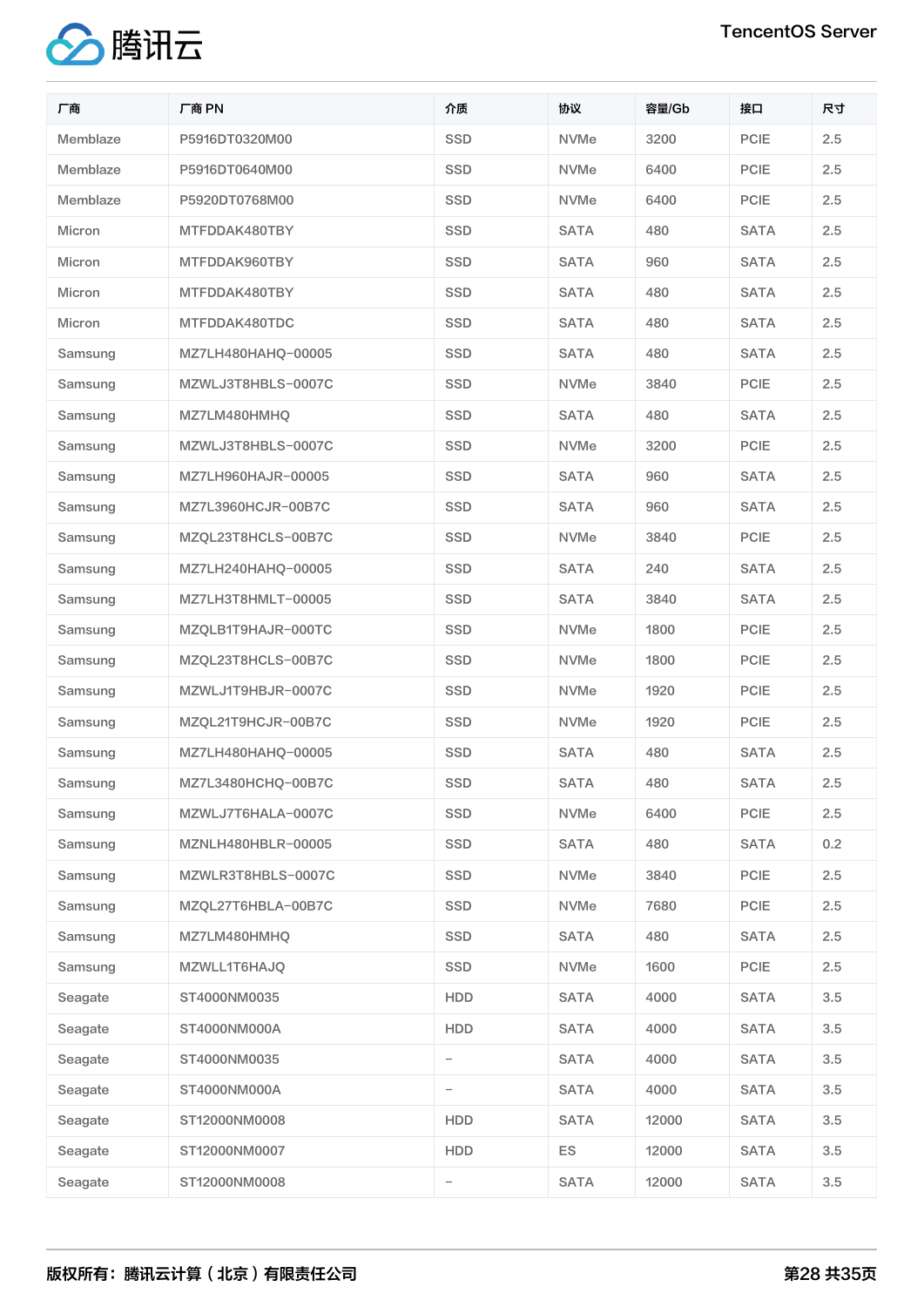

| 厂商             | 厂商 PN                | 介质                       | 协议          | 容量/Gb | 接口          | 尺寸  |
|----------------|----------------------|--------------------------|-------------|-------|-------------|-----|
| Seagate        | ST12000NM001G-2MV103 | $\qquad \qquad -$        | <b>SATA</b> | 12000 | <b>SATA</b> | 3.5 |
| Seagate        | ST8000NC0002         | <b>HDD</b>               | <b>SATA</b> | 8000  | <b>SATA</b> | 3.5 |
| Seagate        | ST600MM0208          | <b>HDD</b>               | SAS         | 600   | SAS         | 2.5 |
| Seagate        | ST1200MM0129         | -                        | SAS         | 1200  | SAS         | 2.5 |
| Seagate        | ST1200MM0009         | $\overline{\phantom{0}}$ | SAS         | 1200  | SAS         | 2.5 |
| Seagate        | ST600MM0009          | $\qquad \qquad -$        | SAS         | 600   | SAS         | 2.5 |
| Seagate        | ST8000NM000A         | -                        | <b>SATA</b> | 8000  | <b>SATA</b> | 3.5 |
| Seagate        | ST8000NM0055         | $\qquad \qquad -$        | <b>SATA</b> | 8000  | <b>SATA</b> | 3.5 |
| Seagate        | ST1800MM0129         | -                        | SAS         | 1800  | SAS         | 2.5 |
| Seagate        | ST16000NM001G        | -                        | <b>SATA</b> | 16000 | <b>SATA</b> | 3.5 |
| Seagate        | ST4000NM000B         | $\overline{\phantom{0}}$ | <b>SATA</b> | 4000  | <b>SATA</b> | 3.5 |
| Seagate        | ST20000NM007D-3DJ103 | -                        | <b>SATA</b> | 20000 | <b>SATA</b> | 3.5 |
| Seagate        | ST8000NC0002         | -                        | <b>SATA</b> | 8000  | <b>SATA</b> | 3.5 |
| Seagate        | 2TW103               | -                        | <b>SATA</b> | 16000 | <b>SATA</b> | 3.5 |
| Seagate        | ST300MM0048          | $\overline{\phantom{0}}$ | SAS         | 300   | SAS         | 2.5 |
| Seagate        | ST4000NC001          | $\qquad \qquad -$        | <b>SATA</b> | 4000  | <b>SATA</b> | 3.5 |
| Seagate        | ST12000NM0007        | $\overline{\phantom{0}}$ | <b>SATA</b> | 12000 | <b>SATA</b> | 3.5 |
| <b>SSSTC</b>   | 3K07840010           | SSD                      | <b>SATA</b> | 480   | <b>SATA</b> | 0.2 |
| <b>SSSTC</b>   | TXPU3T8TOP1500       | SSD                      | <b>NVMe</b> | 3840  | <b>PCIE</b> | 2.5 |
| <b>TOSHIBA</b> | MG07ACA12TE          | <b>HDD</b>               | <b>SATA</b> | 12000 | <b>SATA</b> | 3.5 |
| <b>TOSHIBA</b> | MG05ACA800E          | HDD                      | <b>SATA</b> | 8000  | <b>SATA</b> | 3.5 |
| Toshiba        | MG07ACA12TE          |                          | SATA        | 12000 | SATA        | 3.5 |
| Toshiba        | AL15SEB120N          | $\qquad \qquad -$        | SAS         | 1200  | SAS         | 2.5 |
| Toshiba        | AL15SEB18EQ          | -                        | SAS         | 1800  | SAS         | 2.5 |
| Toshiba        | MG08ACA16TE          | $\overline{\phantom{0}}$ | SATA        | 16000 | SATA        | 3.5 |
| <b>WDC</b>     | HUS726040ALA610      | HDD                      | ES.         | 4000  | <b>SATA</b> | 3.5 |
| <b>WDC</b>     | WD4002FYYZ           | HDD                      | ES.         | 4000  | <b>SATA</b> | 3.5 |
| <b>WDC</b>     | HUS726T4TALA6L4      | HDD                      | <b>SATA</b> | 4000  | <b>SATA</b> | 3.5 |
| <b>WDC</b>     | HUS726T4TALA6L4      | $-$                      | <b>SATA</b> | 4000  | <b>SATA</b> | 3.5 |
| <b>WDC</b>     | HUH721212ALE600      | HDD                      | SATA        | 12000 | <b>SATA</b> | 3.5 |
| <b>WDC</b>     | HUH721212ALE600      | $-$                      | SATA        | 12000 | SATA        | 3.5 |
| <b>WDC</b>     | HUC101860CSS200      | HDD                      | SAS         | 600   | SAS         | 2.5 |
| <b>WDC</b>     | HUS728T8TALE6L4      | $\overline{\phantom{0}}$ | <b>SATA</b> | 8000  | <b>SATA</b> | 3.5 |
| <b>WDC</b>     | WUH721816ALE6L4      | -                        | SATA        | 16000 | <b>SATA</b> | 3.5 |
| <b>WDC</b>     | WUH722020ALE604      | -                        | <b>SATA</b> | 20000 | SATA        | 3.5 |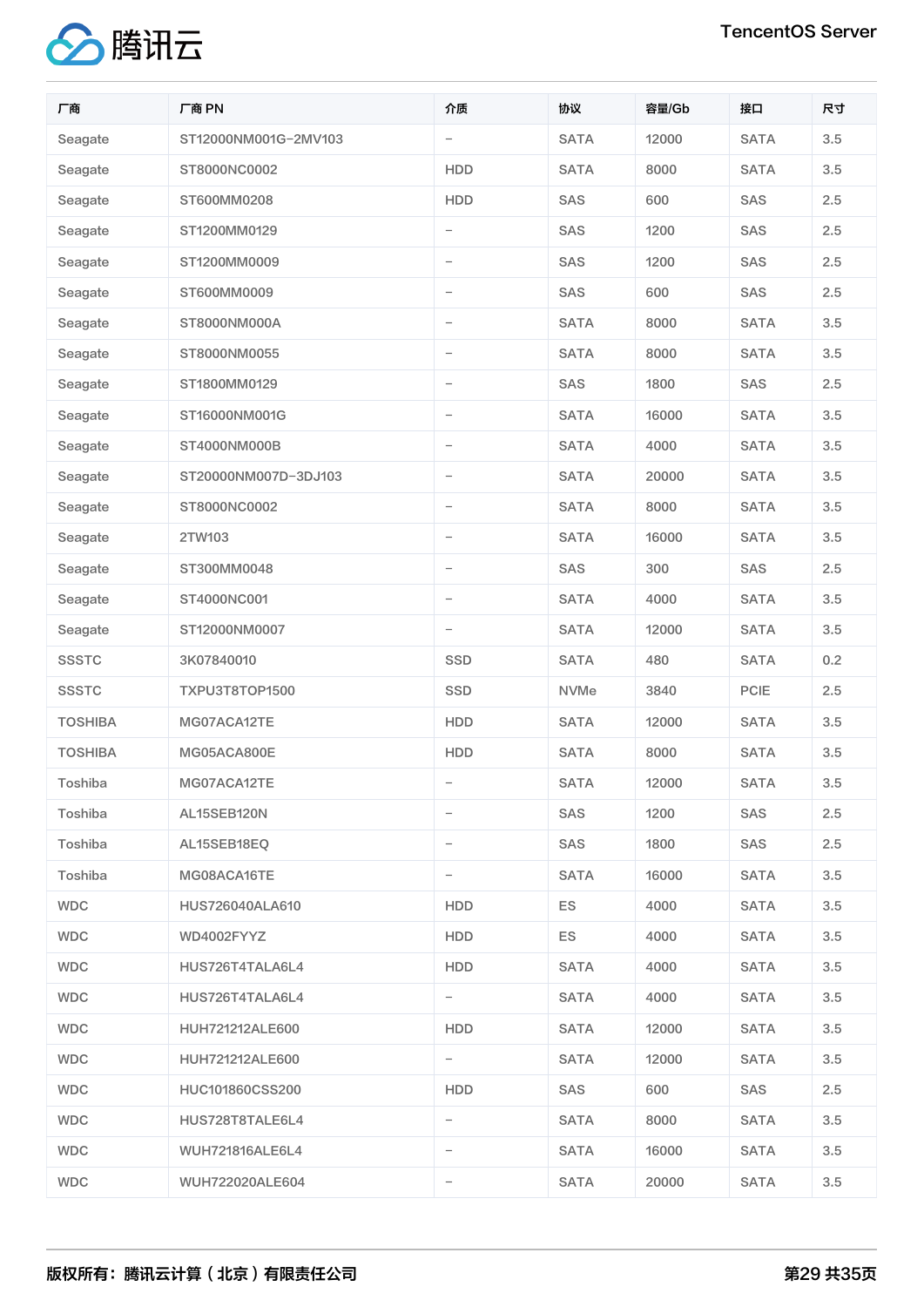



| 厂商          | 厂商 PN           | 介质                              | 协议          | 容量/Gb | 接口          | 尺寸  |
|-------------|-----------------|---------------------------------|-------------|-------|-------------|-----|
| <b>WDC</b>  | HUS728T8TALE600 | $\qquad \qquad \blacksquare$    | <b>SATA</b> | 8000  | <b>SATA</b> | 3.5 |
| <b>WDC</b>  | HUC101830CSS200 | $\qquad \qquad$                 | SAS         | 300   | SAS         | 2.5 |
| <b>WDC</b>  | HUS726040ALA610 | $\qquad \qquad \blacksquare$    | <b>SATA</b> | 4000  | <b>SATA</b> | 3.5 |
| <b>WDC</b>  | WD4002FYYZ      | $\qquad \qquad \blacksquare$    | <b>SATA</b> | 4000  | <b>SATA</b> | 3.5 |
| <b>WDC</b>  | WD4000F9YZ      | $\hspace{0.1mm}-\hspace{0.1mm}$ | <b>SATA</b> | 4000  | <b>SATA</b> | 3.5 |
| <b>YMTC</b> | SE005-960GB-H   | SSD                             | <b>SATA</b> | 960   | <b>SATA</b> | 2.5 |
| <b>YMTC</b> | SE005-480GB-H   | <b>SSD</b>                      | <b>SATA</b> | 480   | <b>SATA</b> | 2.5 |

内存

| 厂商           | 厂商 PN                 | 类型   | 容量/Gb | 规格           | 频率/MHz |
|--------------|-----------------------|------|-------|--------------|--------|
| Hynix        | HMA82GR7AFR8N-VK      | DDR4 | 16    | <b>RDIMM</b> | 2666   |
| Hynix        | HMA82GR7CJR8N-VK      | DDR4 | 16    | <b>RDIMM</b> | 2666   |
| Hynix        | HMA84GR7CJR4N-WM      | DDR4 | 32    | <b>RDIMM</b> | 2933   |
| Hynix        | HMA84GR7JJR4N-WM      | DDR4 | 32    | <b>RDIMM</b> | 2933   |
| Hynix        | HMA84GR7DJR4N-WM      | DDR4 | 32    | <b>RDIMM</b> | 2933   |
| Hynix        | HMA84GR7AFR4N-VK      | DDR4 | 32    | <b>RDIMM</b> | 2666   |
| Hynix        | HMA84GR7CJR4N-VK      | DDR4 | 32    | <b>RDIMM</b> | 2666   |
| Hynix        | HMA84GR7CJR4N-WM      | DDR4 | 32    | <b>RDIMM</b> | 2933   |
| Hynix        | HMA84GR7JJR4N-WM      | DDR4 | 32    | <b>RDIMM</b> | 2933   |
| <b>Hynix</b> | HMAA4GR7AJR8N-WM      | DDR4 | 32    | <b>RDIMM</b> | 2933   |
| Hynix        | HMAA8GR7AJR4N-WM      | DDR4 | 64    | <b>RDIMM</b> | 2933   |
| Hynix        | HMA82GR7JJR8N-WM      | DDR4 | 16    | <b>RDIMM</b> | 2933   |
| Hynix        | HMA84GR7AFR4N-VK      | DDR4 | 32    | <b>RDIMM</b> | 2666   |
| Hynix        | HMA84GR7CJR4N-VK      | DDR4 | 32    | <b>RDIMM</b> | 2666   |
| Hynix        | HMAA8GR7CJR4N-XN      | DDR4 | 64    | <b>RDIMM</b> | 3200   |
| <b>Hynix</b> | HMAA8GR7AJR4N-XN      | DDR4 | 64    | <b>RDIMM</b> | 3200   |
| Hynix        | HMA84GR7MFR4N-UH      | DDR4 | 32    | <b>RDIMM</b> | 2400   |
| Hynix        | HMA84GR7AFR4N-UH      | DDR4 | 32    | <b>RDIMM</b> | 2400   |
| Hynix        | HMA84GR7MFR4N-TF      | DDR4 | 32    | <b>RDIMM</b> | 2933   |
| Hynix        | HMA84GR7CJR4N-XN      | DDR4 | 32    | <b>RDIMM</b> | 3200   |
| Hynix        | HMA84GR7DJR4N-XN      | DDR4 | 32    | <b>RDIMM</b> | 3200   |
| Micron       | MTA18ASF2G72PDZ-2G6E1 | DDR4 | 16    | <b>RDIMM</b> | 2666   |
| Micron       | 36ASF4G72PZ-2G9E2     | DDR4 | 32    | <b>RDIMM</b> | 2933   |
| Micron       | MTA36ASF4G72PZ-2G6E1  | DDR4 | 32    | <b>RDIMM</b> | 2666   |
| Micron       | MTA36ASF4G72PZ-2G9E2  | DDR4 | 32    | <b>RDIMM</b> | 2933   |
| Micron       | MTA18ASF4G72PDZ-2G9E1 | DDR4 | 32    | <b>RDIMM</b> | 2933   |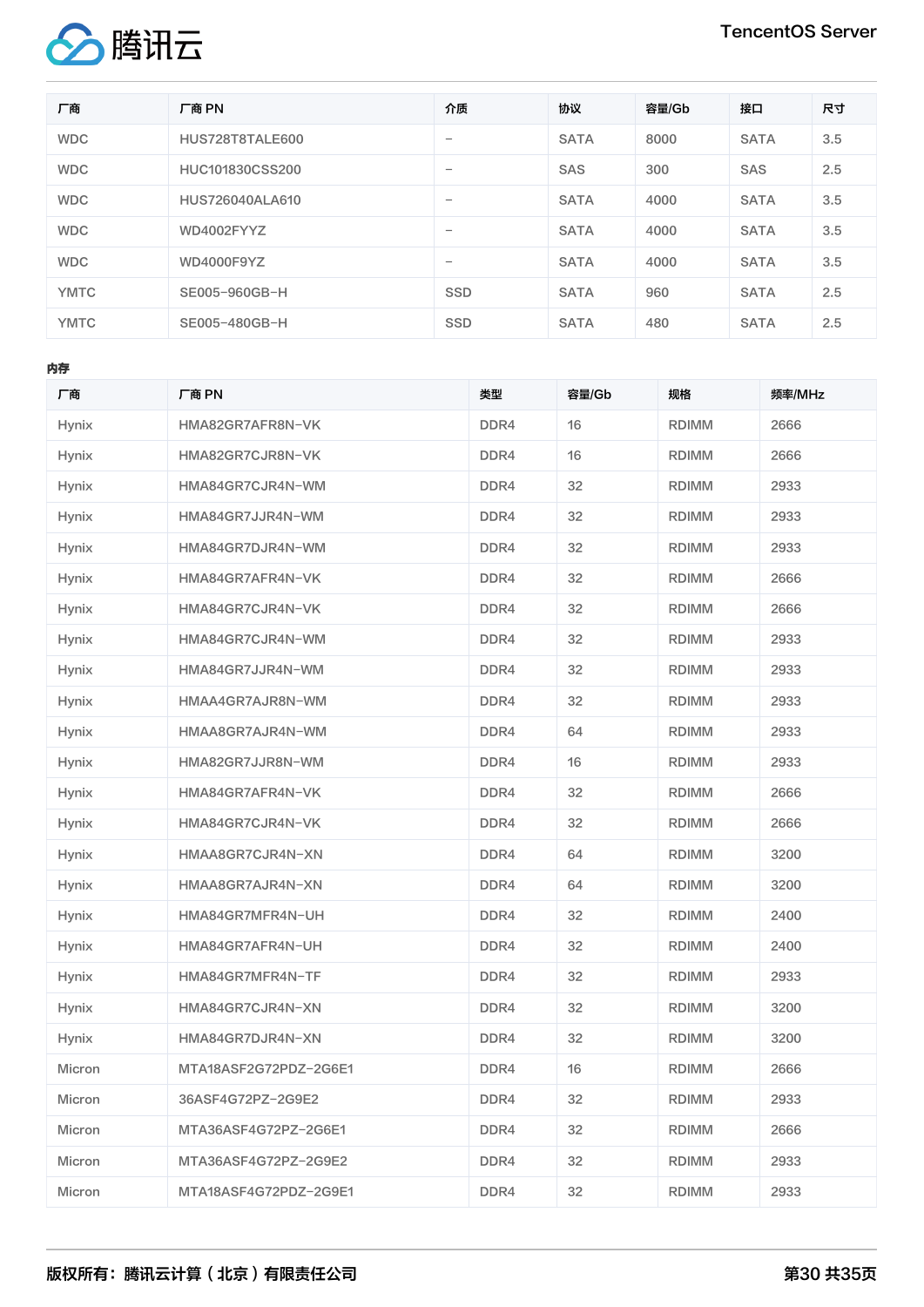

| 厂商            | 厂商 PN                 | 类型               | 容量/Gb | 规格           | 频率/MHz |
|---------------|-----------------------|------------------|-------|--------------|--------|
| <b>Micron</b> | MTA36ASF8G72PZ-2G9B2  | DDR4             | 64    | <b>RDIMM</b> | 2933   |
| Micron        | MTA36ASF4G72PZ-2G6E1  | DDR4             | 32    | <b>RDIMM</b> | 2666   |
| Micron        | MTA36ASF4G72PZ-2G6D1  | DDR <sub>4</sub> | 32    | <b>RDIMM</b> | 2666   |
| Micron        | MTA36ASF8G72PZ-3G2E1  | DDR4             | 64    | <b>RDIMM</b> | 3200   |
| Micron        | 36ASF4G72PZ-2G3B1     | DDR4             | 32    | <b>RDIMM</b> | 2400   |
| Micron        | 36ASF4G72PZ-2G3D1     | DDR4             | 32    | <b>RDIMM</b> | 2400   |
| Micron        | MTA18ASF4G72PDZ-3G2E1 | DDR4             | 32    | <b>RDIMM</b> | 3200   |
| Micron        | MTA36ASF4G72PZ-3G2R1  | DDR4             | 32    | <b>RDIMM</b> | 3200   |
| Micron        | MTA36ASF4G72PZ-3G2E7  | DDR4             | 32    | <b>RDIMM</b> | 3200   |
| Samsung       | M393A2K43BB1-CTD      | DDR <sub>4</sub> | 16    | <b>RDIMM</b> | 2666   |
| Samsung       | M393A2K43CB2-CTD      | DDR4             | 16    | <b>RDIMM</b> | 2666   |
| Samsung       | M393A4K40CB2-CVF      | DDR4             | 32    | <b>RDIMM</b> | 2933   |
| Samsung       | M393A4K40DB2-CVF      | DDR <sub>4</sub> | 32    | <b>RDIMM</b> | 2933   |
| Samsung       | M393A4K40BB2-CTD      | DDR4             | 32    | <b>RDIMM</b> | 2666   |
| Samsung       | M393A4K40CB2-CTD      | DDR4             | 32    | <b>RDIMM</b> | 2666   |
| Samsung       | M393A4K40CB2-CVF      | DDR4             | 32    | <b>RDIMM</b> | 2933   |
| Samsung       | M393A8G40MB2-CVF      | DDR4             | 64    | <b>RDIMM</b> | 2933   |
| Samsung       | M393A2K43DB2-CVF      | DDR4             | 16    | <b>RDIMM</b> | 2933   |
| Samsung       | M393A4K40BB2-CTD      | DDR4             | 32    | <b>RDIMM</b> | 2666   |
| Samsung       | M393A4K40CB2-CTD      | DDR4             | 32    | <b>RDIMM</b> | 2666   |
| Samsung       | M393A8G40AB2-CWE      | DDR4             | 64    | <b>RDIMM</b> | 3200   |
| Samsung       | M393A8G40BB4-CWE      | DDR4             | 64    | <b>RDIMM</b> | 3200   |
| Samsung       | M393A4K40BB1-CRC      | DDR4             | 32    | <b>RDIMM</b> | 2400   |
| Samsung       | M393A4K40CB1-CRC      | DDR4             | 32    | <b>RDIMM</b> | 2400   |
| Samsung       | M393A4K40BB0-CPB      | DDR4             | 32    | <b>RDIMM</b> | 2933   |
| Samsung       | M393A4K40DB3-CWE      | DDR4             | 32    | <b>RDIMM</b> | 3200   |
| Samsung       | M393A4K40EB3-CWE      | DDR4             | 32    | <b>RDIMM</b> | 3200   |

### GPU

| 厂商             | 型묵                             |
|----------------|--------------------------------|
| <b>AMD</b>     | Ellesmere [Radeon Pro WX 5100] |
| <b>ASUS</b>    | GeForce RTX 2080 Ti            |
| <b>BC</b> Tech | GeForce RTX 3080 Ti            |
| <b>BC</b> Tech | GeForce RTX 3080               |
| <b>BC</b> Tech | GeForce RTX 3090               |
| <b>BC</b> Tech | GeForce RTX 3080               |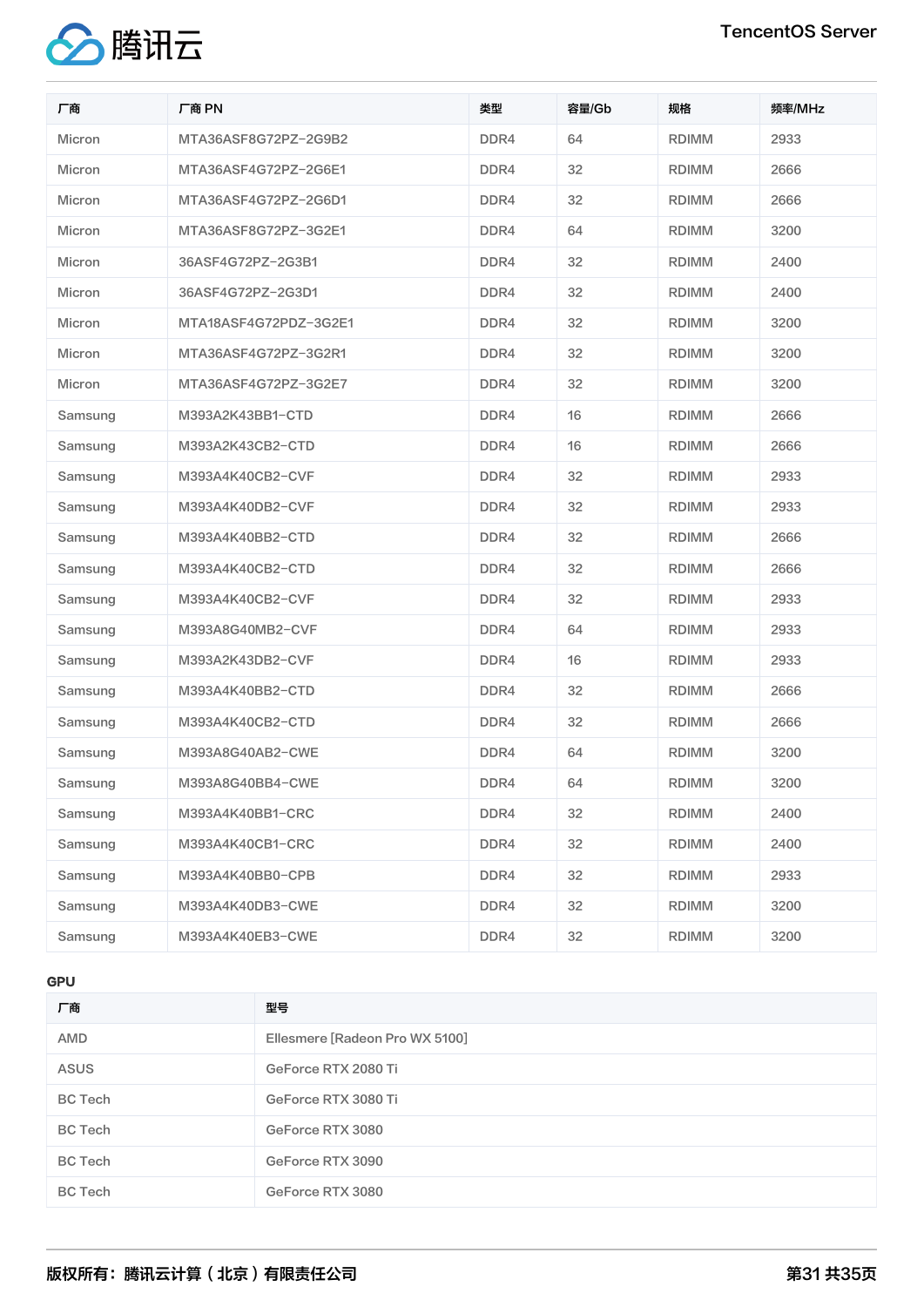

| 厂商            | 型号                     |
|---------------|------------------------|
| Colorful      | GeForce RTX 3080       |
| Colorful      | GeForce RTX 3090       |
| Enflame       | EM0101                 |
| Huawei        | IT21DMPB07             |
| leadtek       | GeForce RTX 3080       |
| <b>NVIDIA</b> | Tesla T4               |
| <b>NVIDIA</b> | Tesla V100-SXM2-32GB   |
| <b>NVIDIA</b> | A100-SXM4-80GB         |
| <b>NVIDIA</b> | 900-2G133-0020-000     |
| <b>NVIDIA</b> | Tesla V100-SXM2-32GB   |
| <b>NVIDIA</b> | 900-2G133-0020-100     |
| <b>NVIDIA</b> | Quadro RTX 6000        |
| <b>NVIDIA</b> | Tesla T10              |
| SINEAD        | GeForce RTX 2080 Ti    |
| <b>SINEAD</b> | NVIDIA Quadro RTX 6000 |
| <b>SINEAD</b> | GeForce RTX 2080 Ti    |
| Tencent       | ZiXiaoC100             |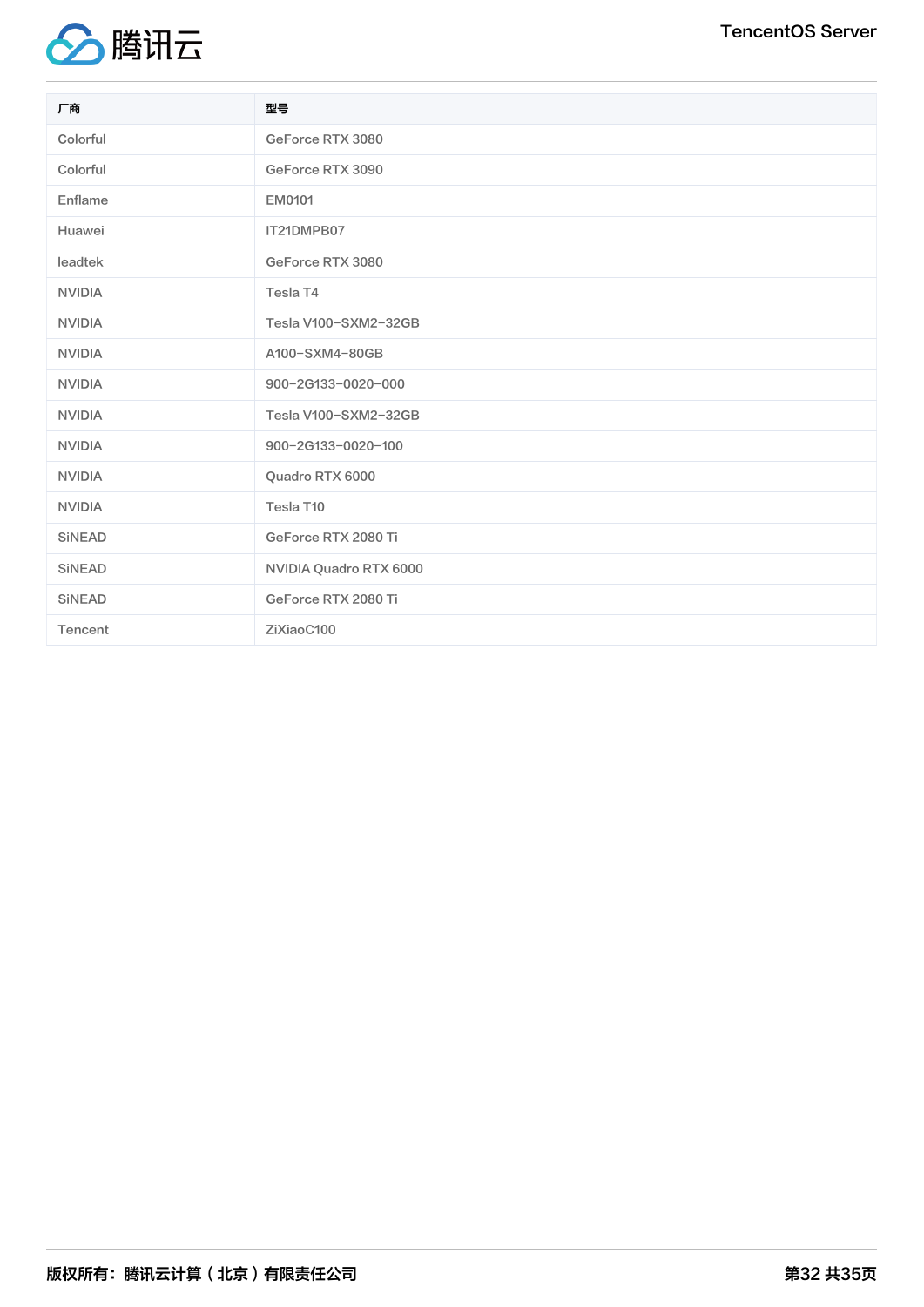

# <span id="page-32-1"></span><span id="page-32-0"></span>镜像更新日志 TencentOS Server 2.4 更新日志

最近更新时间:2022-04-21 18:03:33

#### 7 说明

- 镜像更新记录以发布时间为顺序。
- 镜像发布按照地域灰度。若创建云服务器时,镜像不是更新记录中的最新版本,则可能是还未发布至该地域。
- 若您在控制台未找到更新记录中的某个镜像,可能是该镜像还未全量开放,详细信息请咨询 <mark>腾讯云助手。</mark>
- 本文涉及镜像架构均为 X86。

### 2022年

| 更新特性                                     | 更新日期             |
|------------------------------------------|------------------|
| • 升级博通网卡驱动至1.10.2-218.1.182.18           | $2022 - 04 - 19$ |
| • 安装 java-8-konajdk-8.0.8-1.1.312.x86_64 | $2022 - 02 - 23$ |

# 2021年

| 更新特性                                       | 更新日期             |
|--------------------------------------------|------------------|
| • 默认 enable rngd 服务<br>• 更新用户态软件到至最新版本     | $2021 - 11 - 30$ |
| • 更新内核至4.14.105-19-0022<br>• 更新用户态软件到至最新版本 | $2021 - 10 - 27$ |
| • 更新内核至4.14.105-19-0020<br>• 更新用户态软件到至最新版本 | $2021 - 07 - 21$ |
| • 更新内核至4.14.105-19-0018<br>• 更新用户态软件到至最新版本 | $2021 - 04 - 14$ |

# 2020年

| 更新特性                                       | 更新日期             |
|--------------------------------------------|------------------|
| • 更新内核至4.14.105-19-0017<br>• 更新用户态软件到至最新版本 | $2020 - 09 - 24$ |
| • 更新内核至4.14.105-19-0016<br>• 更新用户态软件到至最新版本 | $2020 - 06 - 11$ |

## 2019年

| 更新特性                                       | 更新日期             |
|--------------------------------------------|------------------|
| • 更新内核至4.14.105-19-0015<br>• 更新用户态软件到至最新版本 | $2019 - 12 - 23$ |
| • 更新内核至4.14.105-19-0014<br>• 更新用户态软件到至最新版本 | $2019 - 08 - 23$ |
| • TencentOS Server 2.4 上线公有云               | $2019 - 06 - 28$ |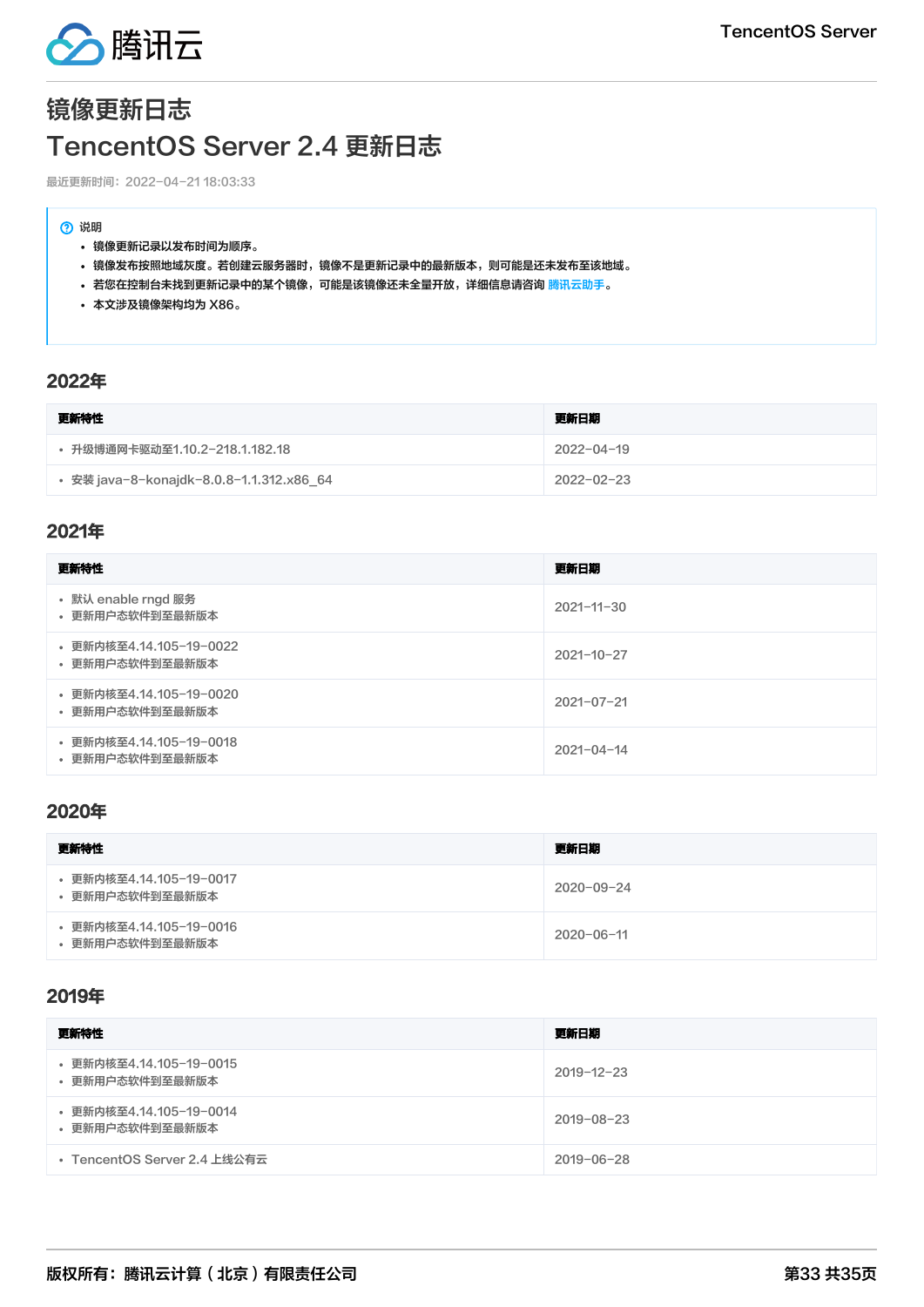

# <span id="page-33-0"></span>TencentOS Server 2.4 (TK4) 更新日志

最近更新时间:2022-05-13 10:01:44

### 7 说明

- 镜像更新记录以发布时间为顺序。
- 镜像发布按照地域灰度。若创建云服务器时,镜像不是更新记录中的最新版本,则可能是还未发布至该地域。
- 若您在控制台未找到更新记录中的某个镜像,可能是该镜像还未全量开放,详细信息请咨询 <u>腾讯云助手</u>。
- 本文涉及镜像架构均为 X86。

### 2022年

| 更新特性                                                                                                   | 更新日期             |
|--------------------------------------------------------------------------------------------------------|------------------|
| • 更新 rdma 驱动至5.4-3.1.0.0LTS<br>• 升级内核至5.4.119-19.0009.3<br>• 更新用户态软件<br>• 升级博通网卡驱动至1.10.2-218.1.182.18 | $2022 - 05 - 12$ |
| • 安装 java-8-konajdk-8.0.8-1.1.312.x86 64<br>• 更新 polkit 至0.112-26.tl.1                                 | $2022 - 02 - 23$ |
| • 更新内核至5.4.119-19-0009.1<br>• 修复 CVE-2022-0185                                                         | $2022 - 01 - 28$ |
| • 更新内核至5.4.119−19−0009<br>• 修复若干安全漏洞                                                                   | $2022 - 01 - 11$ |

### 2021年

| 更新特性                                 | 更新日期             |
|--------------------------------------|------------------|
| • 更新内核至5.4.119-19-0008<br>• 修复若干安全漏洞 | $2021 - 10 - 26$ |
| • 更新内核至5.4.119-19-0007<br>• 修复若干安全漏洞 | $2021 - 07 - 16$ |
| • TencentOS Server 2.4 (TK4) 上线公有云   | $2021 - 03 - 03$ |